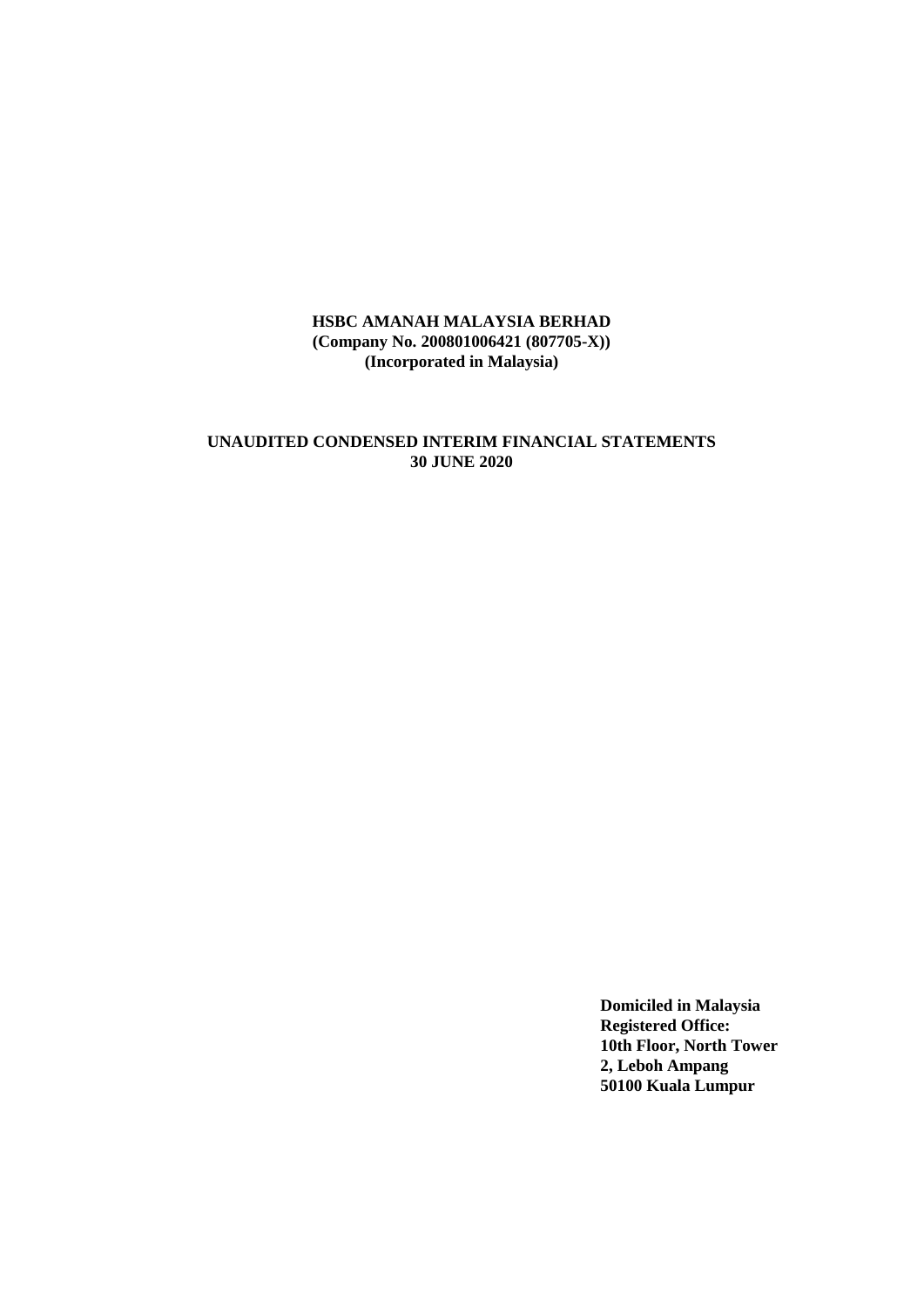# **UNAUDITED CONDENSED STATEMENT OF FINANCIAL POSITION AS AT 30 JUNE 2020**

|                                                   | <b>Note</b> | 30 Jun 2020<br><b>RM'000</b> | 31 Dec 2019<br><b>RM'000</b> |
|---------------------------------------------------|-------------|------------------------------|------------------------------|
| <b>Assets</b>                                     |             |                              |                              |
| Cash and short-term funds                         | 11          | 2,569,058                    | 4,781,964                    |
| Deposits and placements with banks                |             |                              |                              |
| and other financial institutions                  | 12          | 381,763                      | 139,153                      |
| Financial investments at fair value through other |             |                              |                              |
| comprehensive income (FVOCI)                      | 13          | 2,096,502                    | 2,719,975                    |
| Financing and advances                            | 14          | 14,321,177                   | 13,042,953                   |
| Derivative financial assets                       | 17          | 121,880                      | 125,674                      |
| Other assets                                      | 18          | 243,437                      | 68,641                       |
| Statutory deposits with Bank Negara Malaysia      | 19          | 34,562                       | 329,662                      |
| Equipment                                         |             | 6,721                        | 7,101                        |
| Tax recoverable                                   |             | 4,586                        |                              |
| Deferred tax assets                               |             | 19,850                       | 23,908                       |
| <b>Total assets</b>                               |             | 19,799,536                   | 21,239,031                   |
| <b>Liabilities</b>                                |             |                              |                              |
| Deposits from customers                           | 20          | 13,680,178                   | 13,320,333                   |
| Deposits and placements from banks                |             |                              |                              |
| and other financial institutions                  | 21          | 1,569,404                    | 2,339,954                    |
| Structured liabilities designated at fair value   |             |                              |                              |
| through profit or loss (FVTPL)                    | 22          | 1,170,483                    | 1,295,358                    |
| Bills payable                                     |             | 14,947                       | 22,036                       |
| Derivative financial liabilities                  | 17          | 56,827                       | 79,721                       |
| Other liabilities                                 | 23          | 214,840                      | 343,396                      |
| Provision for taxation                            |             |                              | 12,007                       |
| Multi-Currency Sukuk Programme                    | 24          | 521,337                      | 1,265,929                    |
| Subordinated Commodity Murabahah Financing        | 25          | 616,948                      | 589,612                      |
| <b>Total liabilities</b>                          |             | 17,844,964                   | 19,268,346                   |
|                                                   |             |                              |                              |
| <b>Equity</b>                                     |             |                              |                              |
| Share capital                                     |             | 660,000                      | 660,000                      |
| Reserves                                          |             | 1,294,572                    | 1,310,685                    |
| Total equity attributable to owner of the Bank    |             | 1,954,572                    | 1,970,685                    |
| <b>Total liabilities and equity</b>               |             | 19,799,536                   | 21,239,031                   |
| Restricted investment accounts <sup>[1]</sup>     |             | 4,058,122                    | 4,144,225                    |
| Total Islamic Banking asset <sup>[1]</sup>        |             |                              |                              |
|                                                   |             | 23,857,658                   | 25,383,256                   |
| <b>Commitments and contingencies</b>              | 33          | 18,377,200                   | 20,854,027                   |
|                                                   |             |                              |                              |

[1] The disclosure is in accordance with the requirements of Bank Negara Malaysia's Guideline on Financial Reporting for Islamic Banking Institutions dated 27 September 2019.

*The unaudited condensed interim financial statements should be read in conjunction with the audited financial statements of the Bank for the financial year ended 31 December 2019 and the accompanying explanatory notes on pages 8 to 33 attached to the unaudited condensed interim financial statements.*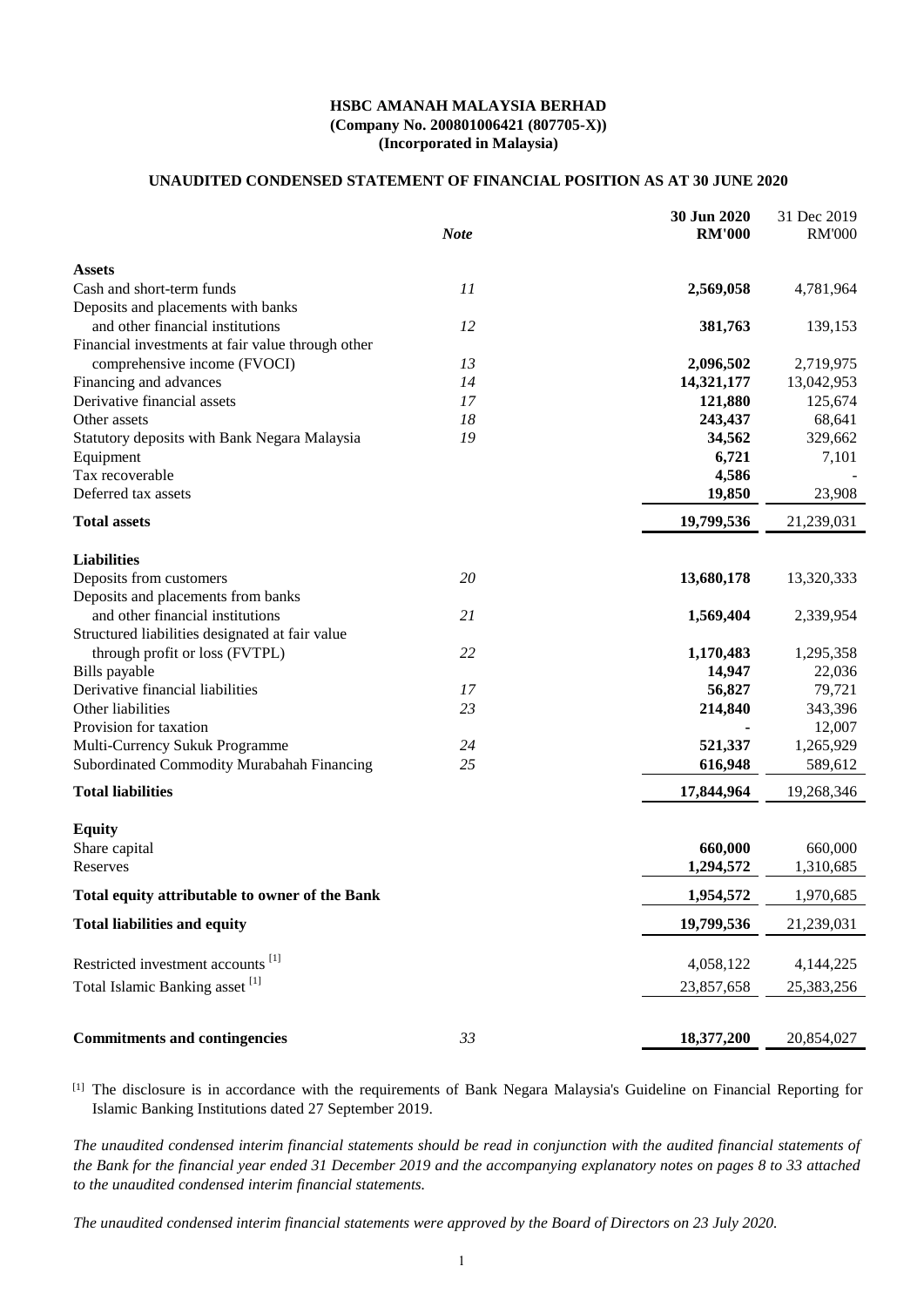### **UNAUDITED CONDENSED STATEMENT OF PROFIT OR LOSS FOR THE FINANCIAL PERIOD ENDED 30 JUNE 2020**

|                                                  |             | <b>Second Quarter</b>        |                              | <b>Six Months Ended</b>      |                              |
|--------------------------------------------------|-------------|------------------------------|------------------------------|------------------------------|------------------------------|
|                                                  | <b>Note</b> | 30 Jun 2020<br><b>RM'000</b> | 30 Jun 2019<br><b>RM'000</b> | 30 Jun 2020<br><b>RM'000</b> | 30 Jun 2019<br><b>RM'000</b> |
| Income derived from investment of                |             |                              |                              |                              |                              |
| depositors' funds and others                     | 26          | 158,777                      | 217,390                      | 349,803                      | 421,752                      |
| Income derived from investment of                |             |                              |                              |                              |                              |
| shareholder's funds                              | 27          | 37,903                       | 36,692                       | 85,053                       | 79,528                       |
| Impairment allowance/provision                   | 28          | (68, 327)                    | (22, 259)                    | (132, 238)                   | (40,695)                     |
| Total distributable income                       |             | 128,353                      | 231,823                      | 302,618                      | 460,585                      |
| Income attributable to depositors                | 29          | (75,076)                     | (115,214)                    | (167, 494)                   | (228, 074)                   |
| Total net income                                 |             | 53,277                       | 116,609                      | 135,124                      | 232,511                      |
| Operating expenses                               | 30          | (58, 398)                    | (64, 124)                    | (119,985)                    | (121, 443)                   |
| (Loss)/Profit before tax                         |             | (5, 121)                     | 52,485                       | 15,139                       | 111,068                      |
| Tax writeback/(expense)                          |             | 914                          | (13,948)                     | (3, 138)                     | (24, 629)                    |
| (Loss)/Profit for the financial period           |             | (4,207)                      | 38,537                       | 12,001                       | 86,439                       |
| Basic (loss)/earnings per RM0.50 ordinary share  |             | $(4.2$ sen)                  | 38.5 sen                     | $12.0$ sen                   | 86.4 sen                     |
| Dividends per RM0.50 ordinary share (net)        |             |                              |                              |                              |                              |
| - final dividend paid in respect of prior period |             | 50.0 sen                     | $40.0$ sen                   | 50.0 sen                     | $40.0$ sen                   |

*The unaudited condensed interim financial statements should be read in conjunction with the audited financial statements of the Bank for the financial year ended 31 December 2019 and the accompanying explanatory notes on pages 8 to 33 attached to the unaudited condensed interim financial statements.*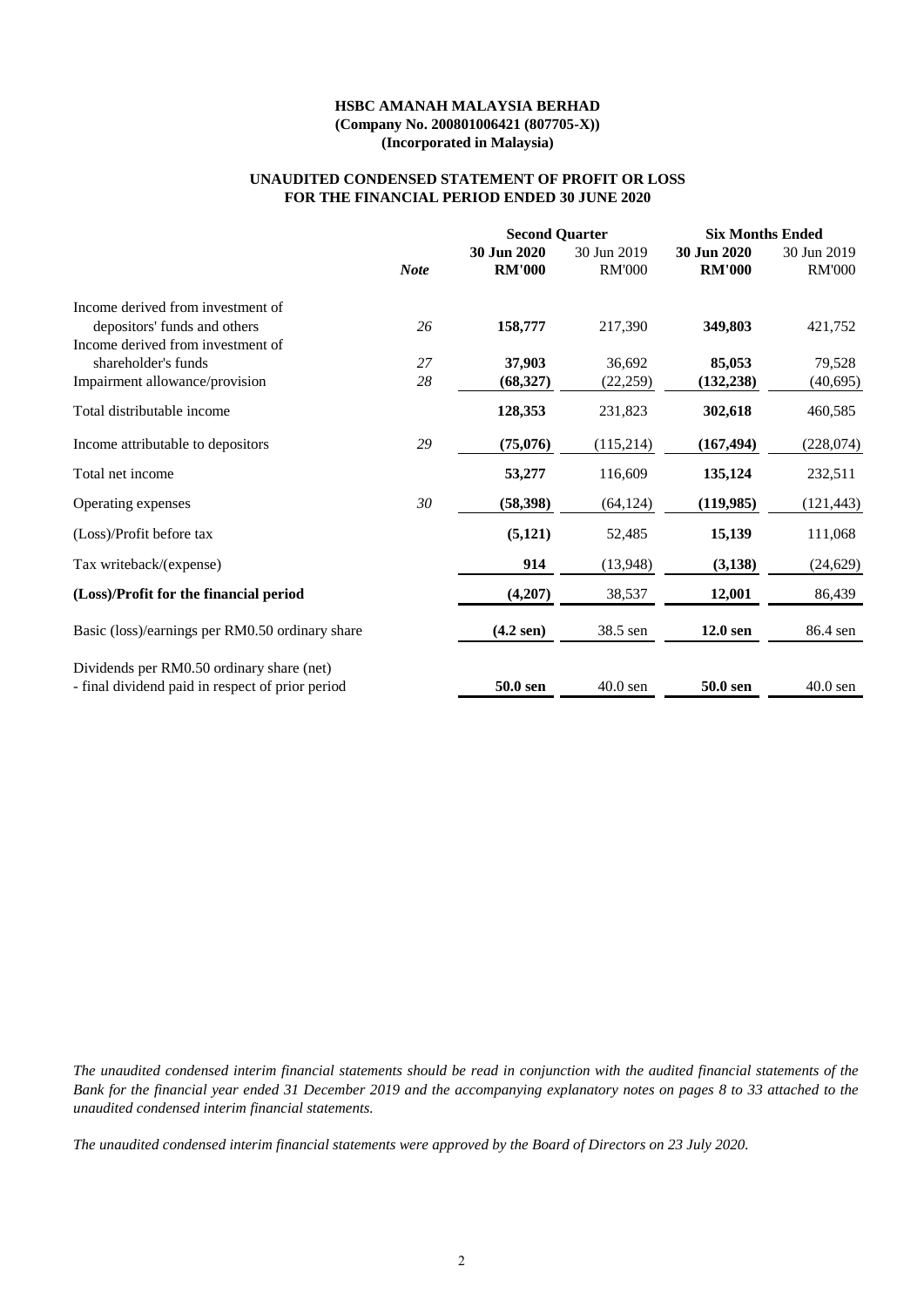### **UNAUDITED CONDENSED STATEMENT OF COMPREHENSIVE INCOME FOR THE FINANCIAL PERIOD ENDED 30 JUNE 2020**

|                                                                                                     |                              | <b>Second Quarter</b>        | <b>Six Months Ended</b>      |                              |  |
|-----------------------------------------------------------------------------------------------------|------------------------------|------------------------------|------------------------------|------------------------------|--|
|                                                                                                     | 30 Jun 2020<br><b>RM'000</b> | 30 Jun 2019<br><b>RM'000</b> | 30 Jun 2020<br><b>RM'000</b> | 30 Jun 2019<br><b>RM'000</b> |  |
| Other comprehensive income/(expense)<br>Items that will not be reclassified to profit or loss       |                              |                              |                              |                              |  |
| Own credit reserves:                                                                                |                              |                              |                              |                              |  |
| Change in fair value                                                                                | (1,142)                      | 483                          | 16,687                       | 1,512                        |  |
| Income tax effect                                                                                   | 274                          | (116)                        | (4,005)                      | (363)                        |  |
| Items that will subsequently be reclassified to<br>profit or loss when specific conditions are met: |                              |                              |                              |                              |  |
| Fair value through other comprehensive income/<br>(expense) reserve:                                |                              |                              |                              |                              |  |
| Change in fair value                                                                                | 12,028                       | 9,577                        | 16,620                       | 14,082                       |  |
| Net amount transferred from profit or loss                                                          |                              | (6, 549)                     | (6,109)                      | (6,511)                      |  |
| Impairment charges                                                                                  | 963                          | 32                           | 961                          | 124                          |  |
| Income tax effect                                                                                   | (2,887)                      | (727)                        | (2,523)                      | (1,817)                      |  |
| Other comprehensive income for the financial                                                        |                              |                              |                              |                              |  |
| period, net of income tax                                                                           | 9,236                        | 2,700                        | 21,631                       | 7,027                        |  |
| Total comprehensive income for the financial period                                                 | 5,029                        | 41,237                       | 33,632                       | 93,466                       |  |
| (Loss)/Profit attributable to the owner of the Bank                                                 | (4,207)                      | 38,537                       | 12,001                       | 86,439                       |  |
| Total comprehensive income attributable to the<br>owner of the Bank                                 | 5,029                        | 41,237                       | 33,632                       | 93,466                       |  |
|                                                                                                     |                              |                              |                              |                              |  |

*The unaudited condensed interim financial statements should be read in conjunction with the audited financial statements of the Bank for the financial year ended 31 December 2019 and the accompanying explanatory notes on pages 8 to 33 attached to the unaudited condensed interim financial statements.*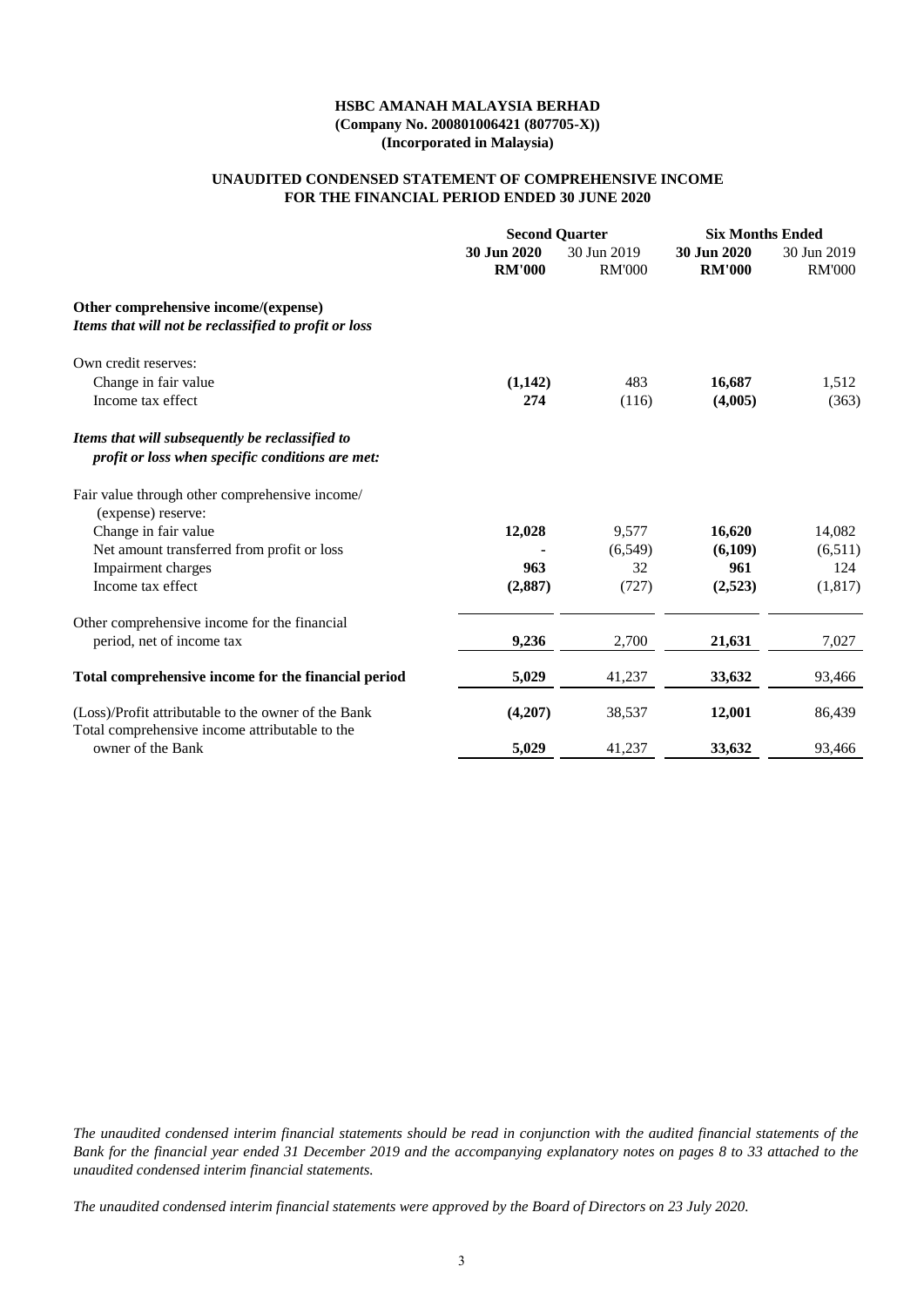## **UNAUDITED CONDENSED STATEMENT OF CHANGES IN EQUITY FOR THE FINANCIAL PERIOD ENDED 30 JUNE 2020**

|                                                          | Non-distributable        |               |               |               |               | Distributable |               |
|----------------------------------------------------------|--------------------------|---------------|---------------|---------------|---------------|---------------|---------------|
|                                                          |                          |               | Own           | Capital       |               |               |               |
|                                                          | <b>Share</b>             | <b>FVOCI</b>  | credit        | contribution  | Regulatory    | Retained      | Total         |
|                                                          | capital                  | reserve       | reserve       | reserve       | reserve       | profits       |               |
|                                                          | <b>RM'000</b>            | <b>RM'000</b> | <b>RM'000</b> | <b>RM'000</b> | <b>RM'000</b> | <b>RM'000</b> | <b>RM'000</b> |
| 2020                                                     |                          |               |               |               |               |               |               |
| <b>Balance at 1 January</b>                              | 660,000                  | 6,294         | (8,257)       | 537           | 53,100        | 1,259,011     | 1,970,685     |
| Profit for the financial period                          |                          |               |               |               |               | 12,001        | 12,001        |
| Other comprehensive income, net of tax                   |                          |               |               |               |               |               |               |
| FVOCI reserve/Own Credit reserve                         |                          |               |               |               |               |               |               |
| Net change in fair value                                 |                          | 12,631        | 12,682        |               |               |               | 25,313        |
| Net amount transferred to profit or loss                 | $\blacksquare$           | (4, 643)      |               |               |               |               | (4, 643)      |
| Impairment charges                                       | $\blacksquare$           | 961           |               |               |               |               | 961           |
| Total other comprehensive income                         | $\overline{\phantom{a}}$ | 8,949         | 12,682        |               |               |               | 21,631        |
| Total comprehensive income for the financial period      |                          | 8,949         | 12,682        |               |               | 12,001        | 33,632        |
| Net change in regulatory reserves                        |                          |               |               |               | (48,100)      | 48,100        |               |
| Transactions with the owner, recorded directly in equity |                          |               |               |               |               |               |               |
| Share based payment transactions                         |                          |               |               | 198           |               | 57            | 255           |
| Dividends paid to owner - 2019 final                     |                          |               |               |               |               | (50,000)      | (50,000)      |
| <b>Balance at 30 June</b>                                | 660,000                  | 15,243        | 4,425         | 735           | 5,000         | 1,269,169     | 1,954,572     |

*The unaudited condensed interim financial statements should be read in conjunction with the audited financial statements of the Bank for the financial year ended 31 December 2019 and the accompanying explanatory notes on pages 8 to 33 attached to the unaudited condensed interim financial statements.*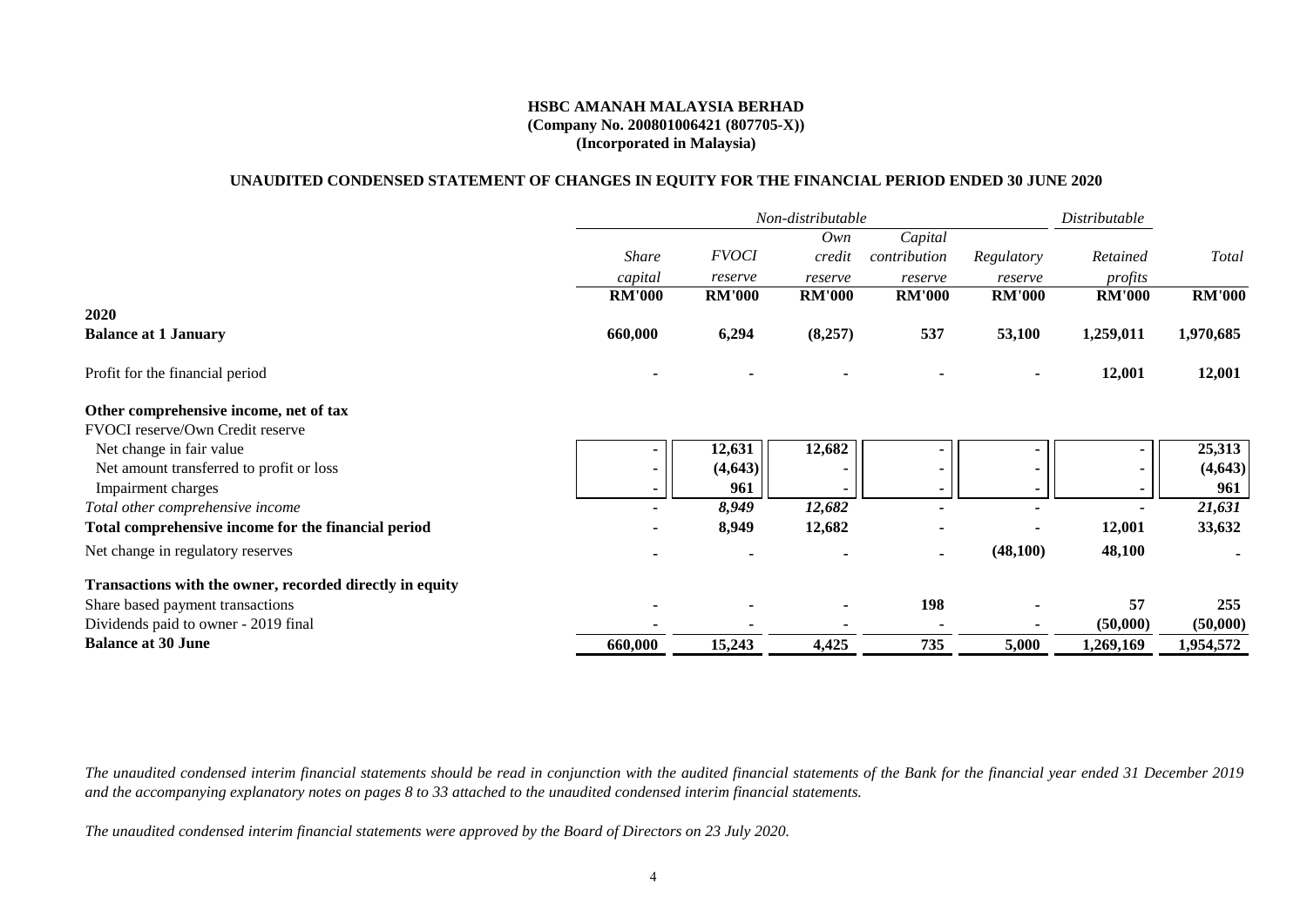## **(Company No. 200801006421 (807705-X)) (Incorporated in Malaysia) HSBC AMANAH MALAYSIA BERHAD**

## **UNAUDITED CONDENSED STATEMENT OF CHANGES IN EQUITY FOR THE FINANCIAL PERIOD ENDED 30 JUNE 2020 (Cont'd)**

|                                                          | Non-distributable        |               |               |                          |               | Distributable |               |
|----------------------------------------------------------|--------------------------|---------------|---------------|--------------------------|---------------|---------------|---------------|
|                                                          |                          |               | Own           | Capital                  |               |               |               |
|                                                          | <b>Share</b>             | <b>FVOCI</b>  | credit        | contribution             | Regulatory    | Retained      | Total         |
|                                                          | capital                  | reserve       | reserve       | reserve                  | reserve       | profits       |               |
|                                                          | <b>RM'000</b>            | <b>RM'000</b> | <b>RM'000</b> | <b>RM'000</b>            | <b>RM'000</b> | <b>RM'000</b> | <b>RM'000</b> |
| 2019                                                     |                          |               |               |                          |               |               |               |
| <b>Balance at 1 January</b>                              | 660,000                  | 479           | (2,987)       | 499                      | 91,100        | 1,073,174     | 1,822,265     |
| Profit for the financial period                          |                          |               |               |                          |               | 86,439        | 86,439        |
| Other comprehensive income, net of tax                   |                          |               |               |                          |               |               |               |
| FVOCI reserve/Own Credit reserve                         |                          |               |               |                          |               |               |               |
| Net change in fair value                                 |                          | 10,702        | 1,149         |                          |               |               | 11,851        |
| Net amount transferred to profit or loss                 | $\overline{\phantom{a}}$ | (4,948)       |               |                          |               |               | (4,948)       |
| Impairment charges                                       | $\overline{\phantom{a}}$ | 124           |               |                          |               |               | 124           |
| Total other comprehensive income                         |                          | 5,878         | 1,149         |                          |               |               | 7,027         |
| Total comprehensive income for the financial period      |                          | 5,878         | 1,149         |                          |               | 86,439        | 93,466        |
| Net change in regulatory reserves                        |                          |               |               | $\overline{\phantom{a}}$ | (11,000)      | 11,000        |               |
| Transactions with the owner, recorded directly in equity |                          |               |               |                          |               |               |               |
| Share based payment transactions                         |                          |               |               | 317                      |               | 25            | 342           |
| Dividends paid to owner - 2018 final                     |                          |               |               |                          |               | (40,000)      | (40,000)      |
| <b>Balance at 30 June</b>                                | 660,000                  | 6,357         | (1,838)       | 816                      | 80,100        | 1,130,638     | 1,876,073     |

*The unaudited condensed interim financial statements should be read in conjunction with the audited financial statements of the Bank for the financial year ended 31 December 2019 and the accompanying explanatory notes on pages 8 to 33 attached to the unaudited condensed interim financial statements.*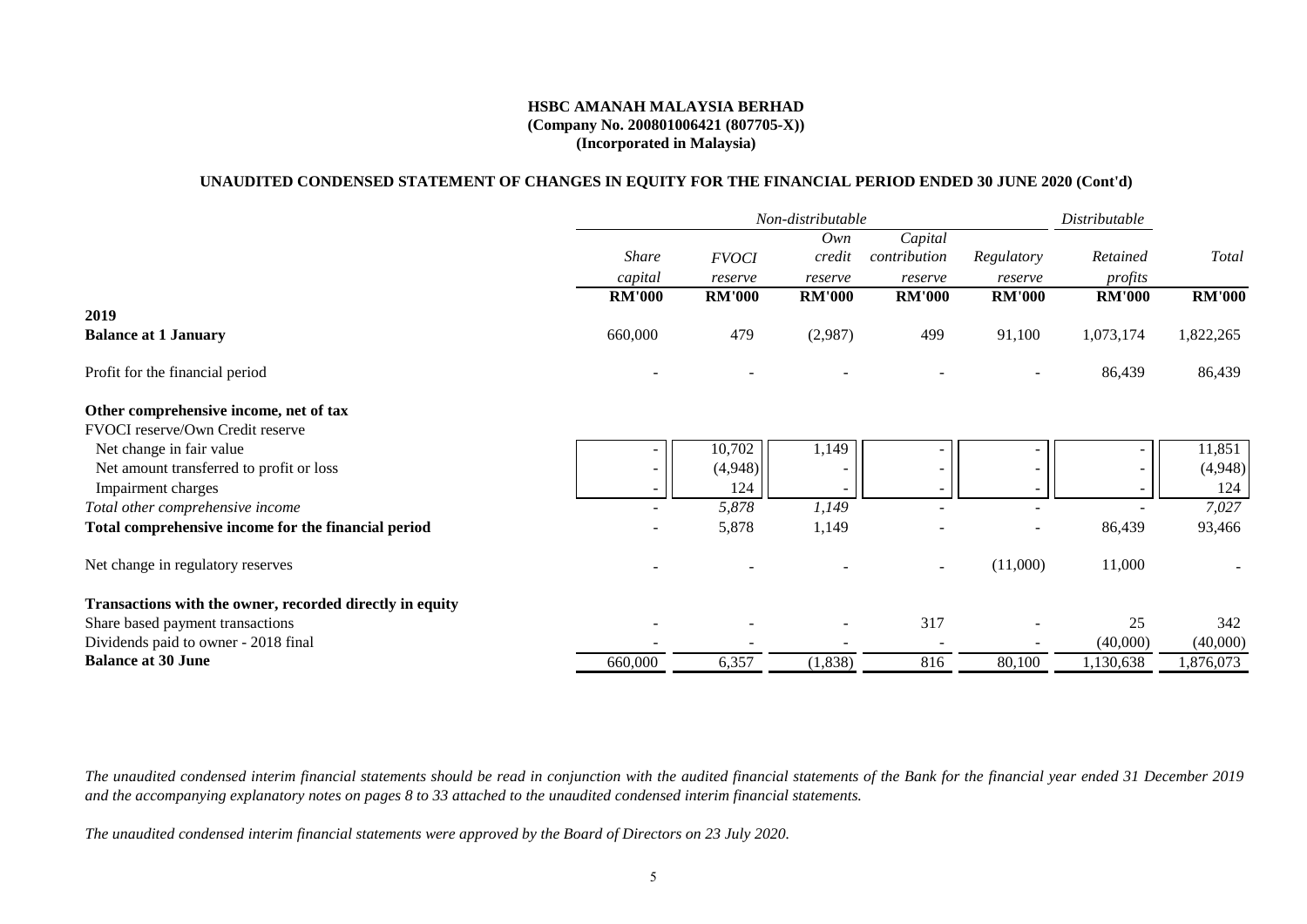### **FOR THE FINANCIAL PERIOD ENDED 30 JUNE 2020 UNAUDITED CONDENSED CASH FLOW STATEMENT**

|                                                        | 30 Jun 2020<br><b>RM'000</b> | 30 Jun 2019<br><b>RM'000</b> |
|--------------------------------------------------------|------------------------------|------------------------------|
| Profit before tax                                      | 15,139                       | 111,068                      |
| Adjustments for non-operating and non-cash items       | 212,590                      | 87,043                       |
| Operating profit before working capital changes        | 227,729                      | 198,111                      |
| Changes in working capital:                            |                              |                              |
| Net changes in operating assets                        | (1,540,287)                  | 492,968                      |
| Net changes in operating liabilities                   | (673, 773)                   | 222,951                      |
| Income tax paid                                        | (17,614)                     | (35,111)                     |
| Net cash (used in)/generated from operating activities | (2,003,945)                  | 878,919                      |
| Net cash generated from/(used in) investing activities | 627,558                      | (223, 225)                   |
| Net cash used in financing activities                  | (836, 519)                   | (86,882)                     |
|                                                        | (208,961)                    | (310, 107)                   |
| Net changes in cash and cash equivalents               | (2,212,906)                  | 568,812                      |
| Cash and cash equivalents at 1 January                 | 4,781,964                    | 2,804,494                    |
| Cash and cash equivalents at 30 June                   | 2,569,058                    | 3,373,306                    |
| Analysis of cash and cash equivalents                  |                              |                              |
| Cash and short-term funds                              | 2,569,058                    | 3,373,306                    |

*The unaudited condensed interim financial statements should be read in conjunction with the audited financial statements of the Bank for the financial year ended 31 December 2019 and the accompanying explanatory notes on pages 8 to 33 attached to the unaudited condensed interim financial statements.*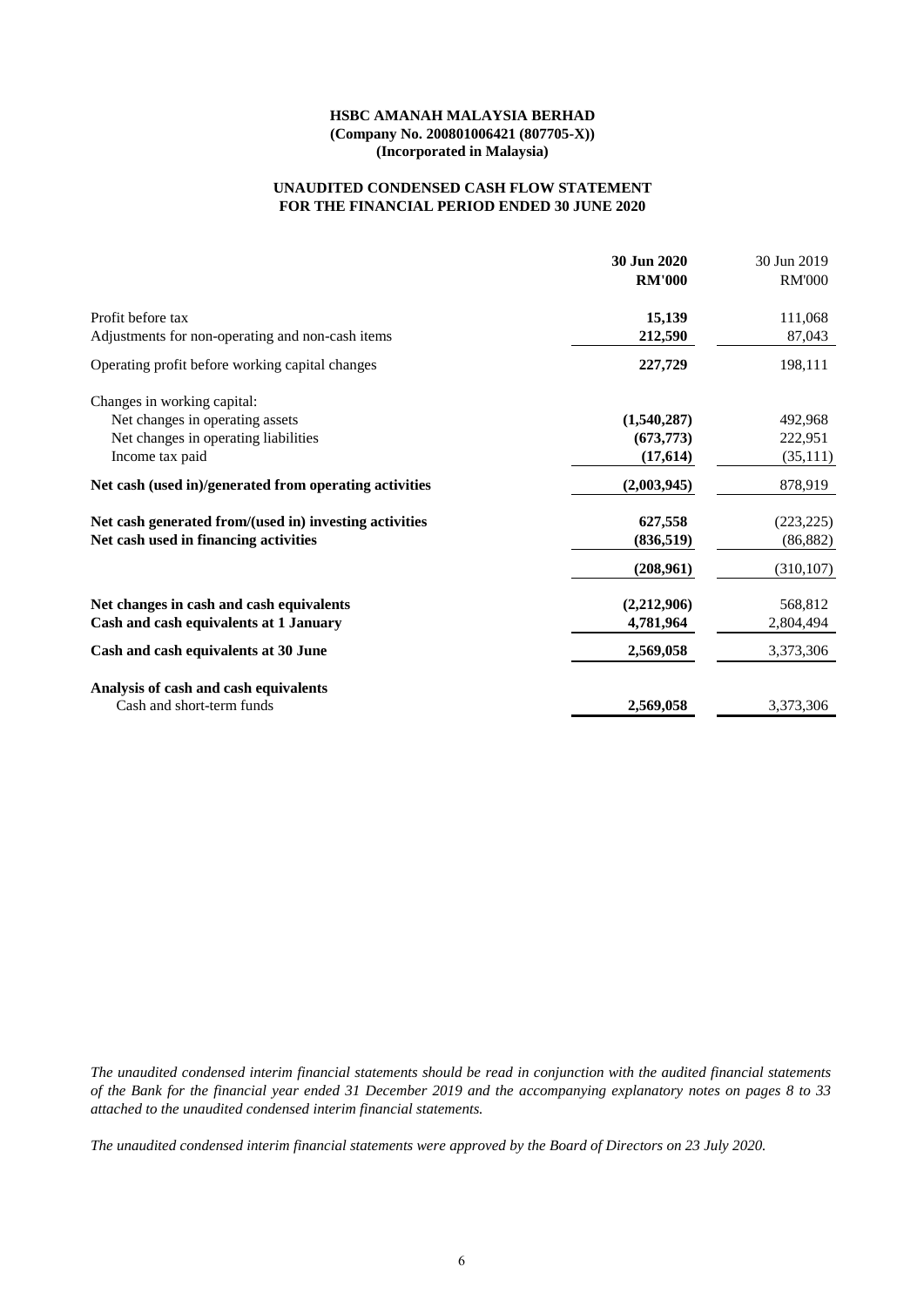# **UNAUDITED CONDENSED CASH FLOW STATEMENT FOR THE FINANCIAL PERIOD ENDED 30 JUNE 2020 (Cont'd)**

### **Changes in liabilities arising from financing activities**

|                                                            | <b>At 1 January</b> | inflow        | Cash (outflow)/ Foreign exchange<br>adjustment | <b>Fair value</b><br>movement | <b>Profit accrual</b> | At 30 June    |
|------------------------------------------------------------|---------------------|---------------|------------------------------------------------|-------------------------------|-----------------------|---------------|
|                                                            | <b>RM'000</b>       | <b>RM'000</b> | <b>RM'000</b>                                  | <b>RM'000</b>                 | <b>RM'000</b>         | <b>RM'000</b> |
| 2020                                                       |                     |               |                                                |                               |                       |               |
| Multi-Currency Sukuk Programme                             | 1,265,929           | (750,000)     |                                                | 5,408                         |                       | 521,337       |
| Subordinated Commodity Murabahah Financing                 | 589,612             |               | 27,336                                         |                               |                       | 616,948       |
| Other Liabilities of which:                                |                     |               |                                                |                               |                       |               |
| Profits paid on Multi-Currency Sukuk Programme             | 13,724              | (23,996)      |                                                |                               | 15,573                | 5,301         |
| Profits paid on Subordinated Commodity Murabahah Financing | 281                 | (12, 523)     |                                                | ۰                             | 12,400                | 158           |
| Dividend paid                                              |                     | (50,000)      |                                                |                               |                       |               |
|                                                            | 1,869,546           | (836, 519)    | 27,336                                         | 5,408                         | 27,973                | 1,143,744     |
| 2019                                                       |                     |               |                                                |                               |                       |               |
| Multi-Currency Sukuk Programme                             | 1,755,281           |               |                                                | 4,994                         |                       | 1,760,275     |
| Subordinated Commodity Murabahah Financing                 | 595,987             |               |                                                |                               |                       | 595,987       |
| Other Liabilities of which:                                |                     |               |                                                |                               |                       |               |
| Profits paid on Multi-Currency Sukuk Programme             | 18,175              | (35,701)      |                                                |                               | 35,585                | 18,059        |
| Profits paid on Subordinated Commodity Murabahah Financing | 307                 | (11,181)      |                                                |                               | 14,203                | 3,329         |
| Dividend paid                                              |                     | (40,000)      |                                                |                               |                       |               |
|                                                            | 2,369,750           | (86, 882)     |                                                | 4,994                         | 49,788                | 2,377,650     |

*The unaudited condensed interim financial statements should be read in conjunction with the audited financial statements of the Bank for the financial year ended 31 December 2019 and the accompanying explanatory notes on pages 8 to 33 attached to the unaudited condensed interim financial statements.*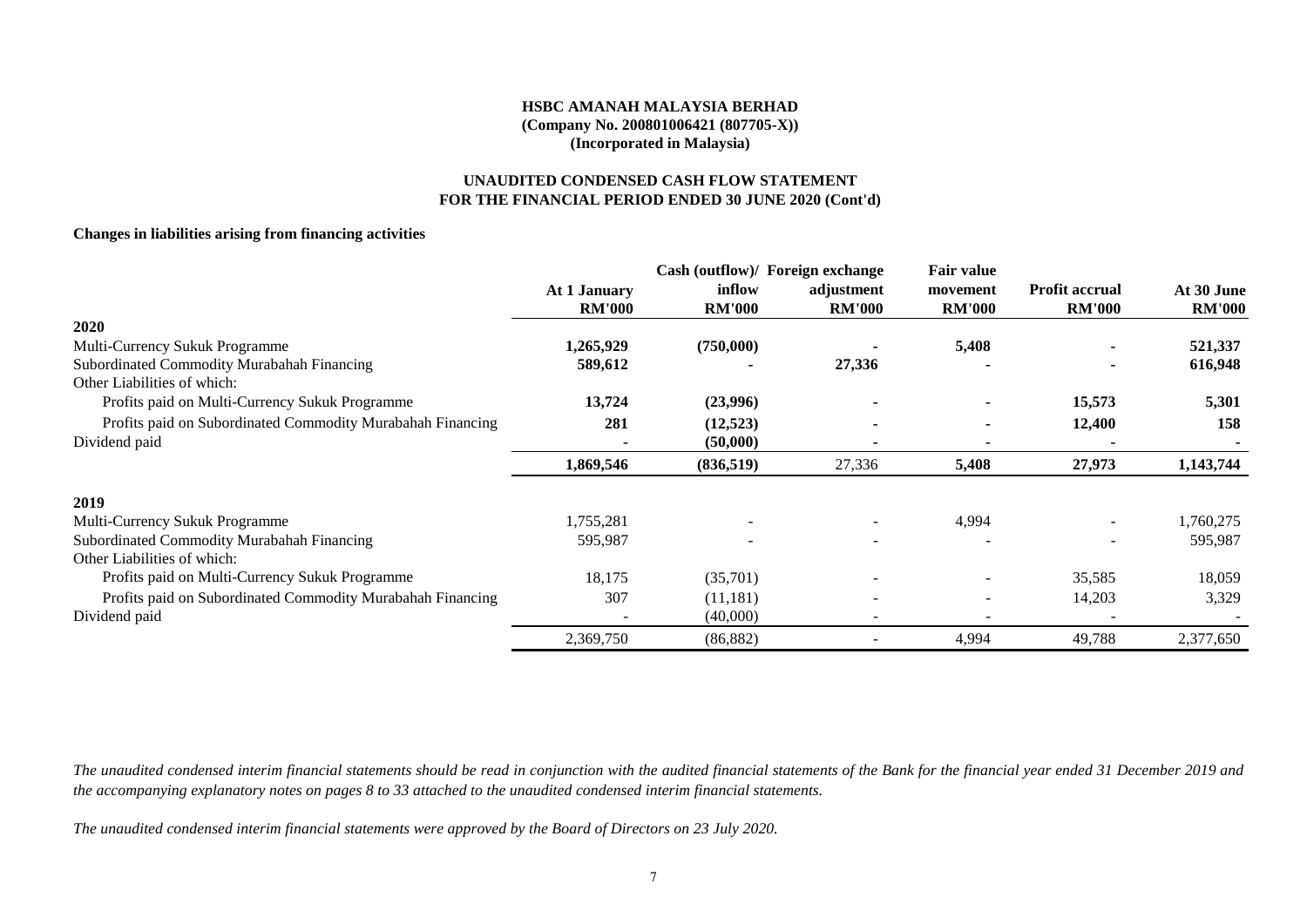### **NOTES TO THE FINANCIAL STATEMENTS**

#### **1 General Information**

HSBC Amanah Malaysia Berhad (the Bank) is a licensed Islamic Bank under the Islamic Financial Services Act, 2013. The principal activities of the Bank are Islamic banking and related financial services.

There were no significant changes in these activities during the financial period.

The Bank is a public limited liability company, incorporated and domiciled in Malaysia. The registered office of the Bank is located at 10th floor, North Tower, 2, Leboh Ampang, 50100 Kuala Lumpur.

The immediate parent bank and ultimate holding company during the financial period are HSBC Bank Malaysia Berhad (HBMY) and HSBC Holdings Plc, respectively.

The unaudited condensed interim financial statements were approved and authorised for issue by the Board of Directors on 23 July 2020.

#### **2 Basis of Preparation**

The unaudited condensed interim financial statements for the financial period ended 30 June 2020 have been prepared under the historical cost convention except for the following assets and liabilities which are stated at fair values: financial investments at fair value through other comprehensive income, derivative financial instruments and financial liabilities designated at fair valued through profit and loss.

The unaudited condensed interim financial statements for the financial period ended 30 June 2020 have been prepared in accordance with the requirements of Malaysian Financial Reporting Standards (MFRS) 134: Interim Financial Reporting issued by the Malaysian Accounting Standards Board (MASB) and Bank Negara Malaysia (BNM) requirements on Shariah related disclosures.

The unaudited condensed interim financial statements do not include all of the information required for full annual financial statements, and should be read in conjunction with the audited financial statements of the Bank for the financial year ended 31 December 2019. The explanatory notes attached in the unaudited condensed interim financial statements provide an explanation of events and transactions that are significant for an understanding of the changes in the financial position and performance of the Bank since the financial year ended 31 December 2019.

All significant accounting policies, measurement basis and methods of computation applied in the unaudited condensed interim financial statements are consistent with those adopted in the most recent audited annual financial statements for the year ended 31 December 2019.

## (i) Standards and amendments to published standards that are effective and applicable to the Bank

A number of new standards and amendments to standards and interpretations are effective for financial year beginning after 1 January 2020. None of these is expected to have a significant effect on the financial statements of the Bank, except the following set out below:

• Amendments to MFRS 3 'Definition of a Business' (effective 1 January 2020) revise the definition of a business.

To be considered a business, an acquisition would have to include an input and a substantive process that together significantly contribute to the ability to create outputs.

The amendments provide guidance to determine whether an input and a substantive process are present, including situation where an acquisition does not have outputs. To be a business without outputs, there will now need to be an organised workforce. It is also no longer necessary to assess whether market participants are capable of replacing missing elements or integrating the acquired activities and assets.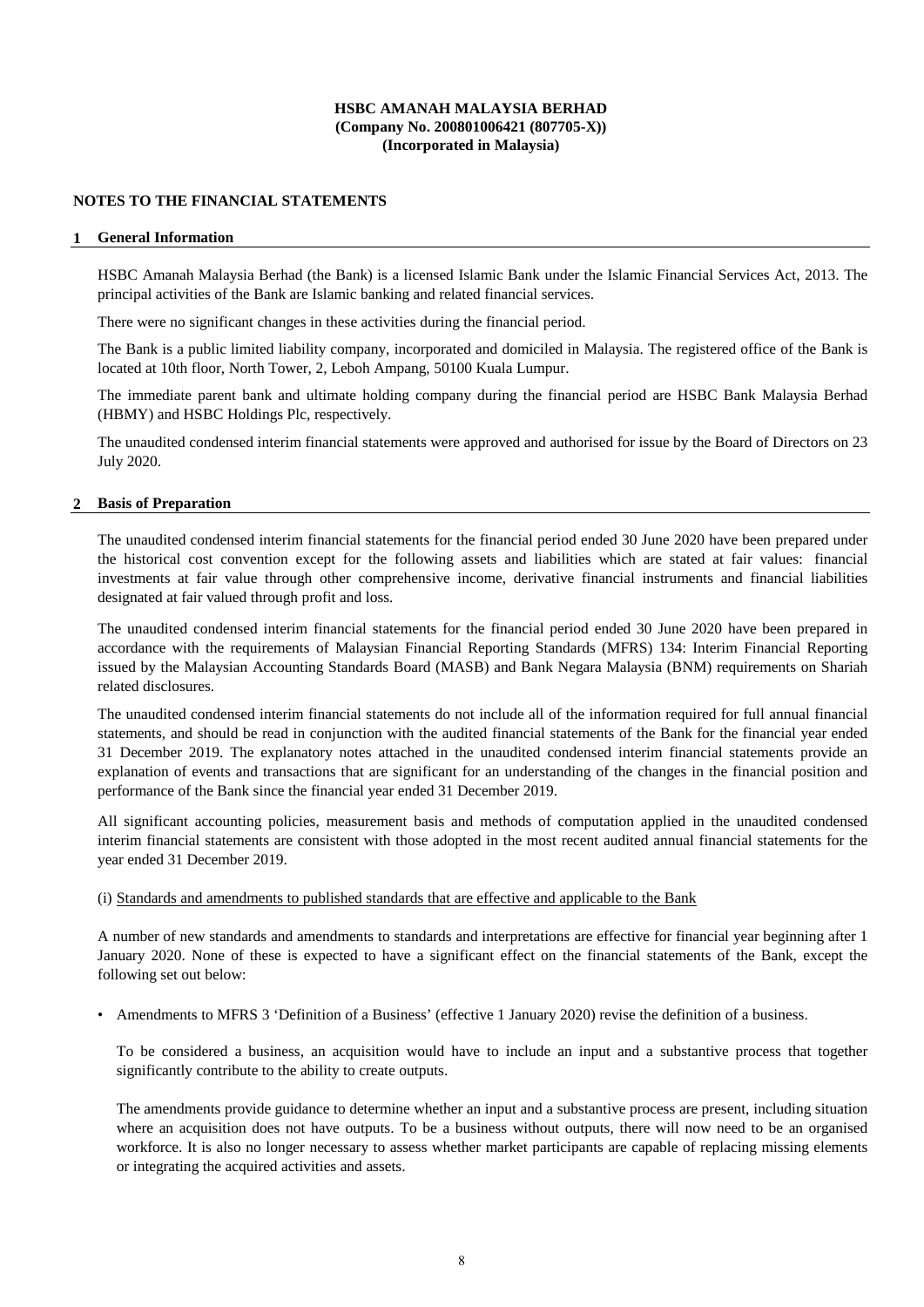## **2 Basis of Preparation (Cont'd)**

- (i) Standards and amendments to published standards that are effective and applicable to the Bank (Cont'd)
- Amendments to MFRS 3 'Definition of a Business' (effective 1 January 2020) revise the definition of a business. (Cont'd)

In addition, the revised definition of the term 'outputs' is narrower, focusses on goods or services provided to customers, generating investment returns and other income but excludes returns in the form of cost savings.

The amendments introduce an optional simplified assessment known as 'concentration test' that, if met, eliminates the need for further assessment. Under this concentration test, if substantially all of the fair value of gross assets acquired is concentrated in a single identifiable asset (or a group of similar assets), the assets acquired would not represent a business.

The amendments shall be applied prospectively. There is no material change in basis of preparation arising from the adoption of this standard.

• Amendments to MFRS 9 'Financial Instruments', MFRS 139 'Financial Instruments: Recognition and Measurement' and MFRS 7 'Financial Instruments: Disclosures' for Interest/Profit Rate Benchmark Reform.

Amendments to MFRS 9, MFRS 139 and MFRS 7 were issued in October 2019 that modify the specific hedge accounting requirements so that entities apply those hedge accounting requirements assuming that the profit rate benchmark on which the hedged cash flows and cash flows of the hedging instrument are based is not altered as a result of profit rate benchmark reform. These amendments apply from 1 January 2020 with early adoption permitted. The Bank has adopted the amendments that apply to MFRS 139 from 1 January 2019 and has made the additional disclosures as required by the amendments in the audited annual financial statements for the year ended 31 December 2019.

(ii) Impact of Covid-19 Pandemic

The spread of COVID-19 since 1Q2020 vastly impacted both global and domestic economies and is expected to continue to affect all businesses, including HSBC Malaysia, for the remaining part of 2020.

In response to this unprecedented situation, the Bank has actively participated in moratorium relief programme initiated by Bank Negara Malaysia, aimed at providing support to our eligible customers that are affected by the economic disruption. As the moratorium itself should not automatically result in stage transfer under MFRS 9 in the absence of other factors relevant to the assessment, judgement is exercised and adapted based on current information on-hand in the determination of expected credit losses.

The Bank will continue to monitor the situation closely and take appropriate and timely actions to minimise the impact.

### **3 Functional and Presentation of Currency**

These financial statements are presented in Ringgit Malaysia (RM), which is the Bank's functional currency. All financial information presented in RM has been rounded to the nearest thousand, unless otherwise stated.

### **4 Auditors' Report On Preceding Annual Financial Statements**

The audit report on the audited financial statements for the financial year ended 31 December 2019 was not subject to any qualification.

#### **5 Seasonality or Cyclical Factors**

The business operations of the Bank are not subject to material seasonal or cyclical fluctuations.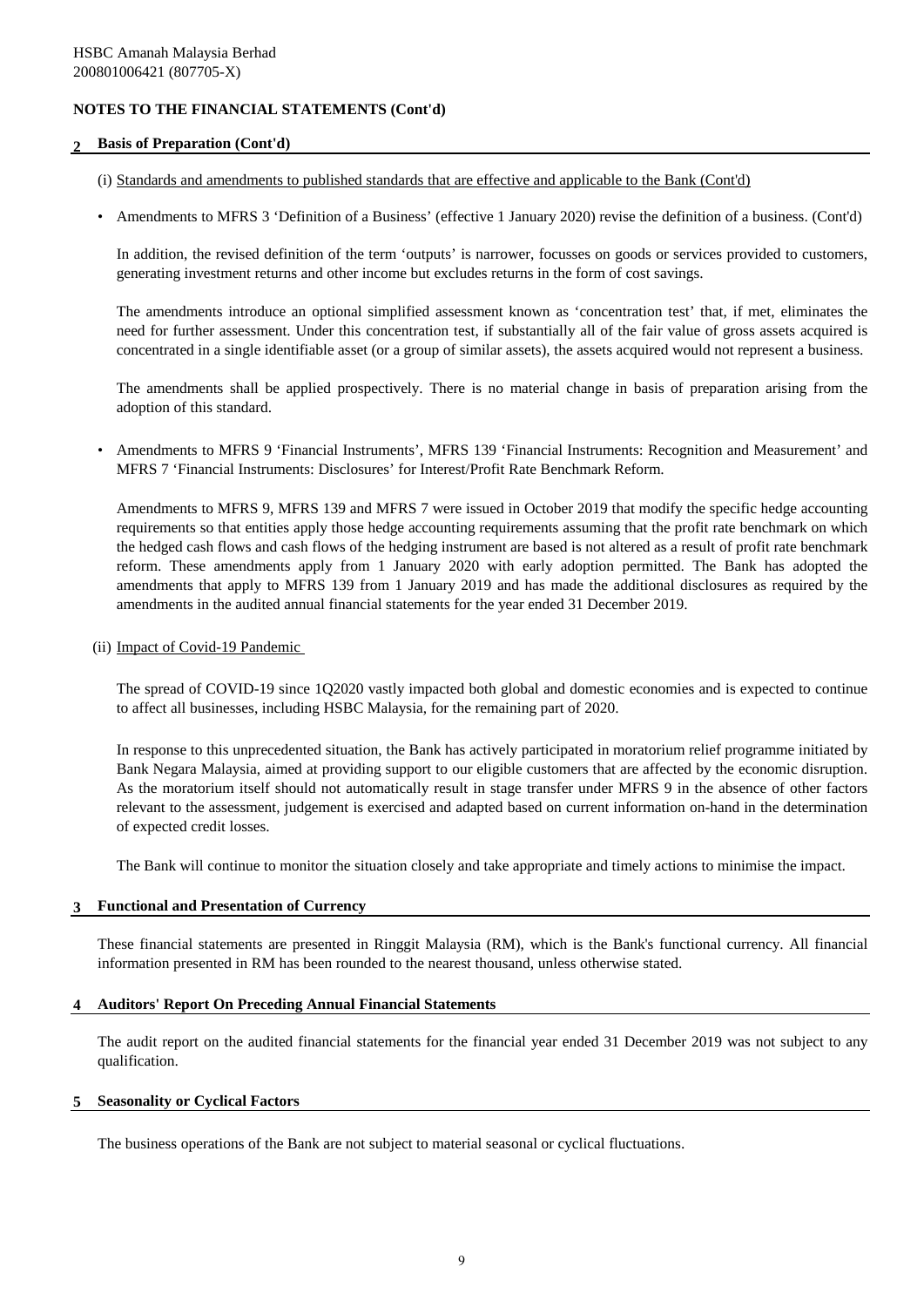### **6 Unusual Items Due to Their Nature, Size or Incidence**

There were no unusual items affecting assets, liabilities, equity, net income or cash flows of the Bank for the financial period ended 30 June 2020.

### **7 Changes in Estimates**

There were no material changes in estimates of amounts reported in prior financial years that have a material effect on the financial results and position of the Bank for the financial period ended 30 June 2020.

### **8 Debt and Equity Securities**

The third series of Multi-Currency Sukuk Programme (MCSP) of RM 750 million was redeemed upon maturity on 27 March 2020. There were no other issuances, cancellations, repurchases, resale or repayment of other debt or equity securities during the financial period ended 30 June 2020.

#### **9 Dividend**

Since the end of the previous financial year, the Bank paid final dividend for the financial year ended 31 December 2019 of RM0.50 per ordinary share amounting to RM50 million.

No interim dividend was declared nor paid for the financial period ended 30 June 2020.

### **10 Significant and Subsequent Events**

There were no material events subsequent to the date of the statement of financial position that require disclosure or adjustments to the unaudited condensed interim financial statements.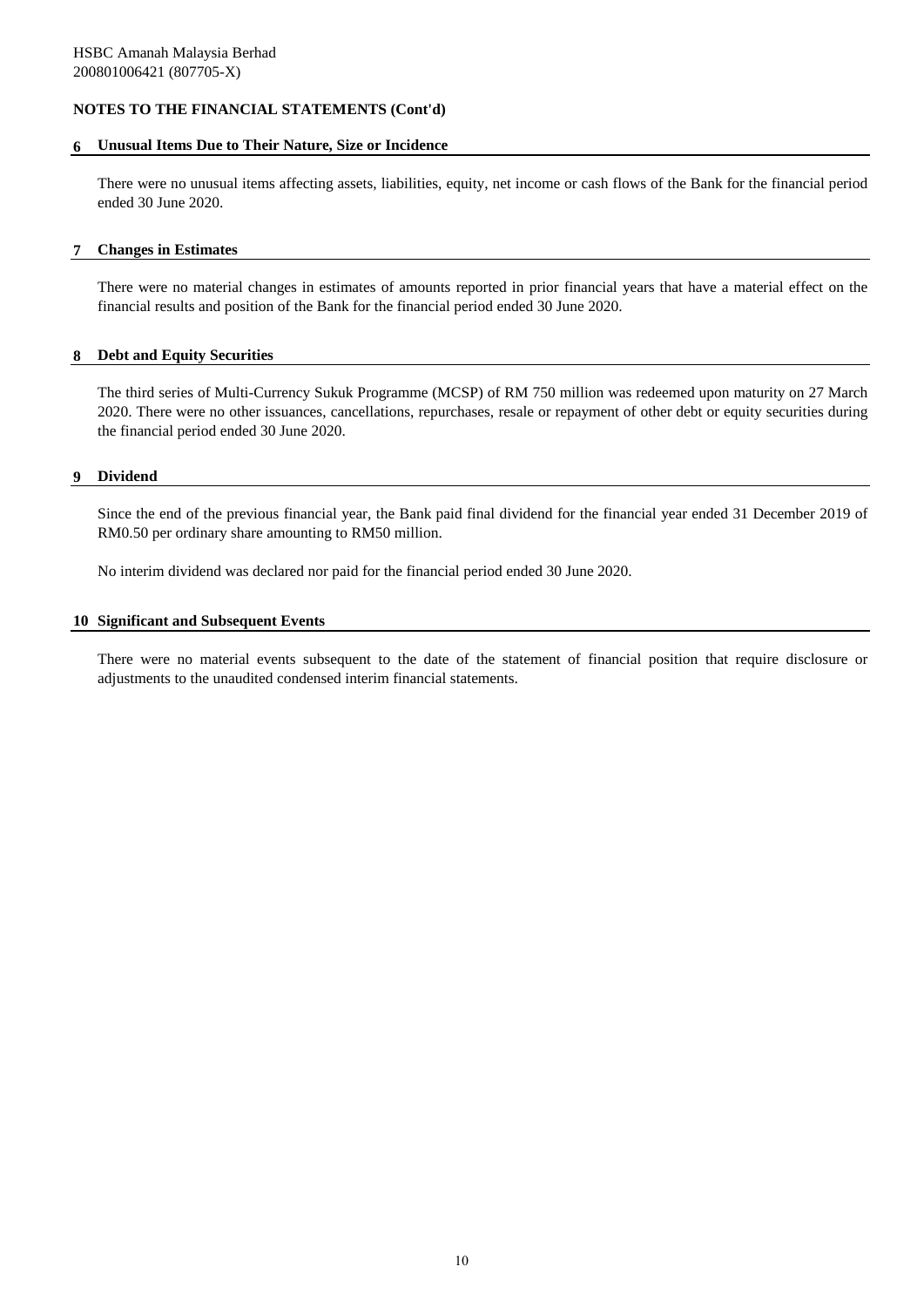### **11 Cash and Short-Term Funds**

|                                                                                                         | 30 Jun 2020<br><b>RM'000</b> | 31 Dec 2019<br><b>RM'000</b> |
|---------------------------------------------------------------------------------------------------------|------------------------------|------------------------------|
| Cash and balances with banks and other financial institutions<br>Money at call and interbank placements | 190,802                      | 215,943                      |
| maturing within one month                                                                               | 2,378,256                    | 4,566,021                    |
|                                                                                                         | 2,569,058                    | 4,781,964                    |

Money at call and interbank placements maturing within one month is within Stage 1 allocation (12-months ECL) with RM55,000 impairment allowance as at 30 June 2020 (31 December 2019: RM6,000).

### **12 Deposits and Placements with Banks and Other Financial Institutions**

|                                                                                   | 30 Jun 2020<br><b>RM'000</b> | 31 Dec 2019<br><b>RM'000</b> |
|-----------------------------------------------------------------------------------|------------------------------|------------------------------|
| Central bank                                                                      | 381,763                      | 139,153                      |
| 13 Financial Investments at Fair Value through Other Comprehensive Income (FVOCI) |                              |                              |
|                                                                                   | 30 Jun 2020                  | 31 Dec 2019                  |

|                                    | JU JUN 4040   | JI DU ZUIJ    |
|------------------------------------|---------------|---------------|
|                                    | <b>RM'000</b> | <b>RM'000</b> |
| Money market instruments:          |               |               |
| Malaysian Government Islamic Sukuk | 2.096.502     | 2,719,975     |
|                                    | 2,096,502     | 2,719,975     |

Financial investments at FVOCI are within Stage 1 allocation (12 -months ECL) with RM1,126,000 impairment allowance as at 30 June 2020 (31 December 2019: RM166,000). The carrying amount of financial investments at FVOCI is equivalent to their fair value. The impairment allowance is recognised in other comprehensive income and does not reduce the carrying amount in the statement of financial position.

The maturity structure of money market instruments held as FVOCI is as follows:

| Maturing within one year<br>More than one year to three years | 562,690<br>1,069,413 | 1,700,589<br>1,019,386 |
|---------------------------------------------------------------|----------------------|------------------------|
| More than three years to five years                           | 464.399              |                        |
|                                                               | 2,096,502            | 2.719.975              |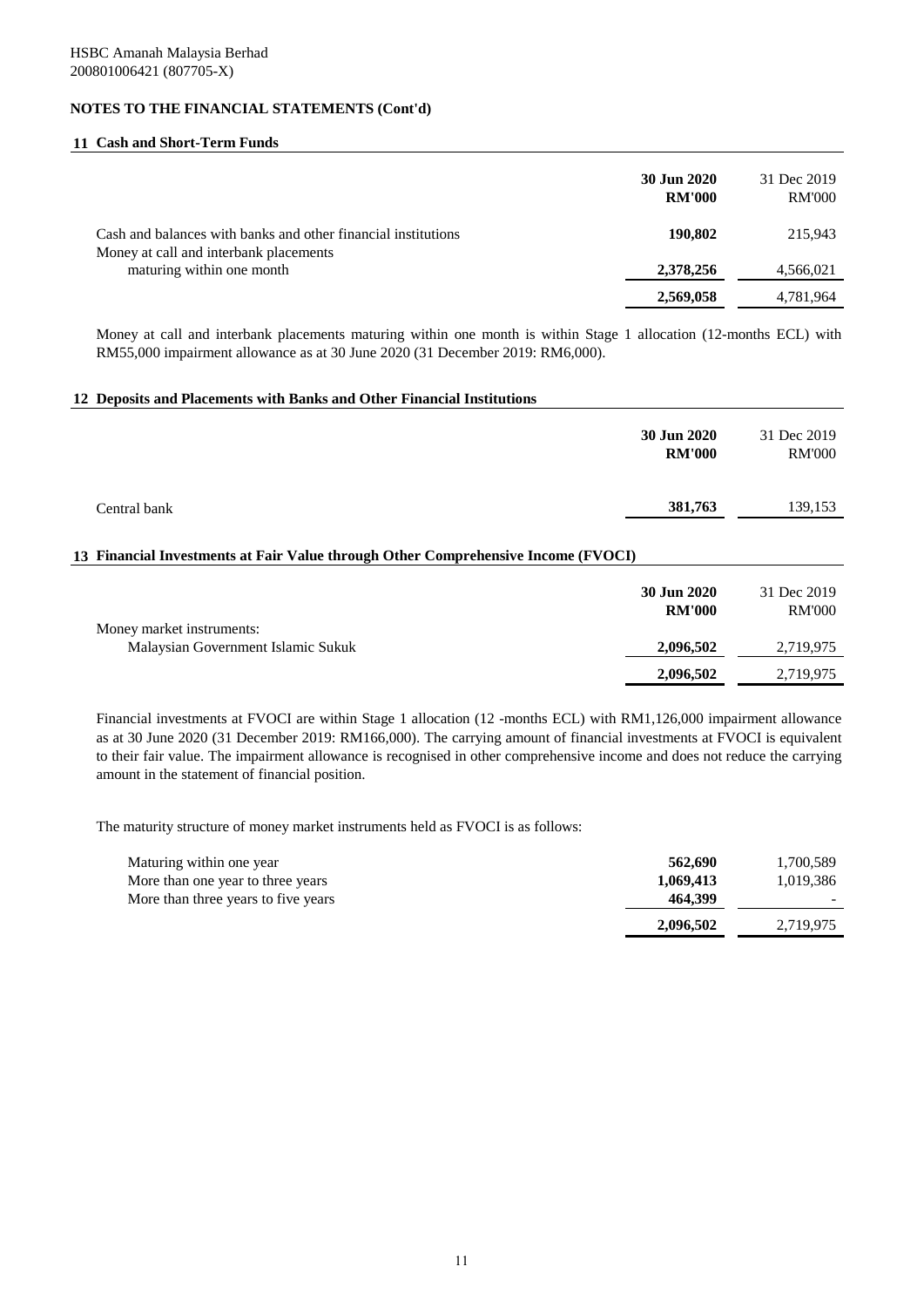# **14 Financing and Advances**

# **(i) By type and Shariah contracts**

|                                  |                  |                                          | Lease-based    | <b>Equity-based</b> |                |               |
|----------------------------------|------------------|------------------------------------------|----------------|---------------------|----------------|---------------|
| At amortised cost                |                  | <b>Sale-based contracts</b><br>contracts |                | contracts           |                |               |
|                                  | <b>Commodity</b> | Bai                                      | Ijarah Thumma  | <b>Diminishing</b>  | Ujrah          | <b>Total</b>  |
|                                  | Murabahah        | Al-Inah                                  | Al-Bai         | Musharakah          |                |               |
| 30 Jun 2020                      | <b>RM'000</b>    | <b>RM'000</b>                            | <b>RM'000</b>  | <b>RM'000</b>       | <b>RM'000</b>  | <b>RM'000</b> |
| Cash line-i                      | 73,307           | $\blacksquare$                           |                |                     |                | 73,307        |
| Term financing:                  |                  |                                          |                |                     |                |               |
| House financing                  |                  | $\blacksquare$                           |                | 4,101,483           |                | 4,101,483     |
| Hire purchase receivables        |                  |                                          | 201,778        |                     |                | 201,778       |
| Syndicated term financing        | 1,345,929        |                                          |                |                     | ٠              | 1,345,929     |
| Other term financing             | 2,878,927        | 38                                       |                | 956,363             |                | 3,835,328     |
| Trust receipts                   | 452,403          | $\blacksquare$                           |                |                     | $\blacksquare$ | 452,403       |
| Claims on customers under        |                  |                                          |                |                     |                |               |
| acceptance credits               | 455,359          | $\blacksquare$                           | $\blacksquare$ |                     | $\blacksquare$ | 455,359       |
| <b>Bills</b> receivables         | 996,876          |                                          |                |                     |                | 996,876       |
| Staff financing-i                | 968              | 19                                       | $\blacksquare$ | 1,157               |                | 2,144         |
| Credit cards-i                   |                  |                                          |                |                     | 1,114,230      | 1,114,230     |
| Revolving financing              | 2,068,059        |                                          |                |                     |                | 2,068,059     |
| Other financing                  |                  | $\blacksquare$                           |                | 3,636               |                | 3,636         |
| Gross financing and advances     | 8,271,828        | 57                                       | 201,778        | 5,062,639           | 1,114,230      | 14,650,532    |
| Less: Impairment allowance       |                  |                                          |                |                     |                | (329, 355)    |
| Total net financing and advances |                  |                                          |                |                     |                | 14,321,177    |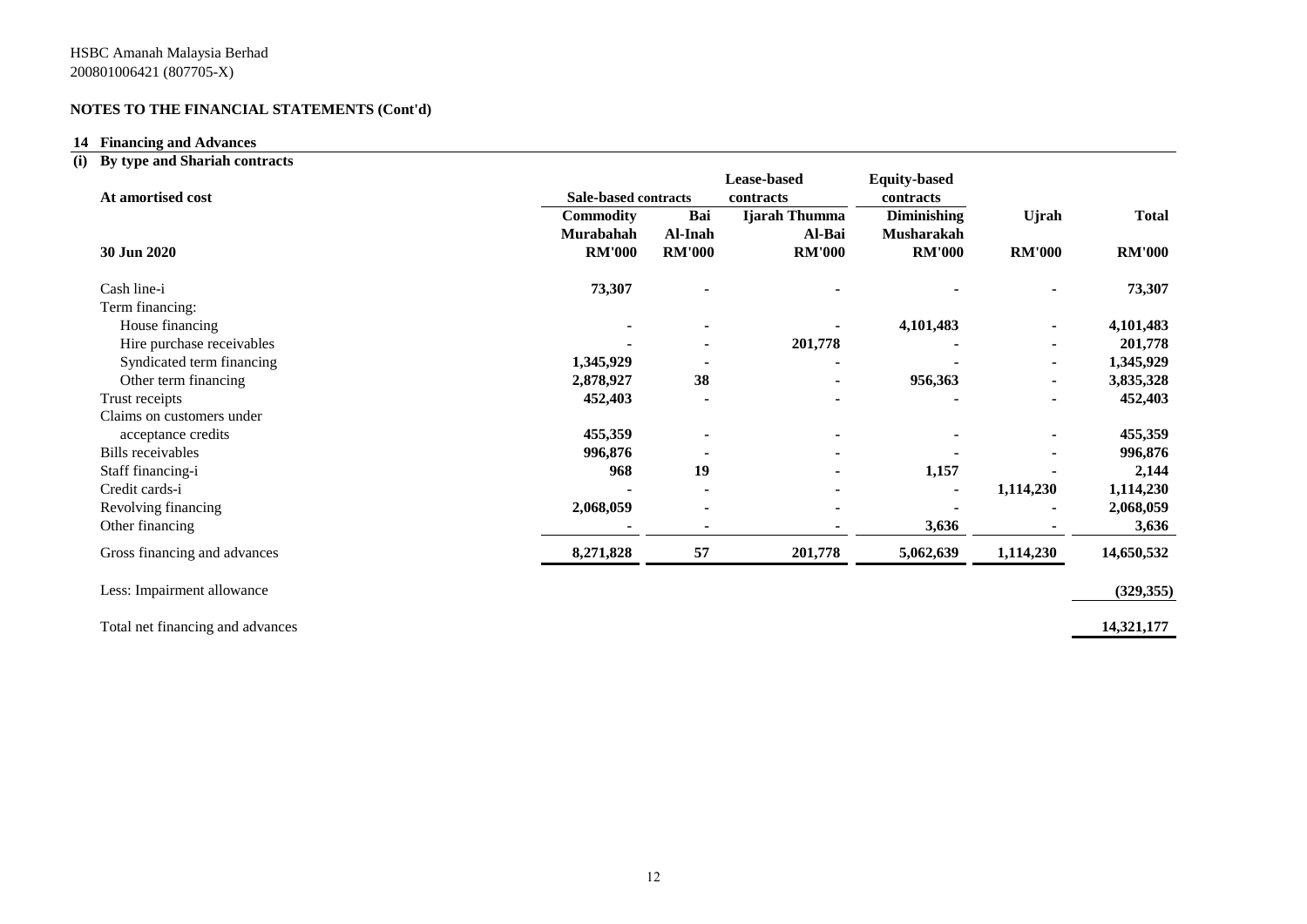# **14 Financing and Advances (Cont'd)**

# **(i) By type and Shariah contracts (Cont'd)**

|                              |                      |                          | Lease-based              | Equity-based  |                          |               |  |
|------------------------------|----------------------|--------------------------|--------------------------|---------------|--------------------------|---------------|--|
|                              | Sale-based contracts |                          | contracts                | contracts     |                          |               |  |
|                              | Commodity            | Bai                      | Ijarah Thumma            | Diminishing   | Ujrah                    | Total         |  |
|                              | Murabahah            | Al-Inah                  | Al-Bai                   | Musharakah    |                          |               |  |
| 31 Dec 2019                  | <b>RM'000</b>        | <b>RM'000</b>            | <b>RM'000</b>            | <b>RM'000</b> | <b>RM'000</b>            | <b>RM'000</b> |  |
| Cash line-i                  | 73,131               | $\overline{\phantom{a}}$ |                          |               | $\overline{\phantom{a}}$ | 73,131        |  |
| Term financing:              |                      |                          |                          |               |                          |               |  |
| House financing              |                      | ۰                        |                          | 4,164,372     | $\overline{\phantom{a}}$ | 4,164,372     |  |
| Hire purchase receivables    |                      |                          | 194,049                  |               | $\overline{\phantom{a}}$ | 194,049       |  |
| Syndicated term financing    | 728,298              |                          | $\overline{a}$           |               | $\overline{\phantom{a}}$ | 728,298       |  |
| Other term financing         | 2,867,908            | 39                       | $\overline{\phantom{a}}$ | 971,127       | $\overline{\phantom{a}}$ | 3,839,074     |  |
| Trust receipts               | 525,826              | $\overline{\phantom{a}}$ |                          |               |                          | 525,826       |  |
| Claims on customers under    |                      |                          |                          |               |                          |               |  |
| acceptance credits           | 323,272              |                          |                          |               |                          | 323,272       |  |
| <b>Bills</b> receivables     | 470,920              |                          |                          |               |                          | 470,920       |  |
| Staff financing-i            | 1,041                | 30                       |                          | 1,173         |                          | 2,244         |  |
| Credit cards-i               |                      | $\overline{\phantom{a}}$ |                          |               | 1,258,564                | 1,258,564     |  |
| Revolving financing          | 1,716,165            | ÷                        |                          |               |                          | 1,716,165     |  |
| Other financing              |                      | $\overline{\phantom{a}}$ |                          | 4,303         |                          | 4,303         |  |
| Gross financing and advances | 6,706,561            | 69                       | 194,049                  | 5,140,975     | 1,258,564                | 13,300,218    |  |
| Less: Impairment allowance   |                      |                          |                          |               |                          | (257, 265)    |  |
|                              |                      |                          |                          |               |                          |               |  |

Total net financing and advances 13,042,953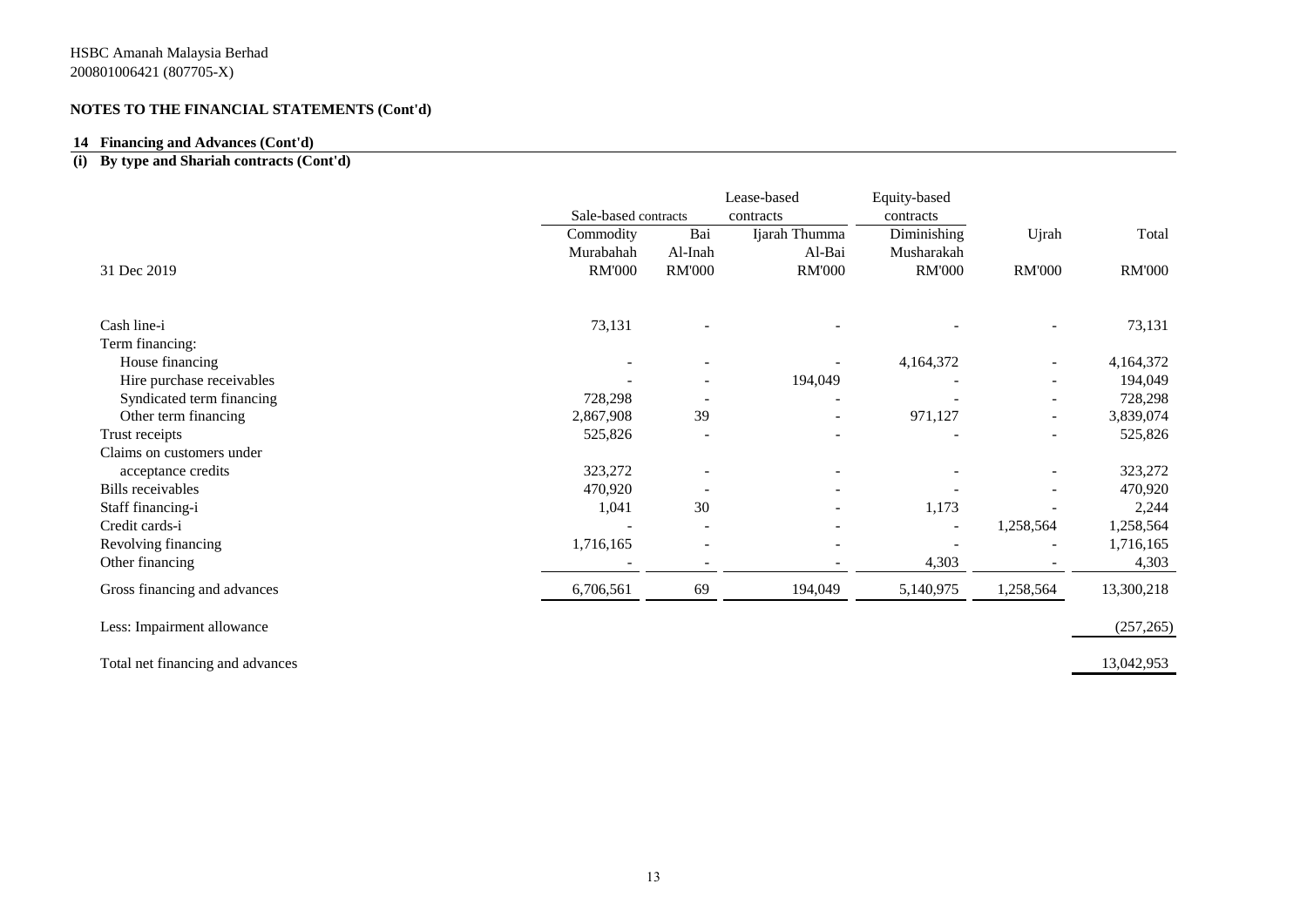# **14 Financing and Advances (Cont'd)**

# **(ii) By type of customer**

|       |                                                                            | 30 Jun 2020<br><b>RM'000</b> | 31 Dec 2019<br><b>RM'000</b> |
|-------|----------------------------------------------------------------------------|------------------------------|------------------------------|
|       | Domestic non-bank financial institutions<br>Domestic business enterprises: | 530,362                      | 494,886                      |
|       | Small medium enterprises                                                   | 1,074,447                    | 937,397                      |
|       | Others                                                                     | 4,784,075                    | 4,221,026                    |
|       | Government and statutory bodies                                            | 612                          | 1,917                        |
|       | Individuals                                                                | 6,128,016                    | 6,263,102                    |
|       | Other domestic entities<br>Foreign entities/individuals                    | 1,103<br>2,131,917           | 1,137<br>1,380,753           |
|       |                                                                            |                              |                              |
|       |                                                                            | 14,650,532                   | 13,300,218                   |
| (iii) | By profit rate sensitivity                                                 |                              |                              |
|       |                                                                            | 30 Jun 2020                  | 31 Dec 2019                  |
|       |                                                                            | <b>RM'000</b>                | <b>RM'000</b>                |
|       | Fixed rate:                                                                |                              |                              |
|       | Hire purchase receivables                                                  | 201,778                      | 194,049                      |
|       | Other financing                                                            | 3,950,545                    | 3,443,551                    |
|       | Variable rate:                                                             |                              |                              |
|       | Base Rate/Base Financing Rate plus<br>Cost-plus                            | 5,120,435<br>5,377,774       | 5,197,432<br>4,465,186       |
|       |                                                                            | 14,650,532                   | 13,300,218                   |
|       |                                                                            |                              |                              |
|       |                                                                            |                              |                              |
| (iv)  | By residual contractual maturity                                           | 30 Jun 2020                  | 31 Dec 2019                  |
|       |                                                                            | <b>RM'000</b>                | <b>RM'000</b>                |
|       |                                                                            |                              |                              |
|       | Maturing within one year                                                   | 5,592,133                    | 4,541,871                    |
|       | More than one year to three years                                          | 1,837,867                    | 1,755,409                    |
|       | More than three years to five years                                        | 1,118,336                    | 1,012,833                    |
|       | Over five years                                                            | 6,102,196                    | 5,990,105                    |
|       |                                                                            | 14,650,532                   | 13,300,218                   |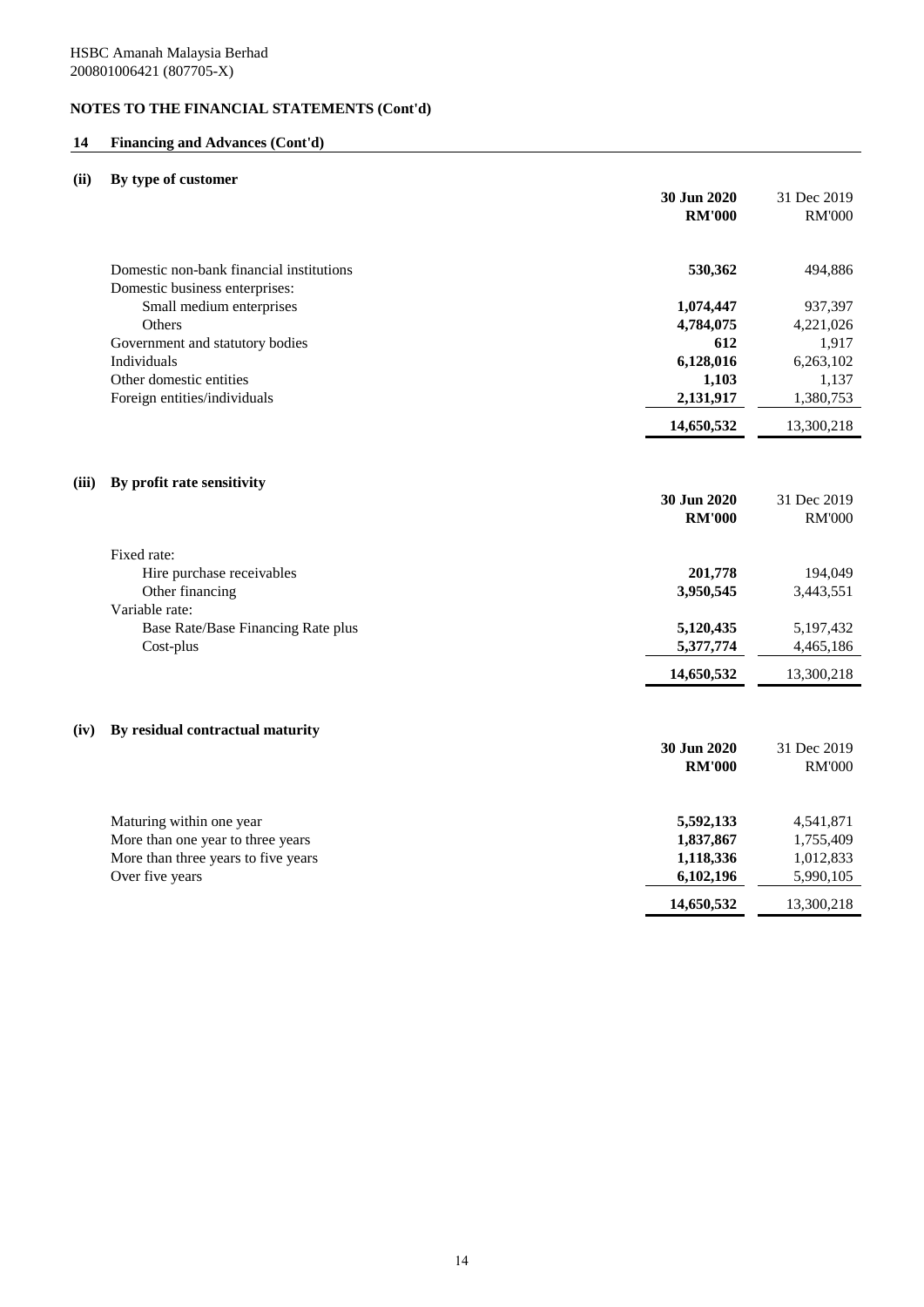# **14 Financing and Advances (Cont'd)**

### **(v) By sector**

|      |                                                | 30 Jun 2020<br><b>RM'000</b> | 31 Dec 2019<br><b>RM'000</b> |
|------|------------------------------------------------|------------------------------|------------------------------|
|      | Agriculture, hunting, forestry & fishing       | 18,174                       | 16,715                       |
|      | Mining and quarrying                           | 167,592                      | 184,190                      |
|      | Manufacturing                                  | 1,566,043                    | 1,203,233                    |
|      | Electricity, gas and water                     | 414,172                      | 199,311                      |
|      | Construction                                   | 1,007,125                    | 1,051,079                    |
|      | Real estate                                    | 850,262                      | 759,769                      |
|      | Wholesale & retail trade, restaurants & hotels | 918,555                      | 824,314                      |
|      | Transport, storage and communication           | 180,475                      | 177,572                      |
|      | Finance, takaful and business services         | 893,241                      | 868,309                      |
|      | Household - Retail                             | 6,629,605                    | 6,785,186                    |
|      | <b>Others</b>                                  | 2,005,288                    | 1,230,540                    |
|      |                                                | 14,650,532                   | 13,300,218                   |
|      |                                                |                              |                              |
| (vi) | By purpose                                     |                              |                              |
|      |                                                | 30 Jun 2020                  | 31 Dec 2019                  |
|      |                                                | <b>RM'000</b>                | <b>RM'000</b>                |
|      | Purchase of landed property:                   |                              |                              |
|      | Residential                                    | 4,102,642                    | 4,165,546                    |
|      | Non-residential                                | 789,346                      | 799,749                      |
|      | Purchase of transport vehicles                 | 631                          | 771                          |
|      | Consumption credit                             | 2,294,936                    | 2,382,777                    |
|      | Construction                                   | 897,190                      | 817,249                      |
|      | Working capital                                | 4,934,847                    | 4,273,540                    |
|      | Other purpose                                  | 1,630,940                    | 860,586                      |
|      |                                                | 14,650,532                   | 13,300,218                   |
|      | (vii) By geographical distribution             |                              |                              |
|      |                                                | 30 Jun 2020                  | 31 Dec 2019                  |
|      |                                                | <b>RM'000</b>                | <b>RM'000</b>                |
|      |                                                |                              |                              |
|      | Northern Region                                | 1,530,844                    | 1,557,283                    |
|      | Southern Region                                | 1,611,216                    | 1,570,904                    |
|      | <b>Central Region</b>                          | 11,149,864                   | 9,793,026                    |
|      | <b>Eastern Region</b>                          | 358,608                      | 379,005                      |
|      |                                                | 14,650,532                   | 13,300,218                   |

Concentration by location for financing and advances is based on the location of the customer.

The Northern region consists of the states of Perlis, Kedah, Penang, Perak, Pahang, Kelantan and Terengganu.

The Southern region consists of the states of Johor, Malacca and Negeri Sembilan.

The Central region consists of the states of Selangor, Federal Territory of Kuala Lumpur and Federal Territory of Putrajaya. The Eastern region consists of the states of Sabah, Sarawak and the Federal Territory of Labuan.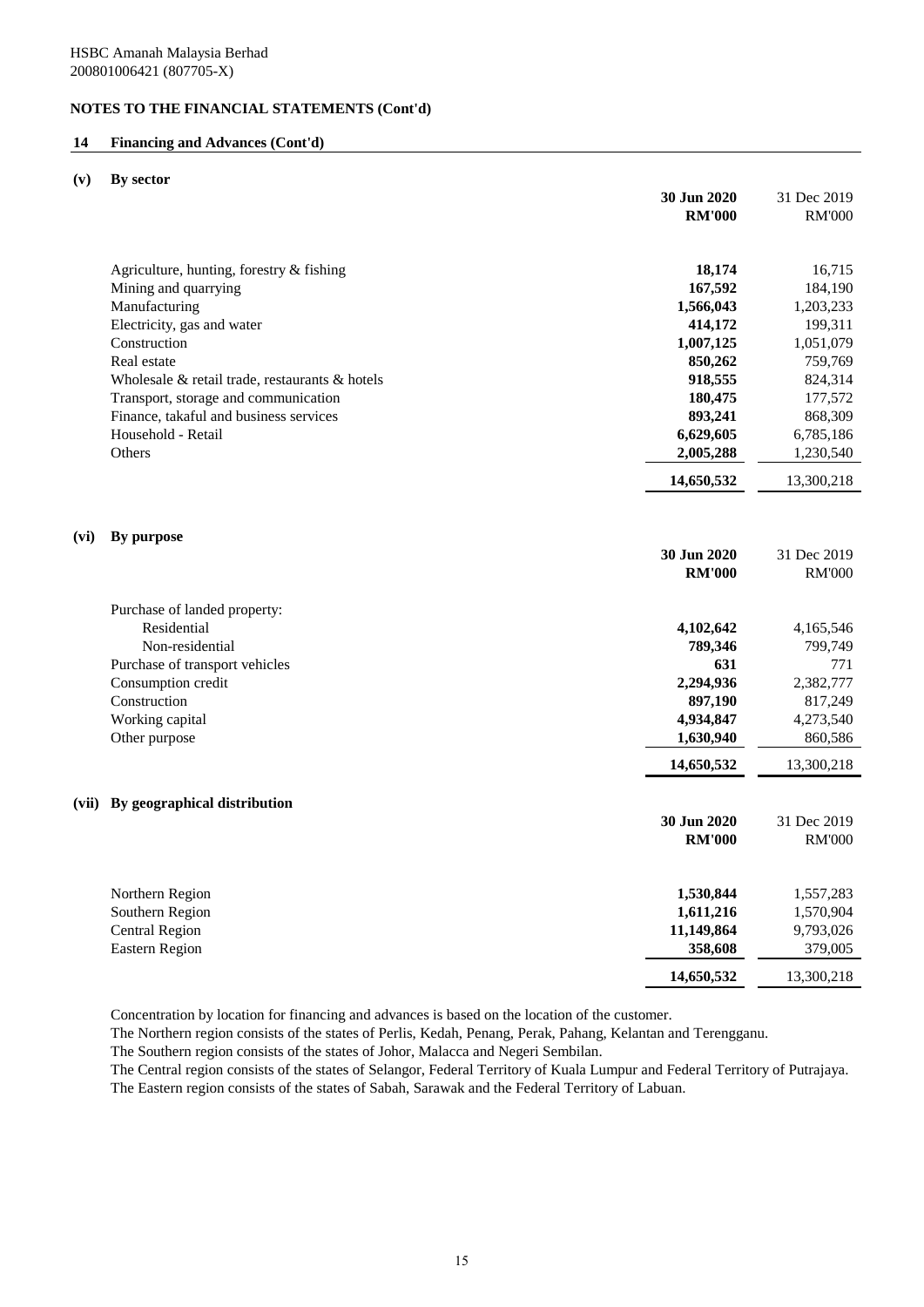### **14 Financing and Advances (Cont'd)**

### **(viii) Assets under Management**

The details of assets under management in respect of the Syndicated Investment Account Financing (SIAF)/Investment Agency Account (IAA) financing are as below. The exposures and the corresponding risk weighted amount are reported in investors' financial statements.

|                                                                  | 30 Jun 2020<br><b>RM'000</b> | 31 Dec 2019<br><b>RM'000</b> |
|------------------------------------------------------------------|------------------------------|------------------------------|
| Financial assets at fair value through profit or loss [1]        |                              | 600,054                      |
| Total gross financing and advances<br>Less: Impairment allowance | 3,654,722<br>(2,565)         | 3,071,768<br>(347)           |
| Total net financing and advances                                 | 3,652,157                    | 3,071,421                    |
| Maturity not exceeding one year<br>Maturity exceeding one year   | 95,715<br>310,250            | 35,000<br>437,750            |
| Total commitments and contingencies                              | 405,965                      | 472,750                      |
| <b>Total restricted investment accounts</b>                      | 4,058,122                    | 4, 144, 225                  |
| Risk weighted assets (RWA) of restricted investment accounts     | 3,058,570                    | 3,298,355                    |

The SIAF/IAA arrangement is based on the Wakalah principle where HBMY, solely or together with other financial institutions provide the funds, whilst the assets are managed by the Bank (as the Wakeel or agent). However, in the arrangement, the profits of the underlying assets are recognised by HBMY and the other financial institutions proportionately in relation to the funding provided in the syndication arrangement. At the same time, risks on the financing are also proportionately borne by HBMY and the other financial institutions. Hence, the underlying assets and allowance for impairment arising thereon, if any, are proportionately recognised and accounted for by HBMY and the other financial institutions.

The recognition and derecognition treatments of the above are in accordance to Note 4(f) on financial instruments in the audited financial statements of the Bank for the financial year ended 31 December 2019.

[1] These are held for the purpose for sale in the near term.

#### **15 Impaired Financing**

### **(i) Gross carrying amount movement of financing and advances classified as credit impaired:**

|                                                 | 30 Jun 2020<br><b>RM'000</b> | 31 Dec 2019<br><b>RM'000</b> |
|-------------------------------------------------|------------------------------|------------------------------|
| Gross carrying amount as at 1 January           | 385,303                      | 356,312                      |
| Transfer within stages                          | 30,975                       | 59,449                       |
| Net remeasurement due to changes in credit risk | 37,803                       | 70,641                       |
| Written-off                                     | (77,311)                     | (101,099)                    |
| Gross carrying amount as at 30 June/31 December | 376,770                      | 385,303                      |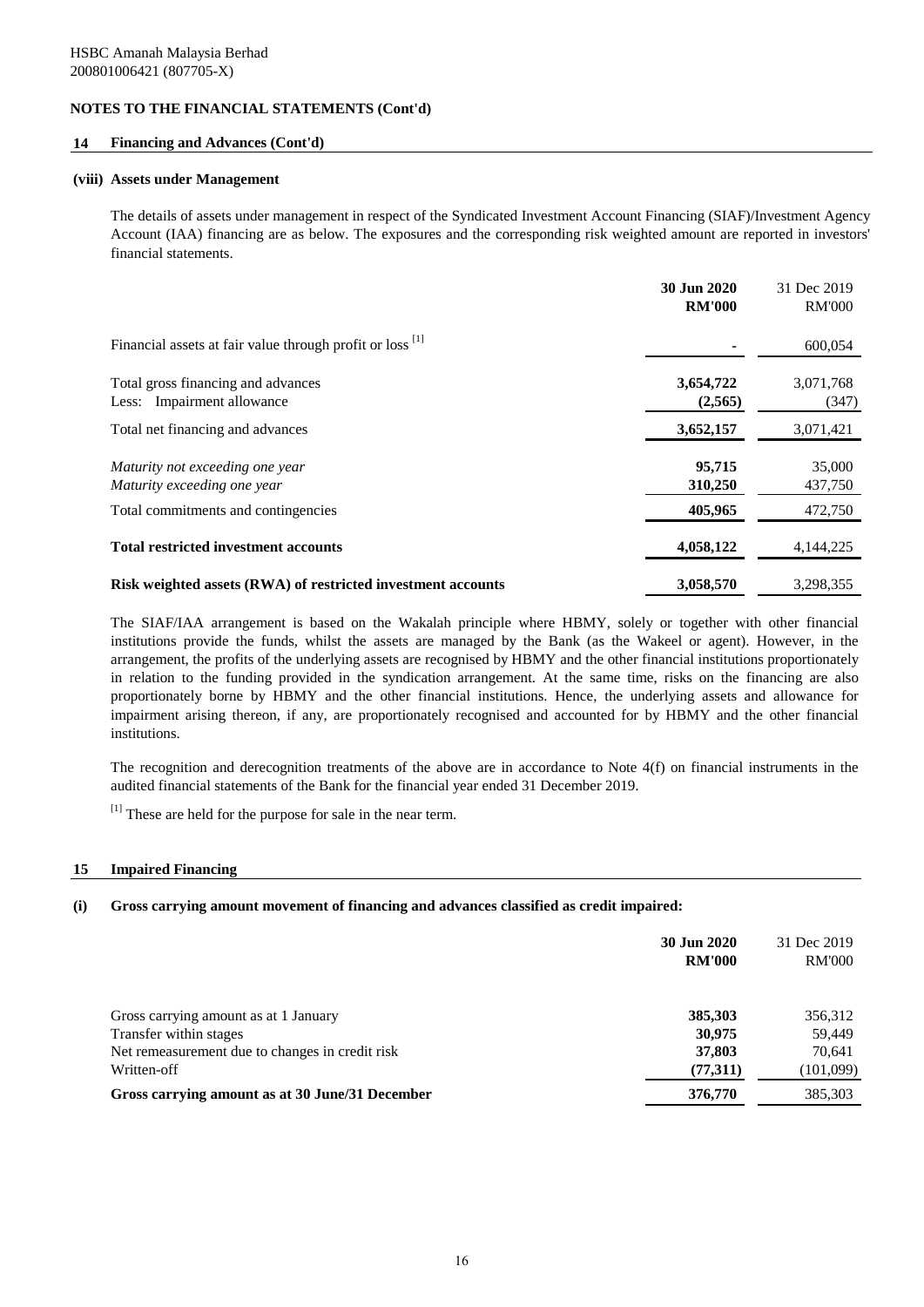# **15 Impaired Financing (Cont'd)**

# **(ii) By contract**

| Ijarah Thumma Al-Bai (AITAB) (hire purchase)<br>331<br>1,117<br>Commodity Murabahah (cost-plus)<br>241,874<br>248,763<br>Diminishing Musharakah (profit and loss sharing)<br>125,402<br>128,582<br>Bai Al-Inah (sell and buy back)<br>32<br>32<br>Ujrah (fee-based)<br>9,131<br>6,809<br>376,770<br>385,303<br>By sector<br>30 Jun 2020<br>31 Dec 2019<br><b>RM'000</b><br><b>RM'000</b><br>Manufacturing<br>17,069<br>16,247<br>Construction<br>2,611<br>4,199<br>Real estate<br>35<br>Wholesale & retail trade, restaurants & hotels<br>11,554<br>18,004<br>Transport, storage and communication<br>282<br>369<br>12,089<br>Finance, takaful and business services<br>28,721<br>Household - Retail<br>307,485<br>292,565<br>Others<br>25,680<br>25,163<br>376,770<br>385,303<br><b>By purpose</b><br>30 Jun 2020<br>31 Dec 2019<br><b>RM'000</b><br><b>RM'000</b><br>Purchase of landed property:<br>Residential<br>108,311<br>105,991<br>Non-residential<br>14,610<br>18,307<br>32<br>Purchase of transport vehicles<br>32<br>Consumption credit<br>198,908<br>185,059<br>2,551<br>Construction<br>2,724<br>29,024<br>50,381<br>Working capital<br>Others<br>23,334<br>22,809<br>376,770<br>385,303<br>(v)<br>By geographical distribution<br>30 Jun 2020<br>31 Dec 2019<br><b>RM'000</b><br><b>RM'000</b><br>27,320<br>Northern Region<br>33,178<br>Southern Region<br>38,583<br>39,561<br>302,614<br><b>Central Region</b><br>305,637<br>Eastern Region<br>8,253<br>6,927<br>376,770<br>385,303 |       | 30 Jun 2020<br><b>RM'000</b> | 31 Dec 2019<br><b>RM'000</b> |
|------------------------------------------------------------------------------------------------------------------------------------------------------------------------------------------------------------------------------------------------------------------------------------------------------------------------------------------------------------------------------------------------------------------------------------------------------------------------------------------------------------------------------------------------------------------------------------------------------------------------------------------------------------------------------------------------------------------------------------------------------------------------------------------------------------------------------------------------------------------------------------------------------------------------------------------------------------------------------------------------------------------------------------------------------------------------------------------------------------------------------------------------------------------------------------------------------------------------------------------------------------------------------------------------------------------------------------------------------------------------------------------------------------------------------------------------------------------------------------------------------|-------|------------------------------|------------------------------|
|                                                                                                                                                                                                                                                                                                                                                                                                                                                                                                                                                                                                                                                                                                                                                                                                                                                                                                                                                                                                                                                                                                                                                                                                                                                                                                                                                                                                                                                                                                      |       |                              |                              |
|                                                                                                                                                                                                                                                                                                                                                                                                                                                                                                                                                                                                                                                                                                                                                                                                                                                                                                                                                                                                                                                                                                                                                                                                                                                                                                                                                                                                                                                                                                      |       |                              |                              |
|                                                                                                                                                                                                                                                                                                                                                                                                                                                                                                                                                                                                                                                                                                                                                                                                                                                                                                                                                                                                                                                                                                                                                                                                                                                                                                                                                                                                                                                                                                      |       |                              |                              |
|                                                                                                                                                                                                                                                                                                                                                                                                                                                                                                                                                                                                                                                                                                                                                                                                                                                                                                                                                                                                                                                                                                                                                                                                                                                                                                                                                                                                                                                                                                      | (iii) |                              |                              |
|                                                                                                                                                                                                                                                                                                                                                                                                                                                                                                                                                                                                                                                                                                                                                                                                                                                                                                                                                                                                                                                                                                                                                                                                                                                                                                                                                                                                                                                                                                      |       |                              |                              |
|                                                                                                                                                                                                                                                                                                                                                                                                                                                                                                                                                                                                                                                                                                                                                                                                                                                                                                                                                                                                                                                                                                                                                                                                                                                                                                                                                                                                                                                                                                      |       |                              |                              |
|                                                                                                                                                                                                                                                                                                                                                                                                                                                                                                                                                                                                                                                                                                                                                                                                                                                                                                                                                                                                                                                                                                                                                                                                                                                                                                                                                                                                                                                                                                      |       |                              |                              |
|                                                                                                                                                                                                                                                                                                                                                                                                                                                                                                                                                                                                                                                                                                                                                                                                                                                                                                                                                                                                                                                                                                                                                                                                                                                                                                                                                                                                                                                                                                      |       |                              |                              |
|                                                                                                                                                                                                                                                                                                                                                                                                                                                                                                                                                                                                                                                                                                                                                                                                                                                                                                                                                                                                                                                                                                                                                                                                                                                                                                                                                                                                                                                                                                      |       |                              |                              |
|                                                                                                                                                                                                                                                                                                                                                                                                                                                                                                                                                                                                                                                                                                                                                                                                                                                                                                                                                                                                                                                                                                                                                                                                                                                                                                                                                                                                                                                                                                      |       |                              |                              |
|                                                                                                                                                                                                                                                                                                                                                                                                                                                                                                                                                                                                                                                                                                                                                                                                                                                                                                                                                                                                                                                                                                                                                                                                                                                                                                                                                                                                                                                                                                      |       |                              |                              |
|                                                                                                                                                                                                                                                                                                                                                                                                                                                                                                                                                                                                                                                                                                                                                                                                                                                                                                                                                                                                                                                                                                                                                                                                                                                                                                                                                                                                                                                                                                      |       |                              |                              |
|                                                                                                                                                                                                                                                                                                                                                                                                                                                                                                                                                                                                                                                                                                                                                                                                                                                                                                                                                                                                                                                                                                                                                                                                                                                                                                                                                                                                                                                                                                      | (iv)  |                              |                              |
|                                                                                                                                                                                                                                                                                                                                                                                                                                                                                                                                                                                                                                                                                                                                                                                                                                                                                                                                                                                                                                                                                                                                                                                                                                                                                                                                                                                                                                                                                                      |       |                              |                              |
|                                                                                                                                                                                                                                                                                                                                                                                                                                                                                                                                                                                                                                                                                                                                                                                                                                                                                                                                                                                                                                                                                                                                                                                                                                                                                                                                                                                                                                                                                                      |       |                              |                              |
|                                                                                                                                                                                                                                                                                                                                                                                                                                                                                                                                                                                                                                                                                                                                                                                                                                                                                                                                                                                                                                                                                                                                                                                                                                                                                                                                                                                                                                                                                                      |       |                              |                              |
|                                                                                                                                                                                                                                                                                                                                                                                                                                                                                                                                                                                                                                                                                                                                                                                                                                                                                                                                                                                                                                                                                                                                                                                                                                                                                                                                                                                                                                                                                                      |       |                              |                              |
|                                                                                                                                                                                                                                                                                                                                                                                                                                                                                                                                                                                                                                                                                                                                                                                                                                                                                                                                                                                                                                                                                                                                                                                                                                                                                                                                                                                                                                                                                                      |       |                              |                              |
|                                                                                                                                                                                                                                                                                                                                                                                                                                                                                                                                                                                                                                                                                                                                                                                                                                                                                                                                                                                                                                                                                                                                                                                                                                                                                                                                                                                                                                                                                                      |       |                              |                              |
|                                                                                                                                                                                                                                                                                                                                                                                                                                                                                                                                                                                                                                                                                                                                                                                                                                                                                                                                                                                                                                                                                                                                                                                                                                                                                                                                                                                                                                                                                                      |       |                              |                              |
|                                                                                                                                                                                                                                                                                                                                                                                                                                                                                                                                                                                                                                                                                                                                                                                                                                                                                                                                                                                                                                                                                                                                                                                                                                                                                                                                                                                                                                                                                                      |       |                              |                              |
|                                                                                                                                                                                                                                                                                                                                                                                                                                                                                                                                                                                                                                                                                                                                                                                                                                                                                                                                                                                                                                                                                                                                                                                                                                                                                                                                                                                                                                                                                                      |       |                              |                              |
|                                                                                                                                                                                                                                                                                                                                                                                                                                                                                                                                                                                                                                                                                                                                                                                                                                                                                                                                                                                                                                                                                                                                                                                                                                                                                                                                                                                                                                                                                                      |       |                              |                              |
|                                                                                                                                                                                                                                                                                                                                                                                                                                                                                                                                                                                                                                                                                                                                                                                                                                                                                                                                                                                                                                                                                                                                                                                                                                                                                                                                                                                                                                                                                                      |       |                              |                              |
|                                                                                                                                                                                                                                                                                                                                                                                                                                                                                                                                                                                                                                                                                                                                                                                                                                                                                                                                                                                                                                                                                                                                                                                                                                                                                                                                                                                                                                                                                                      |       |                              |                              |
|                                                                                                                                                                                                                                                                                                                                                                                                                                                                                                                                                                                                                                                                                                                                                                                                                                                                                                                                                                                                                                                                                                                                                                                                                                                                                                                                                                                                                                                                                                      |       |                              |                              |
|                                                                                                                                                                                                                                                                                                                                                                                                                                                                                                                                                                                                                                                                                                                                                                                                                                                                                                                                                                                                                                                                                                                                                                                                                                                                                                                                                                                                                                                                                                      |       |                              |                              |
|                                                                                                                                                                                                                                                                                                                                                                                                                                                                                                                                                                                                                                                                                                                                                                                                                                                                                                                                                                                                                                                                                                                                                                                                                                                                                                                                                                                                                                                                                                      |       |                              |                              |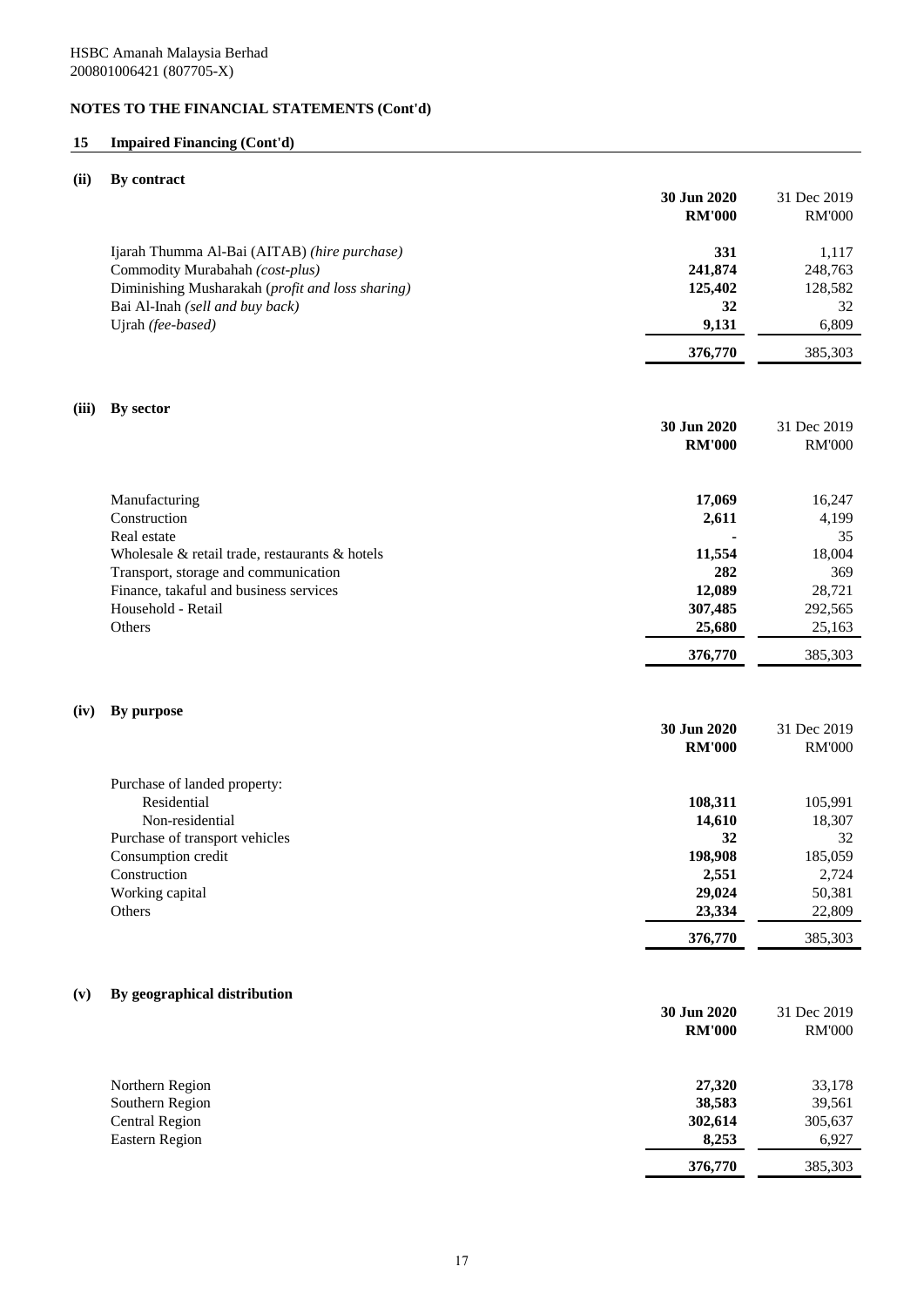### **16 Expected credit losses allowance charges (ECL)**

#### (i) Movements in ECL allowances for financing and advances

The following table shows reconciliation from the opening to the closing balance of the ECL allowance for financing and advances:

|                                                                                                              | <b>Stage 1</b> | Stage 2       | Stage 3       |               |
|--------------------------------------------------------------------------------------------------------------|----------------|---------------|---------------|---------------|
|                                                                                                              | $12 -$         | Lifetime      |               |               |
|                                                                                                              | month ECL      | <b>ECL</b>    | Lifetime      |               |
|                                                                                                              | not credit     | not credit    | ECL credit    |               |
|                                                                                                              | impaired       | impaired      | impaired      | Total         |
|                                                                                                              | <b>RM'000</b>  | <b>RM'000</b> | <b>RM'000</b> | <b>RM'000</b> |
| Balance at 1 January 2020<br>Changes due to financial assets recognised in<br>the opening balance that have: | 46,503         | 68,003        | 142,759       | 257,265       |
| - Transferred to Stage 1                                                                                     | 19,650         | (18,953)      | (697)         |               |
| - Transferred to Stage 2                                                                                     | (3,307)        | 6,387         | (3,080)       |               |
| - Transferred to Stage 3                                                                                     | (290)          | (4,702)       | 4,992         |               |
| New financial assets originated or purchased                                                                 | 11,140         |               |               | 11,140        |
| Net remeasurement due to changes in credit risk                                                              | 7,469          | 66,309        | 64,210        | 137,988       |
| Asset written-off                                                                                            |                |               | (77,311)      | (77,311)      |
| <b>Others</b>                                                                                                | 273            |               |               | 273           |
| <b>Balance at 30 June 2020</b>                                                                               | 81,438         | 117,044       | 130,873       | 329,355       |
| Balance at 1 January 2019                                                                                    | 43,988         | 64,464        | 126,081       | 234,533       |
| Changes due to financial assets recognised in<br>the opening balance that have:                              |                |               |               |               |
| - Transferred to Stage 1                                                                                     | 21,747         | (18, 175)     | (3,572)       |               |
| - Transferred to Stage 2                                                                                     | (4,295)        | 8,351         | (4,056)       |               |
| - Transferred to Stage 3                                                                                     | (443)          | (3,831)       | 4,274         |               |
| New financial assets originated or purchased                                                                 | 17,655         |               |               | 17,655        |
| Net remeasurement due to changes in credit risk                                                              | (31, 931)      | 17,194        | 121,131       | 106,394       |
| Asset written-off                                                                                            |                |               | (101,099)     | (101,099)     |
| <b>Others</b>                                                                                                | (218)          |               |               | (218)         |
| Balance at 31 December 2019                                                                                  | 46,503         | 68,003        | 142,759       | 257,265       |

The Bank measures the expected credit losses (ECL) using the three-stage approach. The following section explains how significant changes in the gross carrying amount of financing and advances during the period have contributed to the changes in the ECL allowances for the Bank under the expected credit loss model.

The total ECL allowances increased by RM 72.1 million compared to the balance at the beginning of the year. This net increase was mainly contributed by net remeasurement due to changes in credit risk (RM 138.0 million) and new financial assets originated or purchased (RM 11.1 million), partly offset by asset written-off (RM 77.3 million).

- 12-months ECL not credit impaired (Stage 1) increased by RM34.9 million, primarily due to increase in migration of financings from Stage 1, new financial assets originated or purchased, increase in remeasurement driven by changes in credit risk, and partially offset by migration of financings to Stage 2 and Stage 3.
- Lifetime ECL not credit-impaired (Stage 2) increased by RM49.0 million, primarily due to increase in remeasurement driven by changes in credit risk and migration of financing to Stage 2, and partially offset by migration of financings to Stage 1 and Stage 3.
- Lifetime ECL credit-impaired (Stage 3) decreased by RM11.9 million, primarily due to asset written-off, migration of financing to Stage 1 and Stage 2, and partially offset by increase in remeasurement driven by changes in credit risk and migration of financing to Stage 3.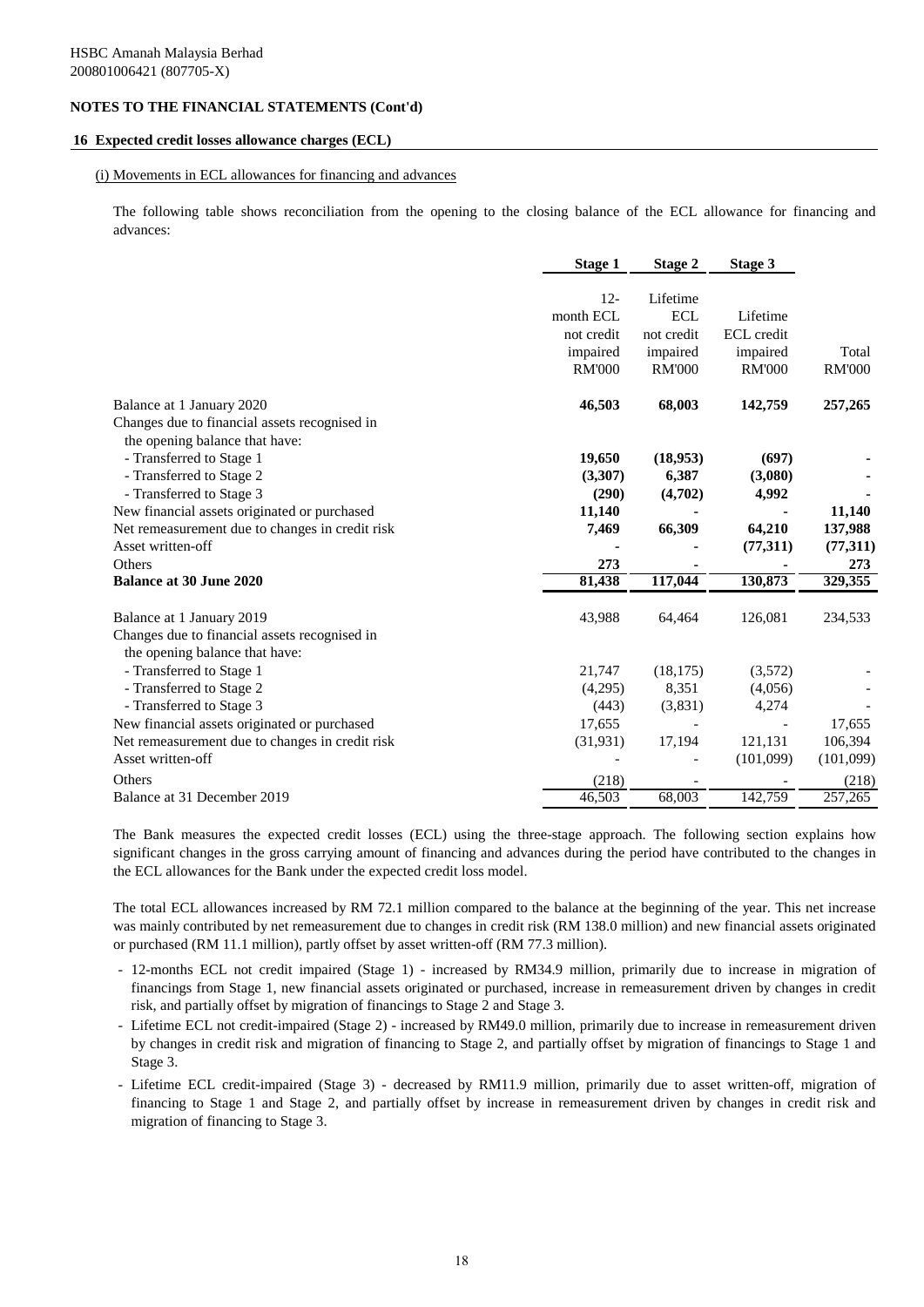### **16 Expected credit losses allowance charges (ECL) (Cont'd)**

### (ii) Movements in ECL allowances for financing commitments

The following table shows reconciliation from the opening to the closing balance of the ECL allowance for financing commitments:

|                                                 | <b>Stage 1</b> | Stage 2       | Stage 3           |               |
|-------------------------------------------------|----------------|---------------|-------------------|---------------|
|                                                 | $12 -$         | Lifetime      |                   |               |
|                                                 | month ECL      | <b>ECL</b>    | Lifetime          |               |
|                                                 | not credit     | not credit    | <b>ECL</b> credit |               |
|                                                 | impaired       | impaired      | impaired          | Total         |
|                                                 | <b>RM'000</b>  | <b>RM'000</b> | <b>RM'000</b>     | <b>RM'000</b> |
| Balance at 1 January 2020                       | 1,276          | 874           | 402               | 2,552         |
| Changes due to financial assets recognised in   |                |               |                   |               |
| the opening balance that have:                  |                |               |                   |               |
| - Transferred to Stage 1                        | 155            | (155)         |                   |               |
| - Transferred to Stage 2                        | (77)           | 77            |                   |               |
| - Transferred to Stage 3                        |                |               |                   |               |
| New financial assets originated or purchased    | 186            |               |                   | 186           |
| Net remeasurement due to changes in credit risk | 1,253          | 1,207         |                   | 2,460         |
| <b>Others</b>                                   | 19             |               |                   | 19            |
| <b>Balance at 30 June 2020</b>                  | 2,812          | 2,003         | 402               | 5,217         |
| Balance at 1 January 2019                       | 1,109          | 925           | 825               | 2,859         |
| Changes due to financial assets recognised in   |                |               |                   |               |
| the opening balance that have:                  |                |               |                   |               |
| - Transferred to Stage 1                        | 81             | (81)          |                   |               |
| - Transferred to Stage 2                        | (88)           | 88            |                   |               |
| - Transferred to Stage 3                        |                |               |                   |               |
| New financial assets originated or purchased    | 653            |               |                   | 653           |
| Net remeasurement due to changes in credit risk | (471)          | (58)          | (423)             | (952)         |
| Others                                          | (8)            |               |                   | (8)           |
| Balance at 31 December 2019                     | 1,276          | 874           | 402               | 2,552         |

For retail portfolio, the split of ECL allowance for drawn amount and provision for undrawn commitments is not available. In accordance to MFRS 7 Financial Instruments disclosure, the provisions for the financing and other credit related commitments for retail portfolio are presented together with the allowance for the drawn financing and advances.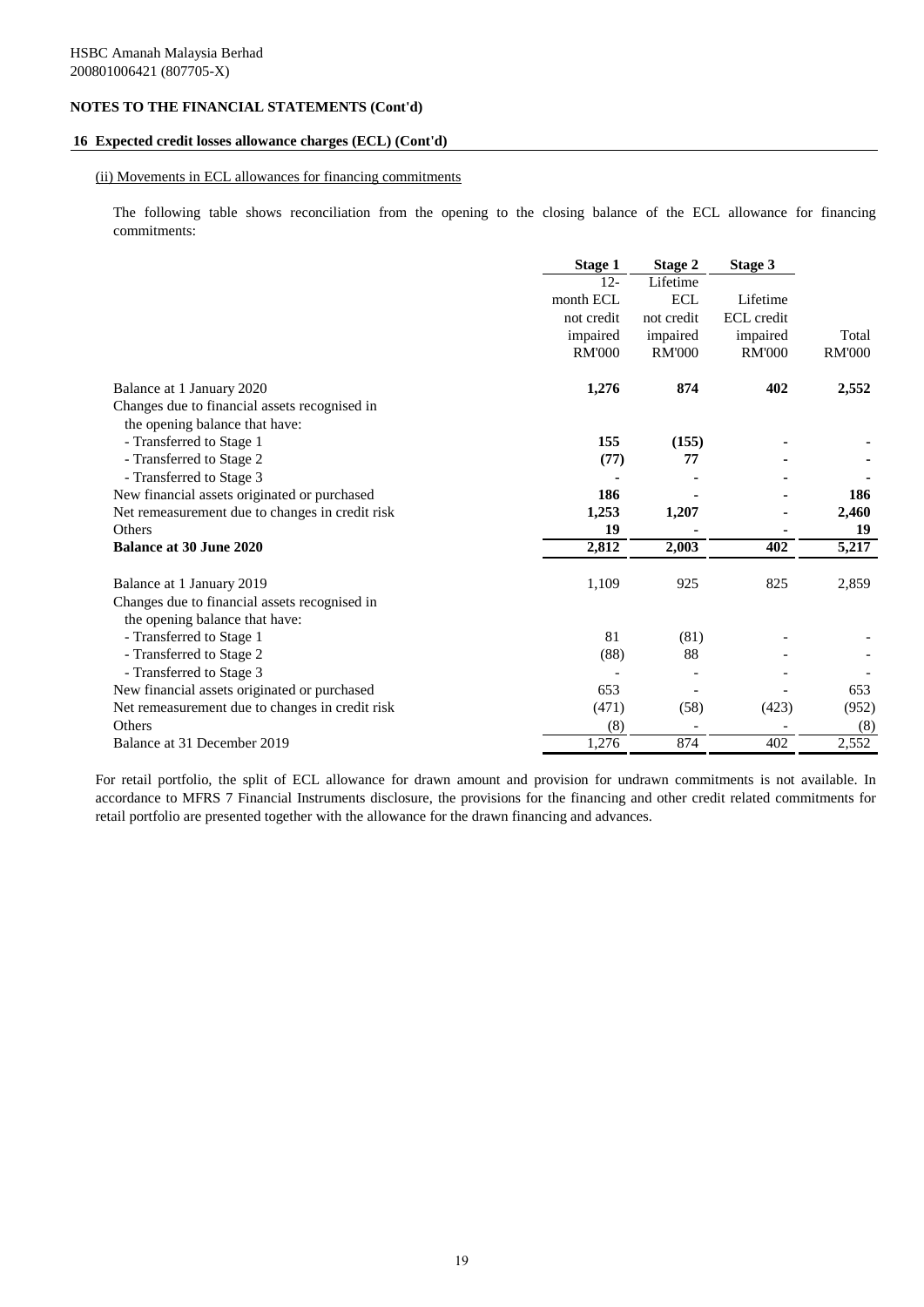### **17 Derivative Financial Instruments**

Details of derivative financial instruments outstanding are as follows:

Derivative financial instruments measured at their fair values together with their corresponding contract/notional amounts:

|                               | <b>Contract / Notional Amount</b>       |               |                | <b>Positive Fair Value</b> |               |                                         |                | <b>Negative Fair Value</b> |               |                                         |                          |               |
|-------------------------------|-----------------------------------------|---------------|----------------|----------------------------|---------------|-----------------------------------------|----------------|----------------------------|---------------|-----------------------------------------|--------------------------|---------------|
|                               | Up to 1 Year $>1 - 5$ Years $> 5$ Years |               |                | Total                      |               | Up to 1 Year $>1 - 5$ Years $> 5$ Years |                | <b>Total</b>               |               | Up to 1 Year $>1 - 5$ Years $> 5$ Years |                          | <b>Total</b>  |
| 30 Jun 2020                   | <b>RM'000</b>                           | <b>RM'000</b> | <b>RM'000</b>  | <b>RM'000</b>              | <b>RM'000</b> | <b>RM'000</b>                           | <b>RM'000</b>  | <b>RM'000</b>              | <b>RM'000</b> | <b>RM'000</b>                           | <b>RM'000</b>            | <b>RM'000</b> |
| <b>Trading derivatives:</b>   |                                         |               |                |                            |               |                                         |                |                            |               |                                         |                          |               |
| Foreign exchange contracts    |                                         |               |                |                            |               |                                         |                |                            |               |                                         |                          |               |
| - Forwards                    | 5,477,373                               |               |                | 5,477,373                  | 47,396        |                                         | $\blacksquare$ | 47,396                     | 46,472        |                                         | $\blacksquare$           | 46,472        |
| - Swaps                       | 321,808                                 | 8,381         | $\sim$         | 330,189                    | 6,711         |                                         | $\blacksquare$ | 6,711                      | 6,827         | 229                                     | $\blacksquare$           | 7,056         |
| Profit rate related contracts |                                         |               |                |                            |               |                                         |                |                            |               |                                         |                          |               |
| - Swaps                       | 156,000                                 | 948,769       | $\blacksquare$ | 1,104,769                  | 953           | 38,192                                  | $\blacksquare$ | 39,145                     |               | 3,299                                   | $\blacksquare$           | 3,299         |
| - Options                     | 155,477                                 | 222,958       | $\blacksquare$ | 378,435                    | 2,537         | 4,925                                   | $\blacksquare$ | 7,462                      |               |                                         | $\overline{\phantom{0}}$ |               |
| Equity related contracts      |                                         |               |                |                            |               |                                         |                |                            |               |                                         |                          |               |
| - Options purchased           | 313,441                                 | 471,074       |                | 784,515                    | 12,483        | 8,683                                   | ۰              | 21,166                     |               |                                         |                          |               |
| Sub-total                     | 6,424,099                               | 1,651,182     |                | 8,075,281                  | 70,080        | 51,800                                  |                | 121,880                    | 53,299        | 3,528                                   |                          | 56,827        |
| <b>Total</b>                  | 6,424,099                               | 1,651,182     |                | 8,075,281                  | 70,080        | 51,800                                  | $\blacksquare$ | 121,880                    | 53,299        | 3,528                                   |                          | 56,827        |

The Bank does not have any hedging instrument as at 30 June 2020.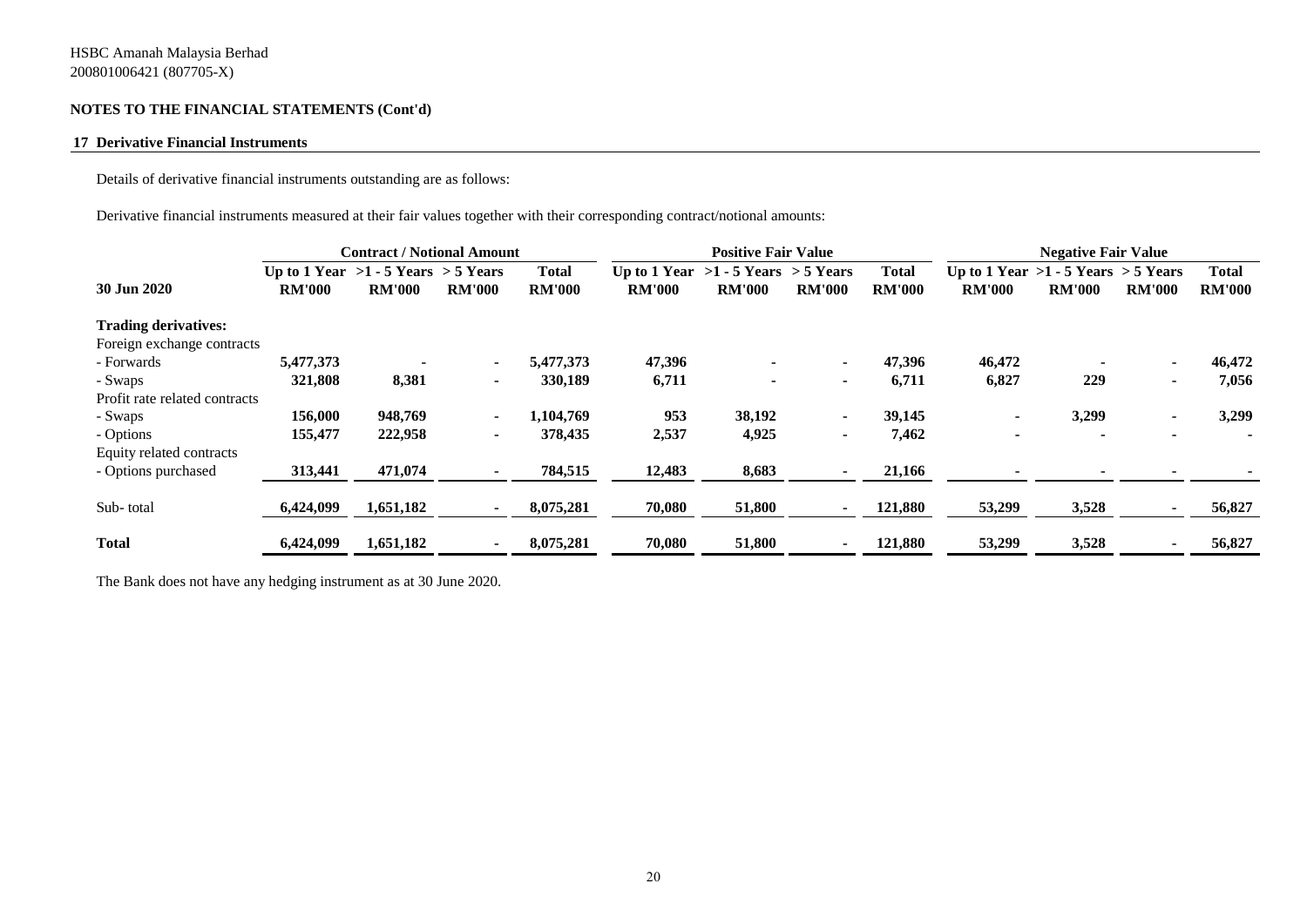#### **NOTES TO THE FINANCIAL STATEMENTS (Cont'd) 17 Derivative Financial Instruments (Cont'd)**

|                               | Contract / Notional Amount |                                                         |                          | Positive Fair Value    |               |                                              |                              | Negative Fair Value    |               |                                              |                              |                        |
|-------------------------------|----------------------------|---------------------------------------------------------|--------------------------|------------------------|---------------|----------------------------------------------|------------------------------|------------------------|---------------|----------------------------------------------|------------------------------|------------------------|
| 31 Dec 2019                   | <b>RM'000</b>              | Up to 1 Year $>1 - 5$ Years $>5$ Years<br><b>RM'000</b> | <b>RM'000</b>            | Total<br><b>RM'000</b> | <b>RM'000</b> | Up to 1 Year $>1 - 5$ Years<br><b>RM'000</b> | $>$ 5 Years<br><b>RM'000</b> | Total<br><b>RM'000</b> | <b>RM'000</b> | Up to 1 Year $>1 - 5$ Years<br><b>RM'000</b> | $>$ 5 Years<br><b>RM'000</b> | Total<br><b>RM'000</b> |
| <b>Trading derivatives:</b>   |                            |                                                         |                          |                        |               |                                              |                              |                        |               |                                              |                              |                        |
| Foreign exchange contracts    |                            |                                                         |                          |                        |               |                                              |                              |                        |               |                                              |                              |                        |
| - Forwards                    | 6,829,354                  |                                                         |                          | 6,829,354              | 35,968        |                                              | $\overline{\phantom{a}}$     | 35,968                 | 36,232        |                                              |                              | 36,232                 |
| - Swaps                       | 642,318                    | $\sim$                                                  | $\overline{\phantom{a}}$ | 642,318                | 41,737        | $\overline{\phantom{a}}$                     | $\sim$                       | 41,737                 | 41,568        | $\overline{\phantom{0}}$                     | $\overline{\phantom{a}}$     | 41,568                 |
| Profit rate related contracts |                            |                                                         |                          |                        |               |                                              |                              |                        |               |                                              |                              |                        |
| - Swaps                       | 1,048,000                  | 863,428                                                 | $\overline{\phantom{a}}$ | 1,911,428              | 1,097         | 11,565                                       | $\overline{\phantom{a}}$     | 12,662                 | ۰             | 1,601                                        | ۰                            | 1,601                  |
| - Options                     | 170,519                    | 245,982                                                 | $\overline{\phantom{a}}$ | 416,501                | 2,620         | 1,960                                        | $\overline{\phantom{a}}$     | 4,580                  |               | -                                            |                              |                        |
| Equity related contracts      |                            |                                                         |                          |                        |               |                                              |                              |                        |               |                                              |                              |                        |
| - Options purchased           | 466,444                    | 396,199                                                 |                          | 862,643                | 16,084        | 14,643                                       | $\overline{\phantom{a}}$     | 30,727                 | 196           | 124                                          |                              | 320                    |
| Sub-total                     | 9,156,635                  | 1,505,609                                               |                          | 10,662,244             | 97,506        | 28,168                                       | $\overline{\phantom{0}}$     | 125,674                | 77,996        | 1,725                                        |                              | 79,721                 |
|                               |                            |                                                         |                          |                        |               |                                              |                              |                        |               |                                              |                              |                        |
| Total                         | 9,156,635                  | 1,505,609                                               |                          | 10,662,244             | 97,506        | 28,168                                       | $\overline{\phantom{a}}$     | 125,674                | 77,996        | 1,725                                        |                              | 79,721                 |

The Bank does not have any hedging instrument as at 31 December 2019.

Included in the net non-profit income is the net gain/(loss) arising from fair value hedges during the financial year as follows:

|                                                                                         | <b>RM'000</b>            | <b>30 Jun 2020</b> 30 Jun 2019<br>RM'000 |
|-----------------------------------------------------------------------------------------|--------------------------|------------------------------------------|
| Gain on hedging instruments<br>Loss on the hedged items attributable to the hedged risk | $\overline{\phantom{a}}$ | (28)                                     |
| Net loss from fair value hedges                                                         |                          | (15)                                     |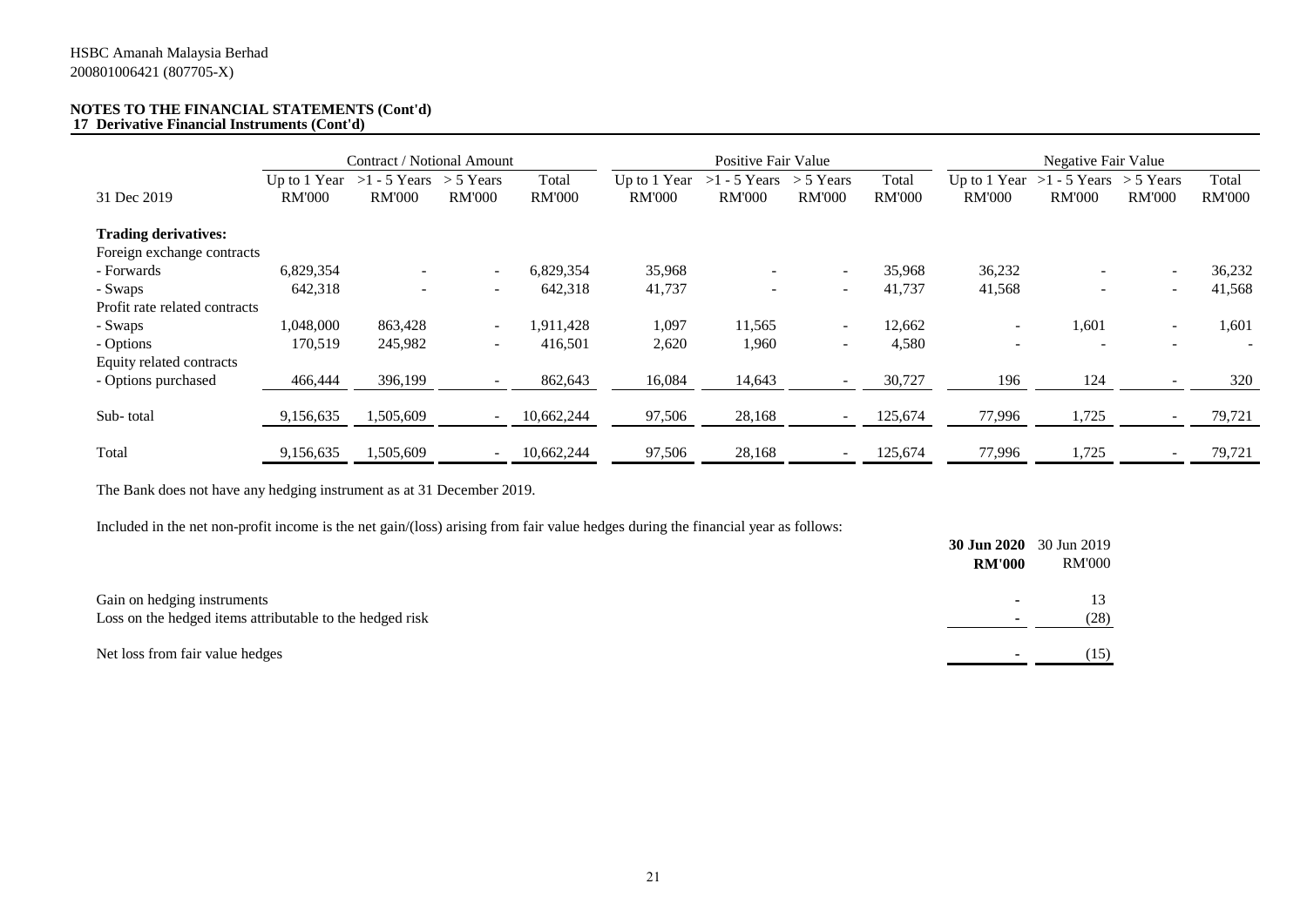# **18 Other Assets**

|                                 | 30 Jun 2020<br><b>RM'000</b> | 31 Dec 2019<br><b>RM'000</b> |
|---------------------------------|------------------------------|------------------------------|
| Income receivable               | 4,894                        | 6,234                        |
| Profit receivable               | 23,907                       | 24,990                       |
| Amount due from holding company | 178,423                      | 2,093                        |
| Rights of Use (ROU) assets      | 20,782                       | 24,504                       |
| Other receivables               | 15,431                       | 10,820                       |
|                                 | 243,437                      | 68,641                       |
|                                 |                              |                              |

## **19 Statutory Deposits with Bank Negara Malaysia**

The non-profit bearing statutory deposits are maintained with Bank Negara Malaysia in compliance with Section 26(2)c and 26(3) of the Central Bank of Malaysia Act 2009, the amounts of which are determined at set percentages of total eligible liabilities.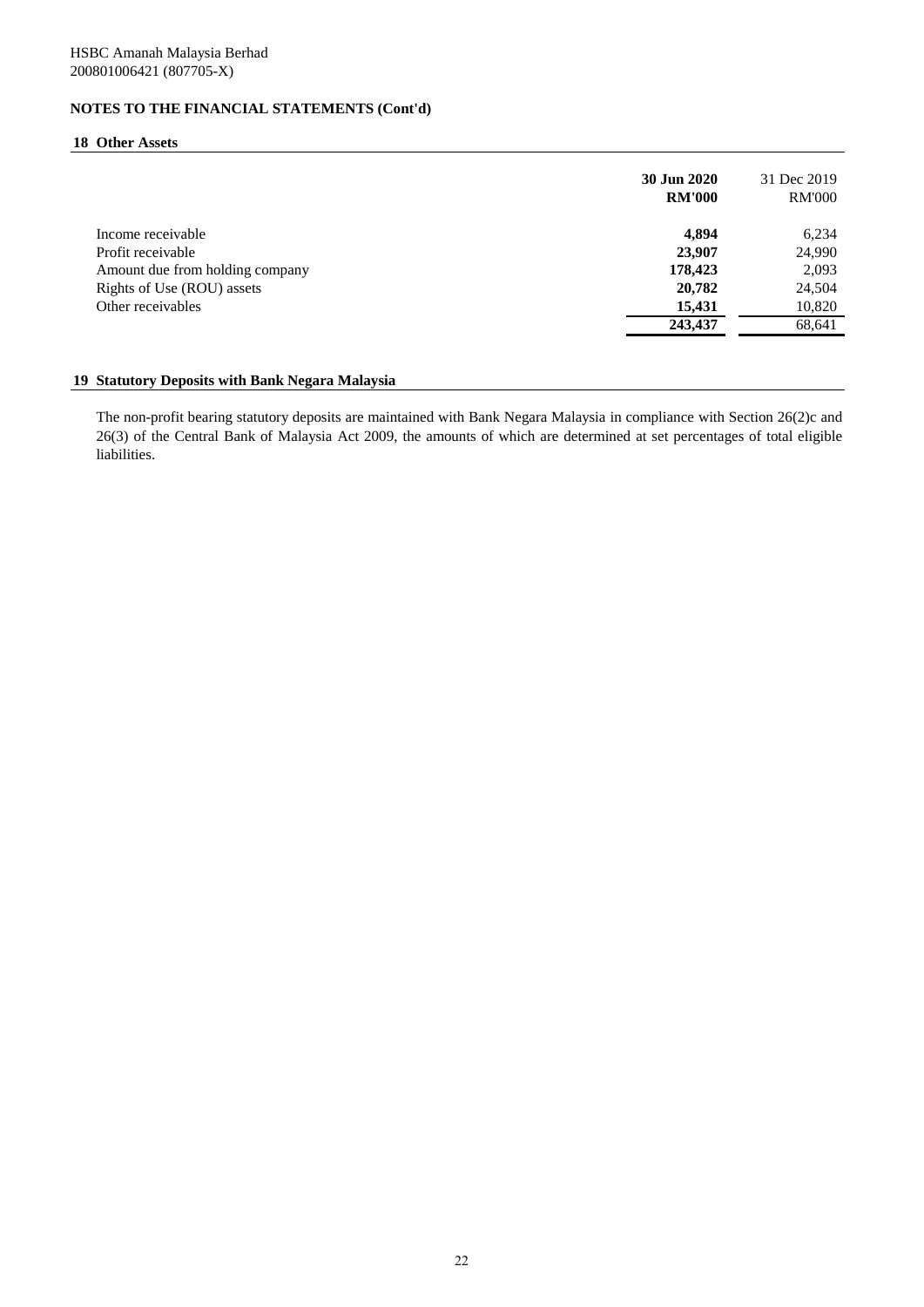## **20 Deposits From Customers**

|  | (i) By type of deposit |  |  |
|--|------------------------|--|--|
|  |                        |  |  |

| At amortised cost                                      | 30 Jun 2020<br><b>RM'000</b> | 31 Dec 2019<br><b>RM'000</b> |
|--------------------------------------------------------|------------------------------|------------------------------|
| Non-Mudharabah Fund                                    |                              |                              |
| Demand deposits                                        |                              |                              |
| - Qard                                                 | 2,775,641                    | 3,451,211                    |
| Savings deposits                                       |                              |                              |
| - Qard                                                 | 2,319,094                    | 1,872,649                    |
| Term deposits                                          |                              |                              |
| - Commodity Murabahah                                  | 8,001,516                    | 7,942,487                    |
| - Qard                                                 | 583,927                      | 53,986                       |
|                                                        | 13,680,178                   | 13,320,333                   |
| The maturity structure of term deposits is as follows: |                              |                              |
|                                                        | 30 Jun 2020                  | 31 Dec 2019                  |
|                                                        | <b>RM'000</b>                | <b>RM'000</b>                |
| Due within six months                                  | 7,200,642                    | 6,590,085                    |
| More than six months to one year                       | 1,008,702                    | 1,099,780                    |
| More than one year to three years                      | 238,706                      | 174,180                      |
| More than three years to five years                    | 137,393                      | 132,428                      |
|                                                        | 8,585,443                    | 7,996,473                    |
| (ii) By type of customer                               |                              |                              |
|                                                        | 30 Jun 2020                  | 31 Dec 2019                  |
|                                                        | <b>RM'000</b>                | <b>RM'000</b>                |
|                                                        |                              |                              |
| Government and statutory bodies                        | 16,756                       | 12,986                       |
| <b>Business enterprises</b>                            | 4,158,230                    | 2,753,651                    |
| Individuals                                            | 6,190,174                    | 6,222,474                    |
| Foreign entities/individuals                           | 3,103,847                    | 3,945,963                    |
| Others                                                 | 211,171                      | 385,259                      |
|                                                        | 13,680,178                   | 13,320,333                   |
|                                                        |                              |                              |

## **21 Deposits and Placements from Banks and Other Financial Institutions**

|                              | 30 Jun 2020<br><b>RM'000</b> | 31 Dec 2019<br><b>RM'000</b> |
|------------------------------|------------------------------|------------------------------|
| Non-Mudharabah Fund          |                              |                              |
| Licensed banks               | 777,669                      | 427,197                      |
| Bank Negara Malaysia         | 11,238                       | 20.412                       |
| Other financial institutions | 780.497                      | 1,892,345                    |
|                              | 1,569,404                    | 2,339,954                    |

Included in deposits and placements from banks and other financial institutions are placements from the Bank's parent company, HSBC Bank Malaysia Berhad, of RM778 million (31 Dec 2019: RM427 million).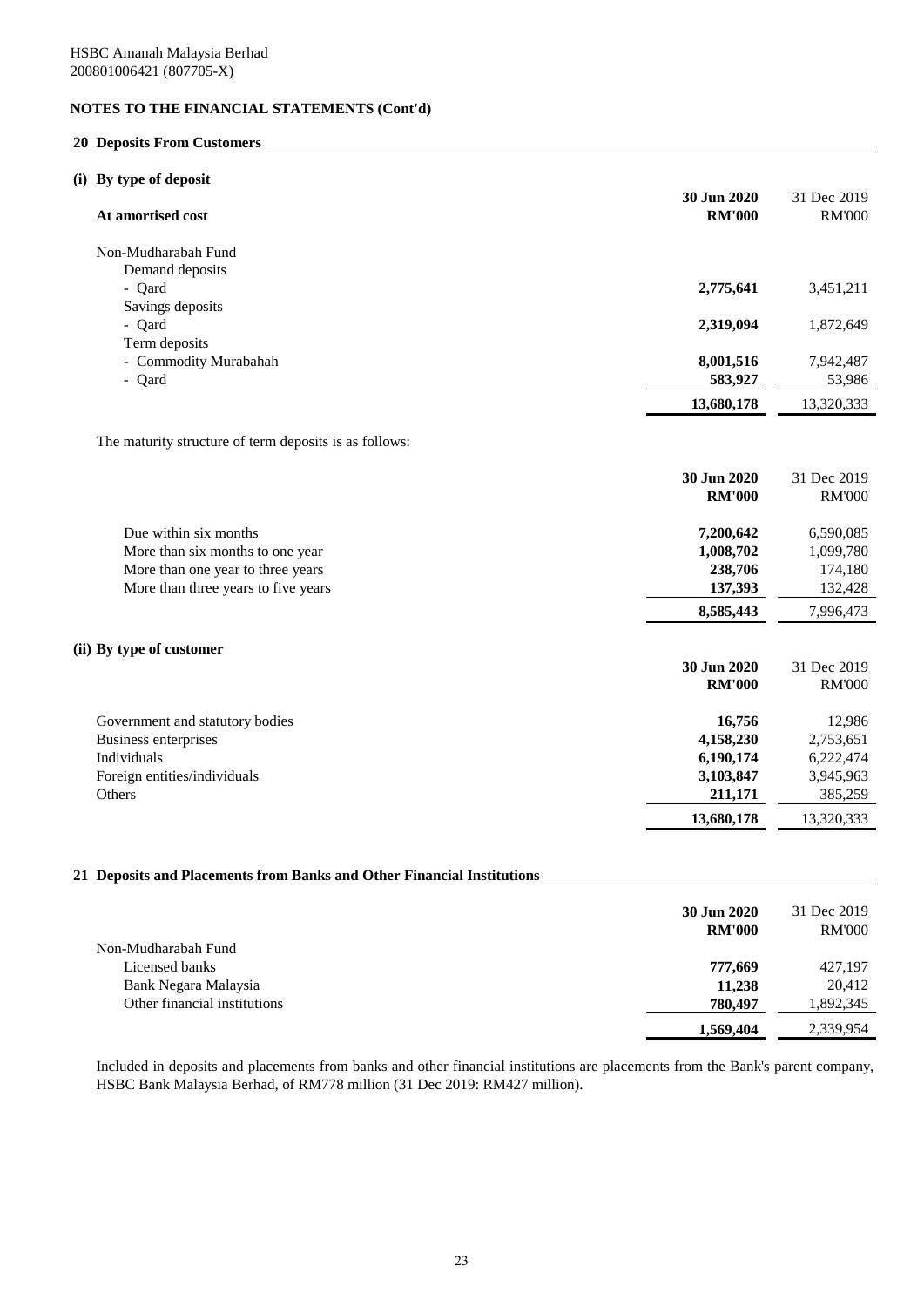# **22 Structured Liabilities Designated as Fair Value through profit or loss (FVTPL)**

| At fair value                                                      | 30 Jun 2020<br><b>RM'000</b> | 31 Dec 2019<br><b>RM'000</b> |
|--------------------------------------------------------------------|------------------------------|------------------------------|
| Structured liabilities<br>Wakalah with Commodity Wa'ad<br>Tawarruq | 154,071<br>1,016,412         | 205,951<br>1,089,407         |
|                                                                    | 1,170,483                    | 1,295,358                    |

Structured liabilities are measured at fair value over the life of the instruments. Structured liabilities are deposits with embedded derivatives, of which both profit paid and fair valuation on the structured liabilities are recorded as net income/expense from financial instruments designated at fair value.

### **23 Other Liabilities**

|                                                       | Note | 30 Jun 2020<br><b>RM'000</b> | 31 Dec 2019<br><b>RM'000</b> |
|-------------------------------------------------------|------|------------------------------|------------------------------|
| At amortised cost                                     |      |                              |                              |
| <b>Settlements</b>                                    |      | 264                          | 96                           |
| Amounts due to holding company                        |      | 88                           | 57,735                       |
| Profit payable                                        |      | 69,316                       | 85,652                       |
| Deferred income                                       |      | 10,884                       | 38,760                       |
| Marginal deposit                                      |      | 4.458                        | 3,765                        |
| Accrued expenses                                      |      | 32,653                       | 26,971                       |
| Lease liabilities                                     |      | 22,144                       | 25,054                       |
| Other creditors                                       | (a)  | 69,816                       | 102,811                      |
| Provision on financing and credit related commitments |      | 5,217                        | 2,552                        |
|                                                       |      | 214,840                      | 343.396                      |

# (a) Other creditors

Included in other creditors is excess compensation balance and profit earned from inadvertent Shariah non-compliant activities. The contribution was distributed to the non-governmental organisations approved by the Shariah Committee during the financial period/year. No Shariah non-compliant event has been identified during the financial period (2019: 1).

| Source and use of charity funds                                          | 30 Jun 2020<br><b>RM'000</b> | 31 Dec 2019<br><b>RM'000</b> |
|--------------------------------------------------------------------------|------------------------------|------------------------------|
| Balance at 1 January                                                     |                              | 14                           |
| Shariah non-compliant income for the financial period/year $\frac{1}{1}$ | 4                            |                              |
| Contribution to non-profit organisations                                 |                              | (15)                         |
| Tax expense on Shariah non-compliant income                              |                              | (23)                         |
| Balance at 30 June/31 December                                           |                              |                              |

[1] Income received from transactions in Financing and Advances and Nostro Accounts.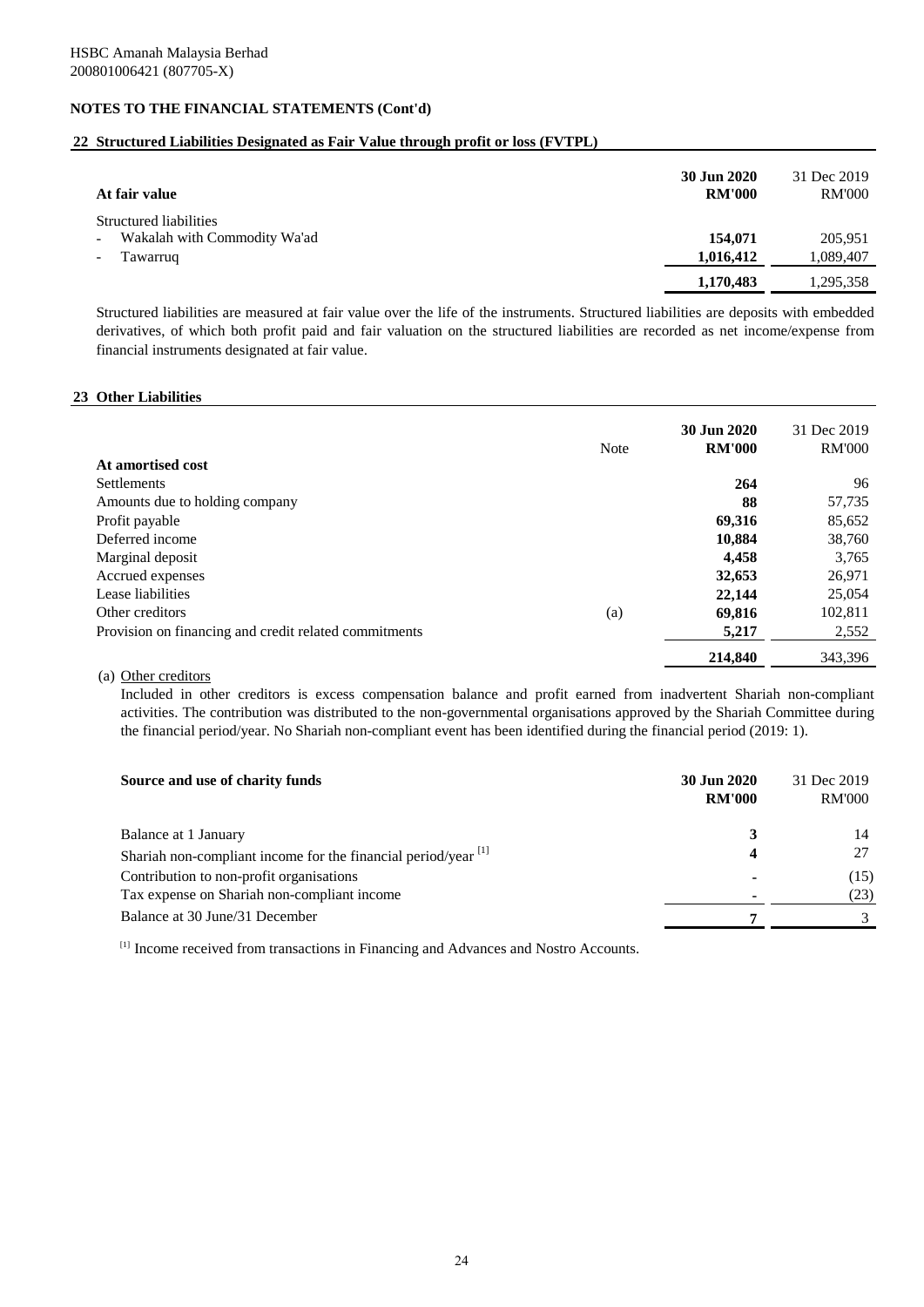# **24 Multi-Currency Sukuk Programme**

| 30 Jun 2020                                      | 31 Dec 2019 |
|--------------------------------------------------|-------------|
| <b>RM'000</b>                                    | RM'000      |
| Multi-Currency Sukuk Programme (MCSP)<br>521,337 | 1,265,929   |

The Bank issued the following series of 5-year unsecured Sukuk under its RM3.0 billion MCSP.

|                                                                                                        |               |              |                 | <b>Carrying Value</b> |               |
|--------------------------------------------------------------------------------------------------------|---------------|--------------|-----------------|-----------------------|---------------|
|                                                                                                        | <b>Value</b>  | <b>Issue</b> | <b>Maturity</b> | 30 Jun 2020           | 31 Dec 2019   |
| <b>Issuance under MCSP</b>                                                                             | <b>RM'000</b> | Date         | Date            | <b>RM'000</b>         | <b>RM'000</b> |
| At fair value                                                                                          |               |              |                 |                       |               |
| 3rd series <sup>[1]</sup>                                                                              | 750,000       | 27 Mar 2015  | 27 Mar 2020     |                       | 751,732       |
| 4th series                                                                                             | 500,000       | 2 Oct 2018   | 2 Oct 2023      | 521,337               | 514,197       |
|                                                                                                        | 1,750,000     |              |                 | 521,337               | 1,265,929     |
| Movement in MCSP                                                                                       |               |              |                 |                       |               |
|                                                                                                        |               |              |                 | 3rd series            | 4th series    |
|                                                                                                        |               |              |                 | 30 Jun 2020           | 30 Jun 2020   |
| 2020                                                                                                   |               |              |                 | <b>RM'000</b>         | <b>RM'000</b> |
| Balance at 1 January                                                                                   |               |              |                 | 751,732               | 514,197       |
| Change in fair value other than from own credit risk                                                   |               |              |                 | (847)                 | 2,589         |
| Change in fair value from own credit risk                                                              |               |              |                 | (885)                 | 4,551         |
| Redemption of Multi-Currency Sukuk                                                                     |               |              |                 | (750,000)             |               |
| Balance at 30 June                                                                                     |               |              |                 |                       | 521,337       |
|                                                                                                        |               |              | 2nd series      | 3rd series            | 4th series    |
|                                                                                                        |               |              | 31 Dec 2019     | 31 Dec 2019           | 31 Dec 2019   |
| 2019                                                                                                   |               |              | <b>RM'000</b>   | <b>RM'000</b>         | <b>RM'000</b> |
| Balance at 1 January                                                                                   |               |              | 501,173         | 751,993               | 502,115       |
| Change in fair value other than from own credit risk                                                   |               |              | (917)           | (1,455)               | 8,446         |
| Change in fair value from own credit risk                                                              |               |              | (256)           | 1,194                 | 3,636         |
| Redemption of Multi-Currency Sukuk                                                                     |               |              | (500,000)       |                       |               |
| Balance at 31 December                                                                                 |               |              |                 | 751,732               | 514,197       |
|                                                                                                        |               |              |                 | 30 Jun 2020           | 31 Dec 2019   |
|                                                                                                        |               |              |                 | <b>RM'000</b>         | <b>RM'000</b> |
| The cumulative change in fair value due to changes in own credit risk                                  |               |              |                 | 3,666                 | 4,574         |
| $^{[1]}$ Redeemed on 27 March 2020.                                                                    |               |              |                 |                       |               |
|                                                                                                        |               |              |                 |                       |               |
| 25 Subordinated Commodity Murabahah Financing                                                          |               |              |                 |                       |               |
|                                                                                                        |               |              |                 | 30 Jun 2020           | 31 Dec 2019   |
|                                                                                                        |               |              |                 | <b>RM'000</b>         | <b>RM'000</b> |
| Subordinated Commodity Murabahah Financing, at amortised costs<br>First tranche issued on 25 June 2014 |               |              |                 |                       |               |
| Second tranche issued on 30 June 2015                                                                  |               |              |                 | 332,699               | 317,957       |
|                                                                                                        |               |              |                 | 284,249               | 271,655       |
|                                                                                                        |               |              |                 | 616,948               | 589,612       |

The unsecured Subordinated Commodity Murabahah financing comprise of two tranches of Basel III compliant Tier 2 subordinated financing of USD equivalent of RM250 million each from the Bank's immediate holding company, HSBC Bank Malaysia Berhad (HBMY). The tenor for both the Subordinated Commodity Murabahah financing is 10 years from the utilisation date with profit payable quarterly in arrears.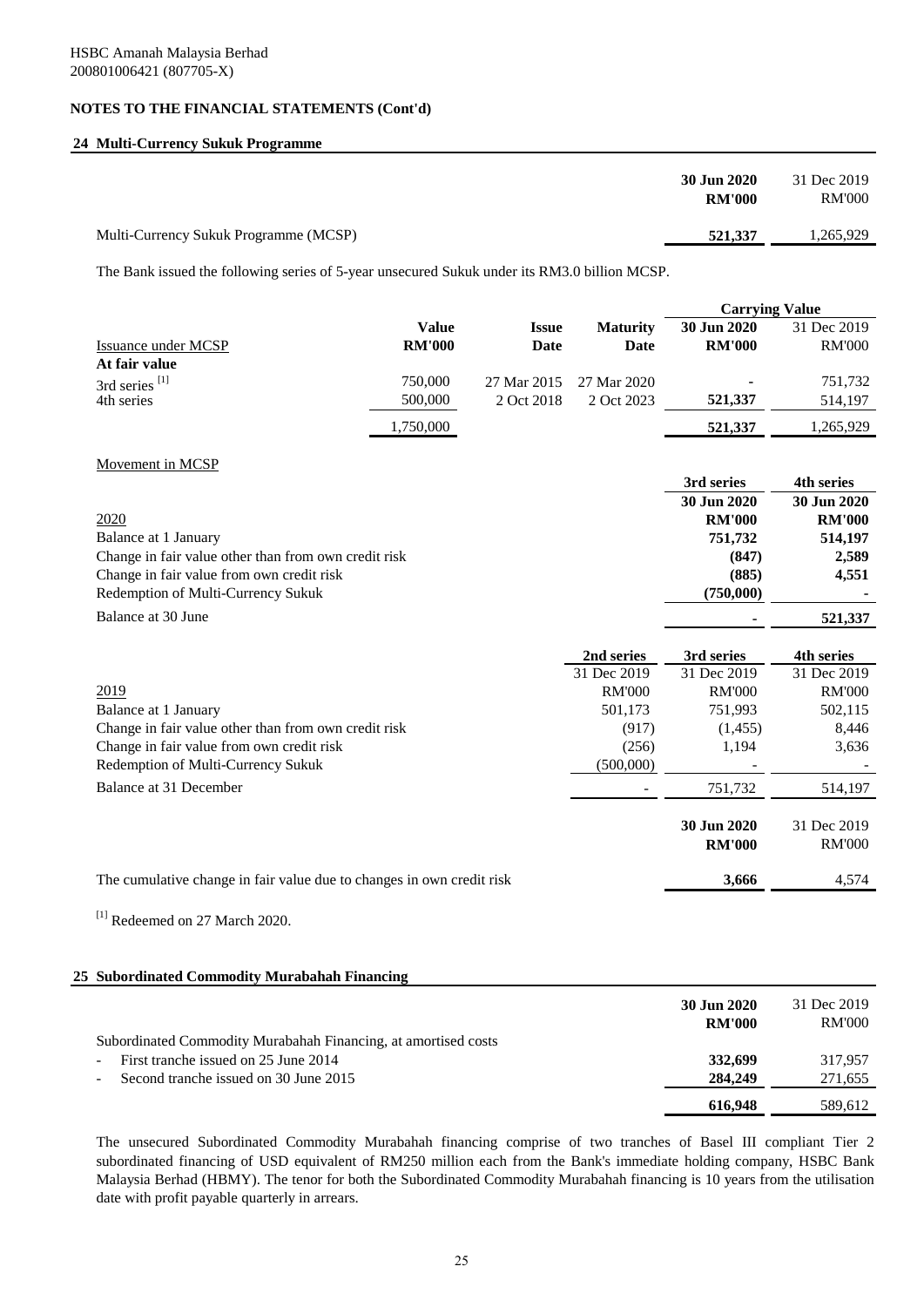# **26 Income Derived from Investment of Depositors' Funds and Others**

| 30 Jun 2020<br>30 Jun 2019<br>30 Jun 2020<br><b>RM'000</b><br><b>RM'000</b><br><b>RM'000</b><br>Income derived from investment of:<br>Term deposit<br>113,881<br>176,566<br>239,578<br>(i)<br>Other deposits<br>40,824<br>(ii)<br>44,896<br>110,225<br>349,803<br>421,752<br>158,777<br>217,390<br>(i) Income derived from investment of term deposits<br>Finance income:<br>Financing and advances<br>- Profit earned other than recoveries from<br>impaired financing<br>99,280<br>133,641<br>200,455<br>- Recoveries from impaired financing<br>2,709<br>4,662<br>6,644<br>Financial investments at FVOCI<br>12,354<br>23,043<br>27,623<br>Money at call and deposit with financial institutions<br>16,236<br>9,698<br>25,316<br>124,041<br>177,582<br>260,038<br>Other operating income<br>Realised gains from dealing in foreign currency<br>5,585<br>3,931<br>10,035<br>9,136<br>Unrealised gain/(loss) from dealing in foreign currency<br>793<br>(859)<br>(765)<br>(1, 138)<br>Gain from sale of financial assets designated as FVTPL<br>and other financial instruments<br>1,086<br>896<br>642<br>Unrealised (loss)/gain from revaluation of financial assets at FVTPL<br>159<br>1,701<br>(562)<br>1,854<br>Realised gain from trading in derivatives<br>602<br>951<br>705<br>1,003<br>834<br>Unrealised gain/(loss) from trading in derivatives<br>(175)<br>4,504<br>Net expenses from financial liabilities designated at FVTPL<br>(11, 835)<br>(10, 782)<br>(21,516)<br>(35,601)<br>Gain on disposal of financial investments at FVOCI<br>3,462<br>3,462<br>67<br>2,988<br>Other (expense)/income<br>(5,076)<br>(5,076)<br>1<br>(10, 160)<br>(1,016)<br>(20, 460)<br>113,881<br>176,566<br>239,578<br>30 Jun 2020<br>30 Jun 2020<br>30 Jun 2019<br><b>RM'000</b><br><b>RM'000</b><br><b>RM'000</b><br>(ii) Income derived from investment of other deposits<br>Finance income:<br>Financing and advances<br>- Profit earned other than recoveries from impaired<br>financing<br>36,070<br>28,535<br>80,293<br>- Recoveries from impaired financing<br>941<br>903<br>2,661<br>Financial investments at FVOCI<br>4,391<br>5,027<br>11,065 |                                                       |       | <b>Second Quarter</b> |        | <b>Six Months Ended</b> |
|-----------------------------------------------------------------------------------------------------------------------------------------------------------------------------------------------------------------------------------------------------------------------------------------------------------------------------------------------------------------------------------------------------------------------------------------------------------------------------------------------------------------------------------------------------------------------------------------------------------------------------------------------------------------------------------------------------------------------------------------------------------------------------------------------------------------------------------------------------------------------------------------------------------------------------------------------------------------------------------------------------------------------------------------------------------------------------------------------------------------------------------------------------------------------------------------------------------------------------------------------------------------------------------------------------------------------------------------------------------------------------------------------------------------------------------------------------------------------------------------------------------------------------------------------------------------------------------------------------------------------------------------------------------------------------------------------------------------------------------------------------------------------------------------------------------------------------------------------------------------------------------------------------------------------------------------------------------------------------------------------------------------------------------------------------------------------------------------------------------------------------------------------------|-------------------------------------------------------|-------|-----------------------|--------|-------------------------|
|                                                                                                                                                                                                                                                                                                                                                                                                                                                                                                                                                                                                                                                                                                                                                                                                                                                                                                                                                                                                                                                                                                                                                                                                                                                                                                                                                                                                                                                                                                                                                                                                                                                                                                                                                                                                                                                                                                                                                                                                                                                                                                                                                     |                                                       |       |                       |        | 30 Jun 2019             |
|                                                                                                                                                                                                                                                                                                                                                                                                                                                                                                                                                                                                                                                                                                                                                                                                                                                                                                                                                                                                                                                                                                                                                                                                                                                                                                                                                                                                                                                                                                                                                                                                                                                                                                                                                                                                                                                                                                                                                                                                                                                                                                                                                     |                                                       |       |                       |        | <b>RM'000</b>           |
|                                                                                                                                                                                                                                                                                                                                                                                                                                                                                                                                                                                                                                                                                                                                                                                                                                                                                                                                                                                                                                                                                                                                                                                                                                                                                                                                                                                                                                                                                                                                                                                                                                                                                                                                                                                                                                                                                                                                                                                                                                                                                                                                                     |                                                       |       |                       |        |                         |
|                                                                                                                                                                                                                                                                                                                                                                                                                                                                                                                                                                                                                                                                                                                                                                                                                                                                                                                                                                                                                                                                                                                                                                                                                                                                                                                                                                                                                                                                                                                                                                                                                                                                                                                                                                                                                                                                                                                                                                                                                                                                                                                                                     |                                                       |       |                       |        | 317,432                 |
|                                                                                                                                                                                                                                                                                                                                                                                                                                                                                                                                                                                                                                                                                                                                                                                                                                                                                                                                                                                                                                                                                                                                                                                                                                                                                                                                                                                                                                                                                                                                                                                                                                                                                                                                                                                                                                                                                                                                                                                                                                                                                                                                                     |                                                       |       |                       |        | 104,320                 |
|                                                                                                                                                                                                                                                                                                                                                                                                                                                                                                                                                                                                                                                                                                                                                                                                                                                                                                                                                                                                                                                                                                                                                                                                                                                                                                                                                                                                                                                                                                                                                                                                                                                                                                                                                                                                                                                                                                                                                                                                                                                                                                                                                     |                                                       |       |                       |        |                         |
|                                                                                                                                                                                                                                                                                                                                                                                                                                                                                                                                                                                                                                                                                                                                                                                                                                                                                                                                                                                                                                                                                                                                                                                                                                                                                                                                                                                                                                                                                                                                                                                                                                                                                                                                                                                                                                                                                                                                                                                                                                                                                                                                                     |                                                       |       |                       |        |                         |
|                                                                                                                                                                                                                                                                                                                                                                                                                                                                                                                                                                                                                                                                                                                                                                                                                                                                                                                                                                                                                                                                                                                                                                                                                                                                                                                                                                                                                                                                                                                                                                                                                                                                                                                                                                                                                                                                                                                                                                                                                                                                                                                                                     |                                                       |       |                       |        |                         |
|                                                                                                                                                                                                                                                                                                                                                                                                                                                                                                                                                                                                                                                                                                                                                                                                                                                                                                                                                                                                                                                                                                                                                                                                                                                                                                                                                                                                                                                                                                                                                                                                                                                                                                                                                                                                                                                                                                                                                                                                                                                                                                                                                     |                                                       |       |                       |        |                         |
|                                                                                                                                                                                                                                                                                                                                                                                                                                                                                                                                                                                                                                                                                                                                                                                                                                                                                                                                                                                                                                                                                                                                                                                                                                                                                                                                                                                                                                                                                                                                                                                                                                                                                                                                                                                                                                                                                                                                                                                                                                                                                                                                                     |                                                       |       |                       |        |                         |
|                                                                                                                                                                                                                                                                                                                                                                                                                                                                                                                                                                                                                                                                                                                                                                                                                                                                                                                                                                                                                                                                                                                                                                                                                                                                                                                                                                                                                                                                                                                                                                                                                                                                                                                                                                                                                                                                                                                                                                                                                                                                                                                                                     |                                                       |       |                       |        |                         |
|                                                                                                                                                                                                                                                                                                                                                                                                                                                                                                                                                                                                                                                                                                                                                                                                                                                                                                                                                                                                                                                                                                                                                                                                                                                                                                                                                                                                                                                                                                                                                                                                                                                                                                                                                                                                                                                                                                                                                                                                                                                                                                                                                     |                                                       |       |                       |        |                         |
|                                                                                                                                                                                                                                                                                                                                                                                                                                                                                                                                                                                                                                                                                                                                                                                                                                                                                                                                                                                                                                                                                                                                                                                                                                                                                                                                                                                                                                                                                                                                                                                                                                                                                                                                                                                                                                                                                                                                                                                                                                                                                                                                                     |                                                       |       |                       |        | 247,062                 |
|                                                                                                                                                                                                                                                                                                                                                                                                                                                                                                                                                                                                                                                                                                                                                                                                                                                                                                                                                                                                                                                                                                                                                                                                                                                                                                                                                                                                                                                                                                                                                                                                                                                                                                                                                                                                                                                                                                                                                                                                                                                                                                                                                     |                                                       |       |                       |        | 9,451                   |
|                                                                                                                                                                                                                                                                                                                                                                                                                                                                                                                                                                                                                                                                                                                                                                                                                                                                                                                                                                                                                                                                                                                                                                                                                                                                                                                                                                                                                                                                                                                                                                                                                                                                                                                                                                                                                                                                                                                                                                                                                                                                                                                                                     |                                                       |       |                       |        | 41,635                  |
|                                                                                                                                                                                                                                                                                                                                                                                                                                                                                                                                                                                                                                                                                                                                                                                                                                                                                                                                                                                                                                                                                                                                                                                                                                                                                                                                                                                                                                                                                                                                                                                                                                                                                                                                                                                                                                                                                                                                                                                                                                                                                                                                                     |                                                       |       |                       |        | 25,763                  |
|                                                                                                                                                                                                                                                                                                                                                                                                                                                                                                                                                                                                                                                                                                                                                                                                                                                                                                                                                                                                                                                                                                                                                                                                                                                                                                                                                                                                                                                                                                                                                                                                                                                                                                                                                                                                                                                                                                                                                                                                                                                                                                                                                     |                                                       |       |                       |        | 323,911                 |
|                                                                                                                                                                                                                                                                                                                                                                                                                                                                                                                                                                                                                                                                                                                                                                                                                                                                                                                                                                                                                                                                                                                                                                                                                                                                                                                                                                                                                                                                                                                                                                                                                                                                                                                                                                                                                                                                                                                                                                                                                                                                                                                                                     |                                                       |       |                       |        |                         |
|                                                                                                                                                                                                                                                                                                                                                                                                                                                                                                                                                                                                                                                                                                                                                                                                                                                                                                                                                                                                                                                                                                                                                                                                                                                                                                                                                                                                                                                                                                                                                                                                                                                                                                                                                                                                                                                                                                                                                                                                                                                                                                                                                     |                                                       |       |                       |        |                         |
|                                                                                                                                                                                                                                                                                                                                                                                                                                                                                                                                                                                                                                                                                                                                                                                                                                                                                                                                                                                                                                                                                                                                                                                                                                                                                                                                                                                                                                                                                                                                                                                                                                                                                                                                                                                                                                                                                                                                                                                                                                                                                                                                                     |                                                       |       |                       |        |                         |
|                                                                                                                                                                                                                                                                                                                                                                                                                                                                                                                                                                                                                                                                                                                                                                                                                                                                                                                                                                                                                                                                                                                                                                                                                                                                                                                                                                                                                                                                                                                                                                                                                                                                                                                                                                                                                                                                                                                                                                                                                                                                                                                                                     |                                                       |       |                       |        |                         |
|                                                                                                                                                                                                                                                                                                                                                                                                                                                                                                                                                                                                                                                                                                                                                                                                                                                                                                                                                                                                                                                                                                                                                                                                                                                                                                                                                                                                                                                                                                                                                                                                                                                                                                                                                                                                                                                                                                                                                                                                                                                                                                                                                     |                                                       |       |                       |        |                         |
|                                                                                                                                                                                                                                                                                                                                                                                                                                                                                                                                                                                                                                                                                                                                                                                                                                                                                                                                                                                                                                                                                                                                                                                                                                                                                                                                                                                                                                                                                                                                                                                                                                                                                                                                                                                                                                                                                                                                                                                                                                                                                                                                                     |                                                       |       |                       |        | 237                     |
|                                                                                                                                                                                                                                                                                                                                                                                                                                                                                                                                                                                                                                                                                                                                                                                                                                                                                                                                                                                                                                                                                                                                                                                                                                                                                                                                                                                                                                                                                                                                                                                                                                                                                                                                                                                                                                                                                                                                                                                                                                                                                                                                                     |                                                       |       |                       |        |                         |
|                                                                                                                                                                                                                                                                                                                                                                                                                                                                                                                                                                                                                                                                                                                                                                                                                                                                                                                                                                                                                                                                                                                                                                                                                                                                                                                                                                                                                                                                                                                                                                                                                                                                                                                                                                                                                                                                                                                                                                                                                                                                                                                                                     |                                                       |       |                       |        |                         |
|                                                                                                                                                                                                                                                                                                                                                                                                                                                                                                                                                                                                                                                                                                                                                                                                                                                                                                                                                                                                                                                                                                                                                                                                                                                                                                                                                                                                                                                                                                                                                                                                                                                                                                                                                                                                                                                                                                                                                                                                                                                                                                                                                     |                                                       |       |                       |        | 644                     |
|                                                                                                                                                                                                                                                                                                                                                                                                                                                                                                                                                                                                                                                                                                                                                                                                                                                                                                                                                                                                                                                                                                                                                                                                                                                                                                                                                                                                                                                                                                                                                                                                                                                                                                                                                                                                                                                                                                                                                                                                                                                                                                                                                     |                                                       |       |                       |        |                         |
|                                                                                                                                                                                                                                                                                                                                                                                                                                                                                                                                                                                                                                                                                                                                                                                                                                                                                                                                                                                                                                                                                                                                                                                                                                                                                                                                                                                                                                                                                                                                                                                                                                                                                                                                                                                                                                                                                                                                                                                                                                                                                                                                                     |                                                       |       |                       |        |                         |
|                                                                                                                                                                                                                                                                                                                                                                                                                                                                                                                                                                                                                                                                                                                                                                                                                                                                                                                                                                                                                                                                                                                                                                                                                                                                                                                                                                                                                                                                                                                                                                                                                                                                                                                                                                                                                                                                                                                                                                                                                                                                                                                                                     |                                                       |       |                       |        | (8)                     |
|                                                                                                                                                                                                                                                                                                                                                                                                                                                                                                                                                                                                                                                                                                                                                                                                                                                                                                                                                                                                                                                                                                                                                                                                                                                                                                                                                                                                                                                                                                                                                                                                                                                                                                                                                                                                                                                                                                                                                                                                                                                                                                                                                     |                                                       |       |                       |        | (6, 479)                |
|                                                                                                                                                                                                                                                                                                                                                                                                                                                                                                                                                                                                                                                                                                                                                                                                                                                                                                                                                                                                                                                                                                                                                                                                                                                                                                                                                                                                                                                                                                                                                                                                                                                                                                                                                                                                                                                                                                                                                                                                                                                                                                                                                     |                                                       |       |                       |        | 317,432                 |
|                                                                                                                                                                                                                                                                                                                                                                                                                                                                                                                                                                                                                                                                                                                                                                                                                                                                                                                                                                                                                                                                                                                                                                                                                                                                                                                                                                                                                                                                                                                                                                                                                                                                                                                                                                                                                                                                                                                                                                                                                                                                                                                                                     |                                                       |       |                       |        |                         |
|                                                                                                                                                                                                                                                                                                                                                                                                                                                                                                                                                                                                                                                                                                                                                                                                                                                                                                                                                                                                                                                                                                                                                                                                                                                                                                                                                                                                                                                                                                                                                                                                                                                                                                                                                                                                                                                                                                                                                                                                                                                                                                                                                     |                                                       |       |                       |        | 30 Jun 2019             |
|                                                                                                                                                                                                                                                                                                                                                                                                                                                                                                                                                                                                                                                                                                                                                                                                                                                                                                                                                                                                                                                                                                                                                                                                                                                                                                                                                                                                                                                                                                                                                                                                                                                                                                                                                                                                                                                                                                                                                                                                                                                                                                                                                     |                                                       |       |                       |        | <b>RM'000</b>           |
|                                                                                                                                                                                                                                                                                                                                                                                                                                                                                                                                                                                                                                                                                                                                                                                                                                                                                                                                                                                                                                                                                                                                                                                                                                                                                                                                                                                                                                                                                                                                                                                                                                                                                                                                                                                                                                                                                                                                                                                                                                                                                                                                                     |                                                       |       |                       |        |                         |
|                                                                                                                                                                                                                                                                                                                                                                                                                                                                                                                                                                                                                                                                                                                                                                                                                                                                                                                                                                                                                                                                                                                                                                                                                                                                                                                                                                                                                                                                                                                                                                                                                                                                                                                                                                                                                                                                                                                                                                                                                                                                                                                                                     |                                                       |       |                       |        |                         |
|                                                                                                                                                                                                                                                                                                                                                                                                                                                                                                                                                                                                                                                                                                                                                                                                                                                                                                                                                                                                                                                                                                                                                                                                                                                                                                                                                                                                                                                                                                                                                                                                                                                                                                                                                                                                                                                                                                                                                                                                                                                                                                                                                     |                                                       |       |                       |        |                         |
|                                                                                                                                                                                                                                                                                                                                                                                                                                                                                                                                                                                                                                                                                                                                                                                                                                                                                                                                                                                                                                                                                                                                                                                                                                                                                                                                                                                                                                                                                                                                                                                                                                                                                                                                                                                                                                                                                                                                                                                                                                                                                                                                                     |                                                       |       |                       |        |                         |
|                                                                                                                                                                                                                                                                                                                                                                                                                                                                                                                                                                                                                                                                                                                                                                                                                                                                                                                                                                                                                                                                                                                                                                                                                                                                                                                                                                                                                                                                                                                                                                                                                                                                                                                                                                                                                                                                                                                                                                                                                                                                                                                                                     |                                                       |       |                       |        | 76,040                  |
|                                                                                                                                                                                                                                                                                                                                                                                                                                                                                                                                                                                                                                                                                                                                                                                                                                                                                                                                                                                                                                                                                                                                                                                                                                                                                                                                                                                                                                                                                                                                                                                                                                                                                                                                                                                                                                                                                                                                                                                                                                                                                                                                                     |                                                       |       |                       |        | 2,909                   |
|                                                                                                                                                                                                                                                                                                                                                                                                                                                                                                                                                                                                                                                                                                                                                                                                                                                                                                                                                                                                                                                                                                                                                                                                                                                                                                                                                                                                                                                                                                                                                                                                                                                                                                                                                                                                                                                                                                                                                                                                                                                                                                                                                     |                                                       |       |                       |        | 12,814                  |
|                                                                                                                                                                                                                                                                                                                                                                                                                                                                                                                                                                                                                                                                                                                                                                                                                                                                                                                                                                                                                                                                                                                                                                                                                                                                                                                                                                                                                                                                                                                                                                                                                                                                                                                                                                                                                                                                                                                                                                                                                                                                                                                                                     | Money at call and deposit with financial institutions | 3,314 | 3,939                 | 10,140 | 7,929                   |
| 44,716<br>38,404<br>104,159                                                                                                                                                                                                                                                                                                                                                                                                                                                                                                                                                                                                                                                                                                                                                                                                                                                                                                                                                                                                                                                                                                                                                                                                                                                                                                                                                                                                                                                                                                                                                                                                                                                                                                                                                                                                                                                                                                                                                                                                                                                                                                                         |                                                       |       |                       |        | 99,692                  |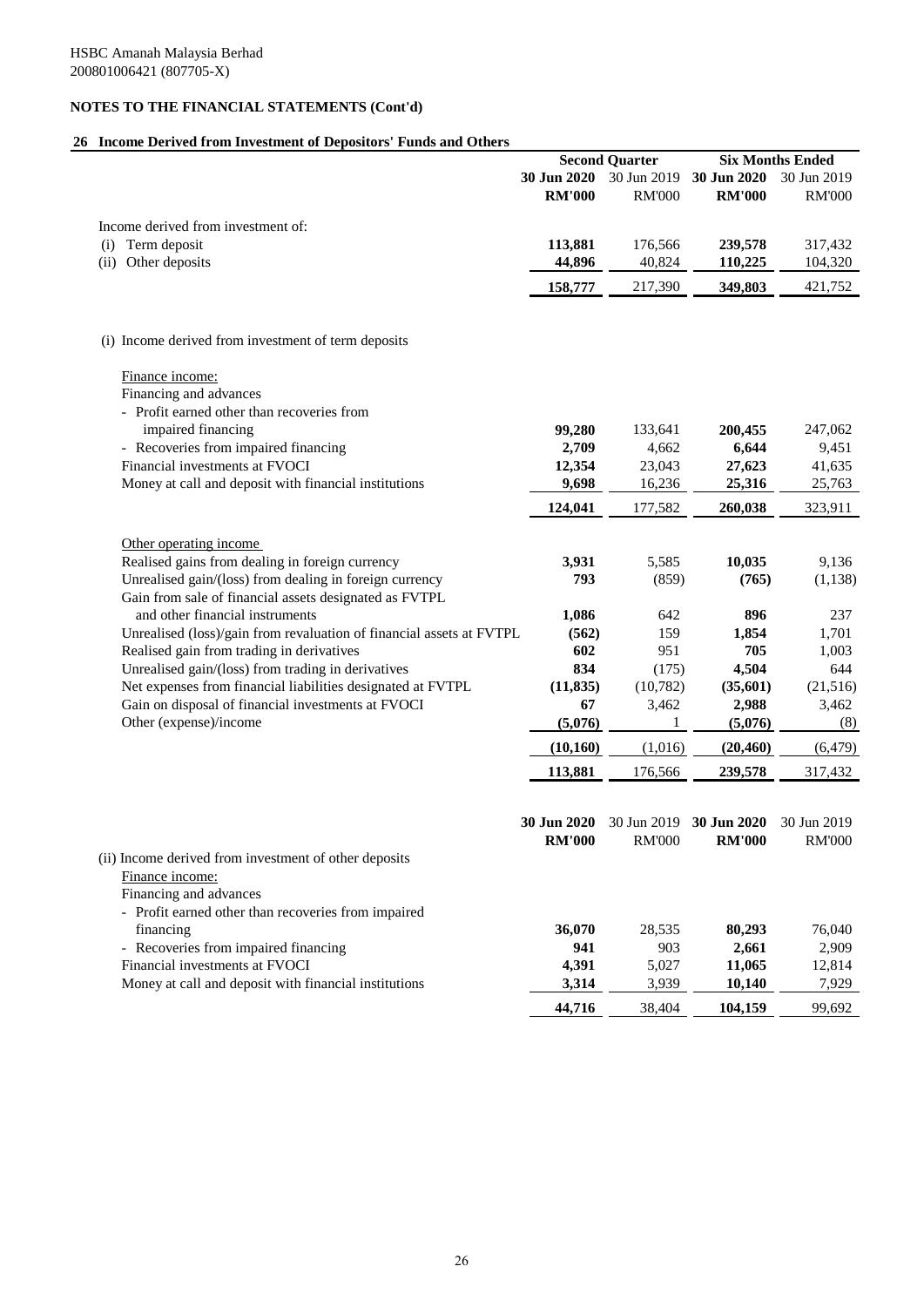## **26 Income Derived from Investment of Depositors' Funds and Others (Cont'd)**

|                                                                      | <b>Second Quarter</b>        |                              | <b>Six Months Ended</b>      |                              |
|----------------------------------------------------------------------|------------------------------|------------------------------|------------------------------|------------------------------|
|                                                                      | 30 Jun 2020<br><b>RM'000</b> | 30 Jun 2019<br><b>RM'000</b> | 30 Jun 2020<br><b>RM'000</b> | 30 Jun 2019<br><b>RM'000</b> |
| (ii) Income derived from investment of other deposits (Cont'd)       |                              |                              |                              |                              |
| Other operating income.                                              |                              |                              |                              |                              |
| Realised gain from dealing in foreign currency                       | 1,352                        | 1,325                        | 4,020                        | 2,812                        |
| Unrealised gain/(loss) from dealing in foreign currency              | 375                          | (233)                        | (306)                        | (350)                        |
| Gain from sale of financial assets designated as FVTPL               |                              |                              |                              |                              |
| and other financial instruments                                      | 442                          | 242                          | 359                          | 73                           |
| Unrealised (loss)/gain from revaluation of financial assets at FVTPL | (313)                        | (122)                        | 743                          | 524                          |
| Realised gain from trading in derivatives                            | 237                          | 287                          | 282                          | 309                          |
| Unrealised gain/(loss) from trading in derivatives                   | 200                          | (145)                        | 1,804                        | 198                          |
| (Loss)/Gain on disposal of financial investments at FVOCI            | (80)                         | 1,065                        | 1,197                        | 1,065                        |
| Other (expense)/income                                               | (2,033)                      |                              | (2,033)                      | (3)                          |
|                                                                      | 180                          | 2,420                        | 6,066                        | 4,628                        |
|                                                                      | 44,896                       | 40.824                       | 110,225                      | 104.320                      |

## **27 Income Derived from Investment of Shareholder's Funds**

|                                                                      | <b>Second Quarter</b>        |                              | <b>Six Months Ended</b>      |                              |
|----------------------------------------------------------------------|------------------------------|------------------------------|------------------------------|------------------------------|
|                                                                      | 30 Jun 2020<br><b>RM'000</b> | 30 Jun 2019<br><b>RM'000</b> | 30 Jun 2020<br><b>RM'000</b> | 30 Jun 2019<br><b>RM'000</b> |
| Finance income:                                                      |                              |                              |                              |                              |
| Financing and advances                                               |                              |                              |                              |                              |
| - Profit earned other than recoveries from impaired                  |                              |                              |                              |                              |
| financing                                                            | 15,283                       | 13,301                       | 30,693                       | 32,081                       |
| - Recoveries from impaired financing                                 | 418                          | 434                          | 1,017                        | 1,227                        |
| Financial investments at FVOCI                                       | 1,904                        | 2,328                        | 4,230                        | 5,406                        |
| Money at call and deposit with financial institutions                | 1,497                        | 1,768                        | 3,876                        | 3,345                        |
|                                                                      | 19,102                       | 17,831                       | 39,816                       | 42,059                       |
| Other operating income                                               |                              |                              |                              |                              |
| Fee commission <sup>[1]</sup>                                        | 18,285                       | 17,222                       | 42,037                       | 34,207                       |
| Realised gains from dealing in foreign currency                      | 607                          | 598                          | 1,537                        | 1,186                        |
| Unrealised gain/(loss) from dealing in foreign currency              | 120                          | (102)                        | (117)                        | (148)                        |
| Gain from sale of financial assets designated as FVTPL               |                              |                              |                              |                              |
| and other financial instruments                                      | 166                          | 98                           | 137                          | 31                           |
| Unrealised (loss)/gain from revaluation of financial assets at FVTPL | (84)                         | (34)                         | 284                          | 221                          |
| Realised gains from trading in derivatives                           | 92                           | 121                          | 108                          | 130                          |
| Unrealised gain/(loss) from trading in derivatives                   | 131                          | (52)                         | 690                          | 84                           |
| Shared-service fees from holding company                             | 249                          | 556                          | 881                          | 1,205                        |
| Gain on disposal of financial investments at FVOCI                   | 13                           | 450                          | 458                          | 450                          |
| Other (expense)/income                                               | (778)                        | 4                            | (778)                        | 103                          |
|                                                                      | 18,801                       | 18,861                       | 45,237                       | 37,469                       |
|                                                                      | 37,903                       | 36,692                       | 85,053                       | 79,528                       |
| $[1]$<br>The above fees and commissions were derived from the        |                              |                              |                              |                              |
| following major contributors:                                        |                              |                              |                              |                              |
| Service charges and fees                                             | 3,927                        | 8,949                        | 13,060                       | 13,221                       |
| Credit cards                                                         | 6,396                        | 5,015                        | 10,333                       | 14,557                       |
| Credit facilities                                                    | 2,308                        | 2,033                        | 4,336                        | 4,133                        |
| Agency fee                                                           | 2,499                        | 2,462                        | 6,397                        | 4,540                        |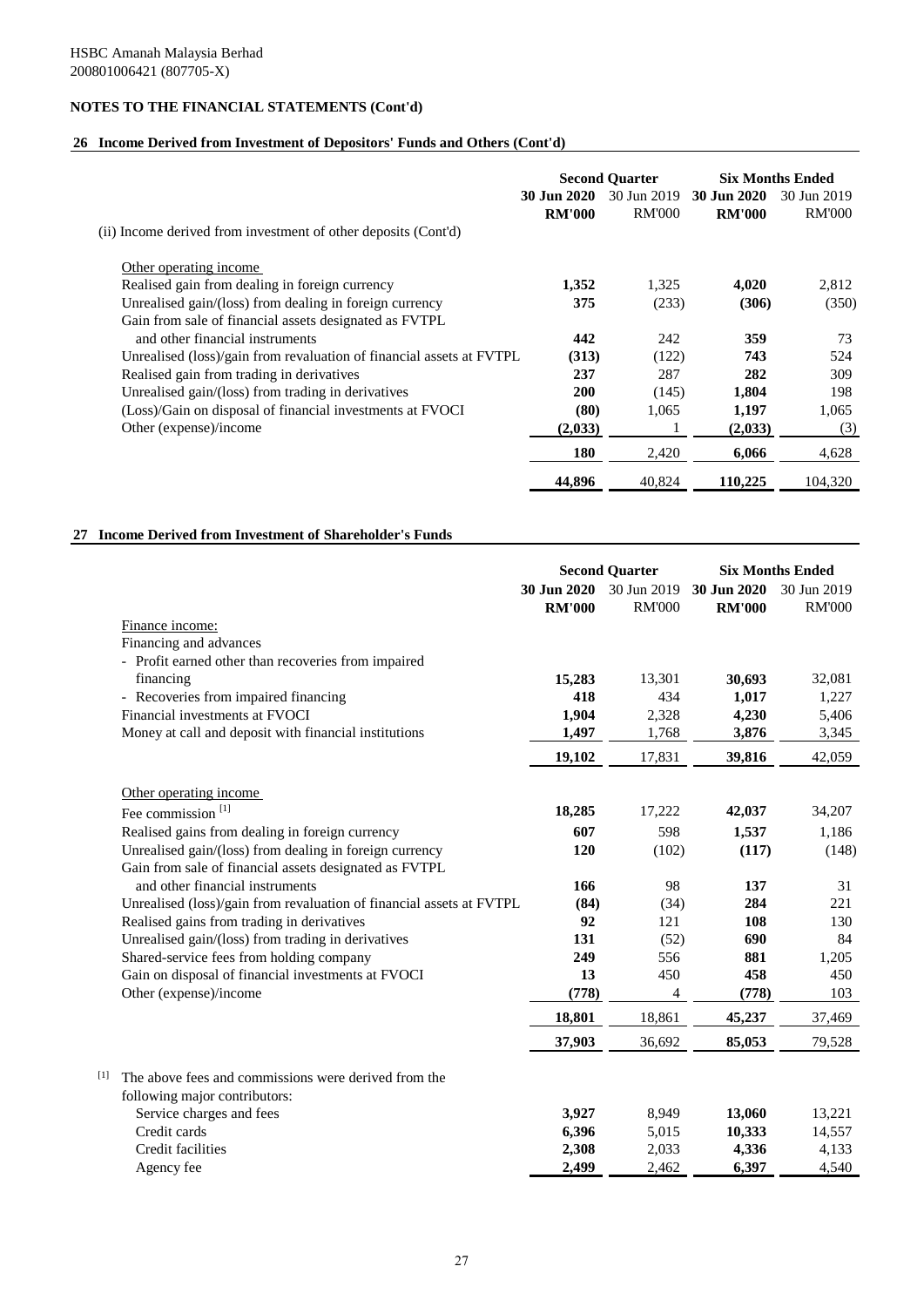# **28 Impairment Allowance/Provisions**

|                                                                                                               | 30 Jun 2020<br><b>RM'000</b> | <b>Second Quarter</b><br>30 Jun 2019<br><b>RM'000</b> | 30 Jun 2020<br><b>RM'000</b> | <b>Six Months Ended</b><br>30 Jun 2019<br><b>RM'000</b> |
|---------------------------------------------------------------------------------------------------------------|------------------------------|-------------------------------------------------------|------------------------------|---------------------------------------------------------|
| New and increased allowance/provisions (net of releases)<br>Recoveries<br>Written off                         | 76,066<br>(7, 876)<br>137    | 33,384<br>(11, 141)<br>16                             | 152,791<br>(20, 691)<br>138  | 62,978<br>(22, 336)<br>53                               |
| Total charge to statement of profit or loss                                                                   | 68,327                       | 22,259                                                | 132,238                      | 40,695                                                  |
| Breakdown of the impairment allowance/provisions is<br>disclosed by financial instruments type are as follow: |                              |                                                       |                              |                                                         |
| (i) Financing and advances                                                                                    |                              |                                                       |                              |                                                         |
| New and increased allowance (net of releases)<br>Recoveries<br>Written off                                    | 75,829<br>(7, 876)<br>137    | 33,500<br>(11, 141)<br>16                             | 149,128<br>(20, 691)         | 63,399<br>(22, 336)<br>53                               |
| Total charge to statement of profit or loss                                                                   | 68,090                       | 22,375                                                | 138<br>128,575               | 41,116                                                  |
| (ii) Money at call and interbank placements maturing within<br>one month                                      |                              |                                                       |                              |                                                         |
| New and increased allowance (net of releases)                                                                 | 34                           | $\overline{c}$                                        | 56                           |                                                         |
| Total charge to statement of profit or loss                                                                   | 34                           | $\mathbf{2}$                                          | 56                           |                                                         |
| (iii) Financing commitments                                                                                   |                              |                                                       |                              |                                                         |
| New and increased allowance (net of releases)                                                                 | (760)                        | (150)                                                 | 2,646                        | (545)                                                   |
| Total charge to statement of profit or loss                                                                   | (760)                        | (150)                                                 | 2,646                        | (545)                                                   |
| (iv) Financial investment at FVOCI                                                                            |                              |                                                       |                              |                                                         |
| New and increased allowance (net of releases)                                                                 | 963                          | 32                                                    | 961                          | 124                                                     |
| Total charge to statement of profit or loss                                                                   | 963                          | 32                                                    | 961                          | 124                                                     |

# **29 Income Attributable to Depositors**

|                                              |               | <b>Second Quarter</b> |                         | <b>Six Months Ended</b> |  |
|----------------------------------------------|---------------|-----------------------|-------------------------|-------------------------|--|
|                                              | 30 Jun 2020   |                       | 30 Jun 2019 30 Jun 2020 | 30 Jun 2019             |  |
|                                              | <b>RM'000</b> | <b>RM'000</b>         | <b>RM'000</b>           | <b>RM'000</b>           |  |
| Non-Mudharabah Fund                          |               |                       |                         |                         |  |
| Deposits from customers<br>٠                 | 58,691        | 75,806                | 127,631                 | 146,625                 |  |
| - Deposits and placements of banks and other |               |                       |                         |                         |  |
| financial institutions                       | 6,933         | 14,035                | 12,246                  | 30,704                  |  |
| - Lease liabilities                          | 49            | 383                   | 550                     | 789                     |  |
| - Others                                     | 9,403         | 24,990                | 27,067                  | 49,956                  |  |
|                                              | 75,076        | 115,214               | 167,494                 | 228,074                 |  |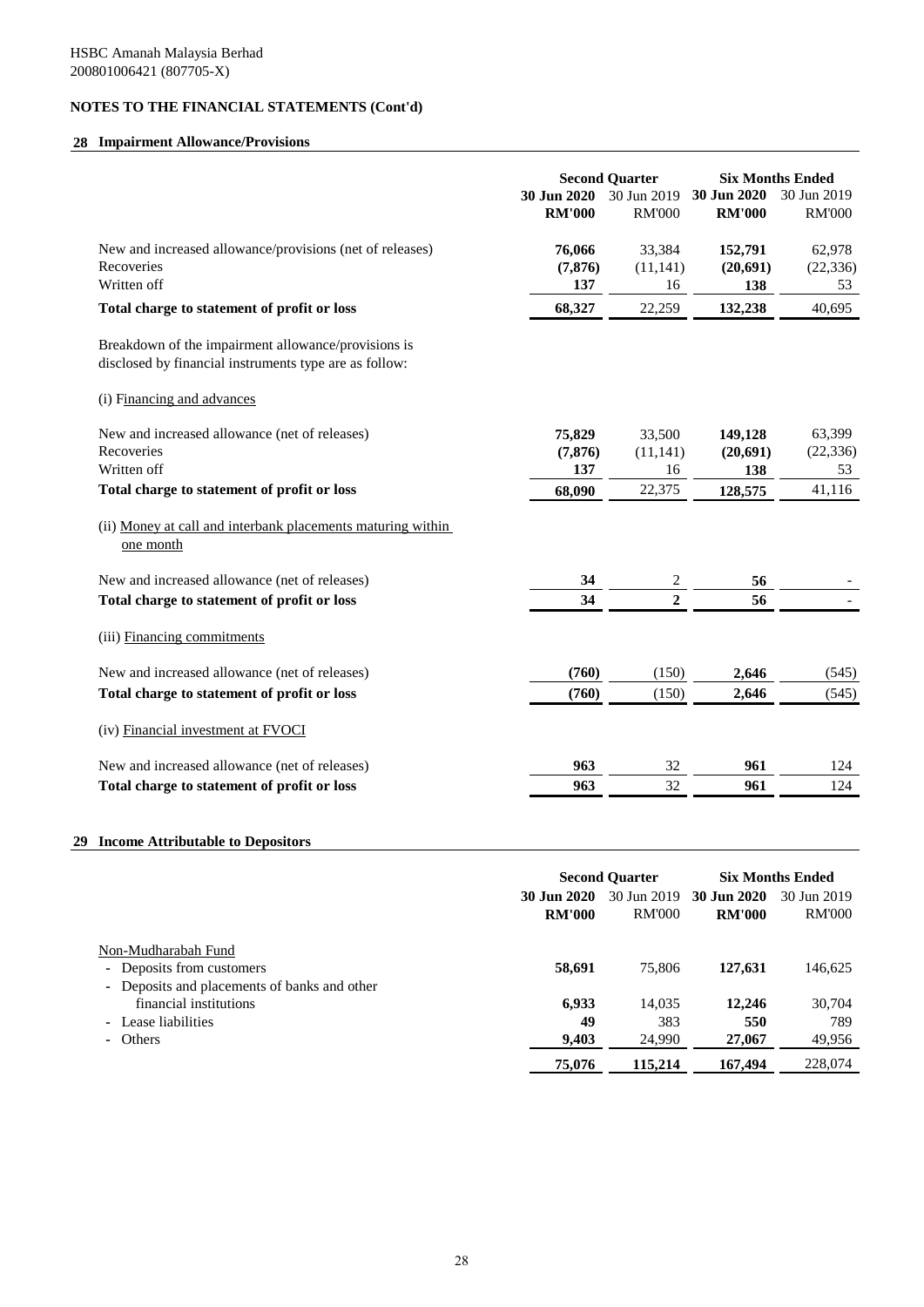# **30 Operating Expenses**

|                                               | <b>Second Quarter</b> |               | <b>Six Months Ended</b> |               |
|-----------------------------------------------|-----------------------|---------------|-------------------------|---------------|
|                                               | 30 Jun 2020           | 30 Jun 2019   | 30 Jun 2020             | 30 Jun 2019   |
|                                               | <b>RM'000</b>         | <b>RM'000</b> | <b>RM'000</b>           | <b>RM'000</b> |
| Personnel expenses                            | 10,836                | 13,132        | 22,509                  | 24,489        |
| Promotion and marketing related expenses      | 2,287                 | 2,032         | 5,208                   | 3,231         |
| Establishment related expenses                | 3,525                 | 3,860         | 7,972                   | 7,913         |
| General administrative expenses               | 8,148                 | 8,623         | 17,060                  | 17,046        |
| Related company expenses                      | 33,602                | 36,477        | 67,236                  | 68,764        |
|                                               | 58,398                | 64,124        | 119,985                 | 121,443       |
| Personnel expenses                            |                       |               |                         |               |
| Salaries, allowances and bonuses              | 8,541                 | 10,242        | 17,820                  | 19,234        |
| <b>Employees Provident Fund contributions</b> | 1,514                 | 1,813         | 3,149                   | 3,412         |
| Share based payment                           | 122                   | 341           | 276                     | 389           |
| Other staff related costs                     | 659                   | 736           | 1,264                   | 1,454         |
|                                               | 10,836                | 13,132        | 22,509                  | 24,489        |
|                                               |                       |               |                         |               |
| Promotion and marketing related expenses      | 2,287                 | 2,032         | 5,208                   | 3,231         |
| Establishment related expenses                |                       |               |                         |               |
| Depreciation of equipment                     | 499                   | 517           | 994                     | 1,013         |
| Depreciation of ROU assets                    | 1,703                 | 1,807         | 4,145                   | 3,833         |
| Information technology costs                  | 518                   | 613           | 977                     | 1,302         |
| <b>Utilities</b>                              | 501                   | 495           | 993                     | 995           |
| Others                                        | 324                   | 428           | 883                     | 770           |
|                                               | 3,525                 | 3,860         | 7,972                   | 7,913         |
| General administrative expenses               | 8,148                 | 8,623         | 17,060                  | 17,046        |
| Related company charges                       | 33,602                | 36,477        | 67,236                  | 68,764        |
| Of which by:                                  |                       |               |                         |               |
| Type of service                               |                       |               |                         |               |
| - Information technology related cost         | 4,741                 | 4,580         | 9,741                   | 7,139         |
| - Non information technology related cost     | 28,861                | 31,897        | 57,495                  | 61,625        |
| Countries                                     |                       |               |                         |               |
| - Malaysia                                    | 33,457                | 36,232        | 66,944                  | 68,356        |
| - United Kingdom                              | 145                   | 245           | 292                     | 408           |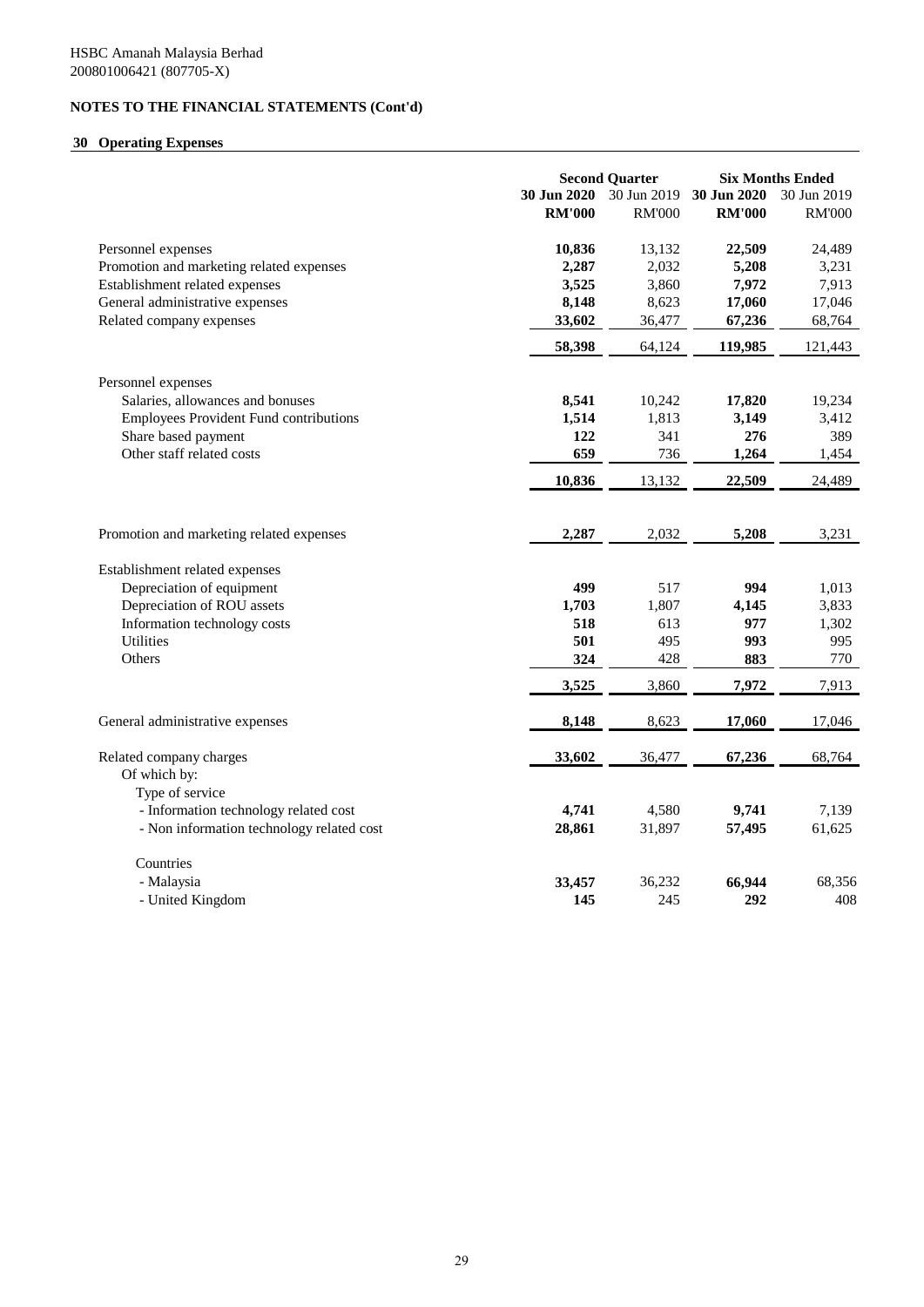# **31 Credit exposure to connected parties**

The credit exposures of the Bank to connected parties, as defined by Bank Negara Malaysia's Guidelines on Credit Transactions and Exposures with Connected Parties' are as follows:

|                                                                      | 30 Jun 2020   | 31 Dec 2019   |
|----------------------------------------------------------------------|---------------|---------------|
|                                                                      | <b>RM'000</b> | <b>RM'000</b> |
| Aggregate value of outstanding credit exposures to connected         |               |               |
| parties                                                              | 799,679       | 941,338       |
| As a percentage of total credit exposures                            | 4.5%          | 5.6%          |
|                                                                      |               |               |
| Aggregate value of outstanding credit exposures to connected parties |               |               |
| which is non-performing or in default                                |               |               |
| As a percentage of total credit exposures                            |               |               |

### **32 Capital Adequacy**

|                                                                                                                                                                          | 30 Jun 2020<br><b>RM'000</b>                             | 31 Dec 2019<br><b>RM'000</b>                             |
|--------------------------------------------------------------------------------------------------------------------------------------------------------------------------|----------------------------------------------------------|----------------------------------------------------------|
| Tier 1 capital<br>Paid-up ordinary share capital<br>Retained profits<br>Other reserves<br>Regulatory adjustments<br>Total Common Equity Tier 1 (CET1) and Tier 1 capital | 660,000<br>1,257,168<br>31,258<br>(48, 433)<br>1,899,993 | 660,000<br>1,259,011<br>51,001<br>(71, 428)<br>1,898,584 |
| Tier 2 capital<br>Subordinated Commodity Murabahah financing<br>Impairment allowance (unimpaired portion) $\&$ regulatory reserves<br>Total Tier 2 capital               | 550,408<br>153,951<br>704,359                            | 589,612<br>145,014<br>734,626                            |
| <b>Capital base</b>                                                                                                                                                      | 2,604,352                                                | 2,633,210                                                |
| Inclusive of proposed dividend<br>CET1 and Tier 1 Capital ratio<br>Total Capital ratio                                                                                   | 14.196%<br>19.458%                                       | 14.974%<br>20.768%                                       |
| Net of proposed dividend<br>CET1 and Tier 1 Capital ratio<br>Total Capital ratio                                                                                         | 14.196%<br>19.458%                                       | 14.580%<br>20.374%                                       |

The total capital and capital adequacy ratios have been computed based on the Standardised Approach in accordance with the Capital Adequacy Framework for Islamic Banks (CAFIB). The Bank has adopted the Standardised Approach for Credit Risk and Market Risk, and the Basic Indicator Approach for Operational Risk.

Breakdown of RWA in the various categories of risk weights:

|                                | 30 Jun 2020<br><b>RM'000</b> | 31 Dec 2019<br><b>RM'000</b> |
|--------------------------------|------------------------------|------------------------------|
| Total RWA for credit risk      | 12,316,112                   | 11,601,150                   |
| Total RWA for market risk      | 59.374                       | 81.799                       |
| Total RWA for operational risk | 1,008,981                    | 996,092                      |
|                                | 13,384,467                   | 12,679,041                   |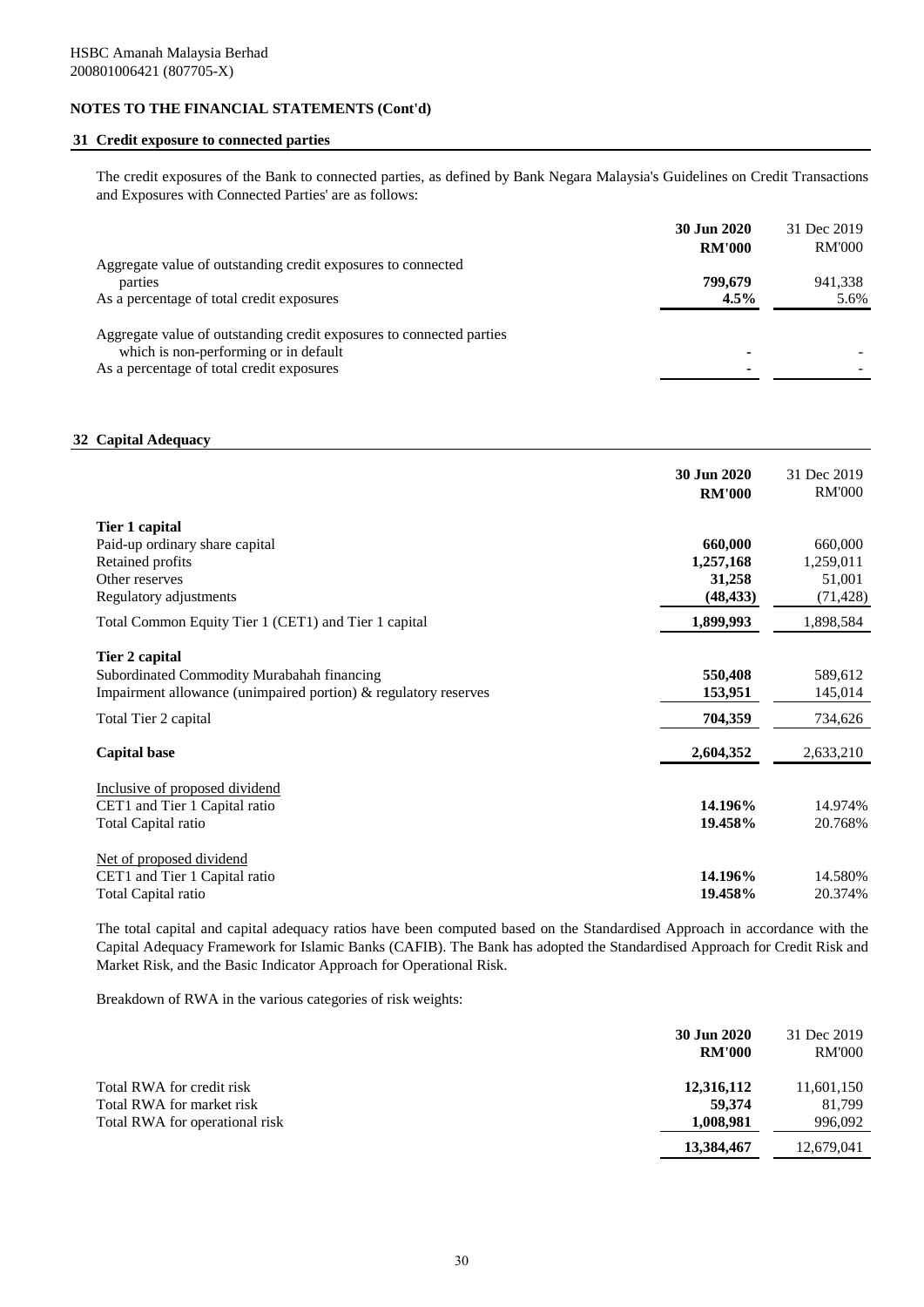### **33 Commitments and Contingencies**

The table below shows the contracts or underlying principal amounts, positive fair value of derivative contracts, credit equivalent amounts and risk weighted amounts of unmatured off-balance sheet transactions at the statement of financial position date. The underlying principal amounts indicate the volume of business outstanding and do not represent amounts at risk.

These commitments and contingencies are not secured over the assets of the Bank.

|                                                         | 30 Jun 2020   | 31 Dec 2019   |
|---------------------------------------------------------|---------------|---------------|
| <b>Principal amount</b>                                 | <b>RM'000</b> | <b>RM'000</b> |
| Direct credit substitutes                               | 350,985       | 488,882       |
| Transaction-related contingent items                    | 1,252,630     | 1,281,201     |
| Short-term self-liquidating trade-related contingencies | 64,058        | 37,007        |
| Formal standby facilities and credit lines              |               |               |
| - Maturity not exceeding one year                       | 790,254       | 670,474       |
| - Maturity exceeding one year                           | 2,230,392     | 2,330,664     |
| Other unconditionally cancellable                       | 1,762,750     | 1,640,484     |
| Unutilised credit card lines                            | 3,850,850     | 3,743,071     |
| Equity related contracts                                |               |               |
| - Less than one year                                    | 313,441       | 466,444       |
| - One year to less than five years                      | 471,074       | 396,199       |
| Profit rate related contracts                           |               |               |
| - Less than one year                                    | 311,477       | 1,218,519     |
| - One year to less than five years                      | 1,171,727     | 1,109,410     |
| Foreign exchange related contracts                      |               |               |
| - Less than one year                                    | 5,799,181     | 7,471,672     |
| - One year to less than five years                      | 8,381         |               |
|                                                         | 18,377,200    | 20,854,027    |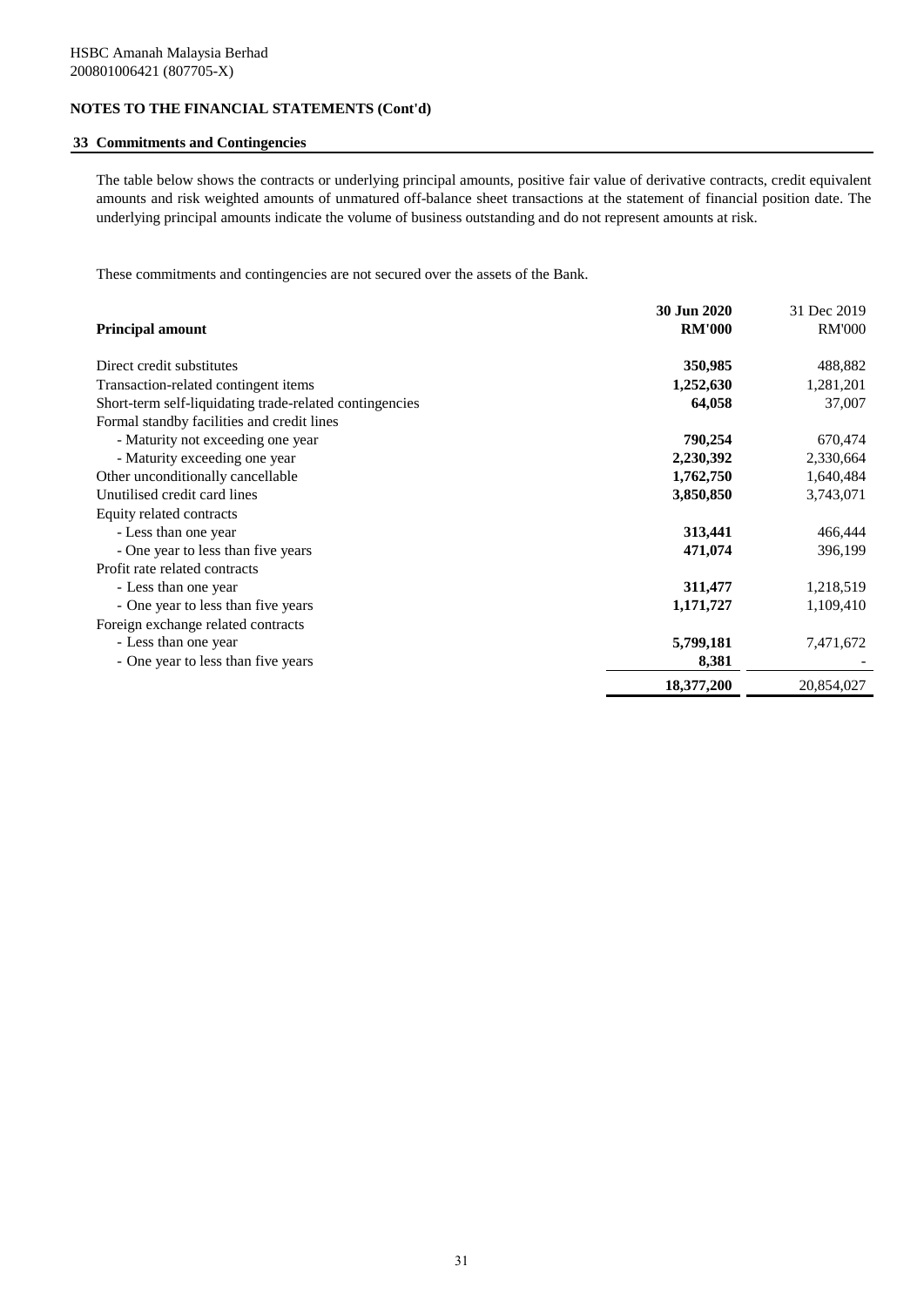### **34 Performance Review, Economy and Prospects**

### **Performance review**

Profit before tax (PBT) of RM15.1 million decreased by RM95.9 million or 86.4% against history primarily due to higher impairment provisions (up RM91.5 million) as impact of the COVID-19 outbreak is considered in deriving the Expected Credit Loss (ECL) for financing and advances and other financial assets. The increase is reflected mainly in stages 1 and 2.

Income derived from investment of shareholder's funds, depositor's funds and others decreased by RM66.4 million compared to history, mainly due to lower profit earned from financing and advances (down RM43.7 million) and financial investments at fair value through other comprehensive income (down RM16.9 million). These were partly offset by lower income attributable to depositors' fund (down RM60.6m). The decrease in income from investment of depositors' fund and income attributable to depositors' fund is mainly resulting from reductions in Bank Negara Malaysia (BNM)'s Overnight Policy Rate (OPR) by 100 basis points to 2.00% between January 2020 to June 2020 and lower non-financing income from the generally weak market sentiment impacting business and consumer spending activities.

Total balance sheet at 30 June 2020 stood at RM19.8 billion, RM1.4 billion lower compared against 31 December 2019 (RM21.2 billion). The Bank's capital and liquidity ratios to remain strong and well above the regulatory requirements.

### **Economy and Prospects**

The COVID-19 pandemic continued to impact the global economy severely in 2Q 2020. Global economic conditions remain weak with negative growth being projected for the year. Households and businesses continue to adopt a more precautionary behaviour towards spending and investments, and there are also evidence of broad-based weakness in the labour markets. Although many countries have begun gradually resuming economic activities, the downside risks remain whether there will be a second wave of spread that will require the re-implementation of movement restriction to control the situation.

For Malaysia, economic activity contracted sharply in 2Q 2020, due to the global and domestic measures introduced to contain the pandemic. Following the gradual resumption of business activities since May, economic activities have begun to show signs of recovery.

In these recent months, the Government of Malaysia has rolled out various economic stimulus packages to support household income, safeguard jobs, and to spur the economy. These were further complemented by various measures introduced by Bank Negara Malaysia (BNM), for example i) reducing in Overnight Policy Rate (OPR) by a total of 125 basis points to 1.75% since January this year, ii) reducing in Statutory Reserve Requirement (SRR) ratio by 100 basis points to 2.0%, with allowance for Government securities to be recognised for SRR compliance, iii) working alongside banks to introduce industry-wide 6-month moratorium relief programme which exempts qualified individuals and small-and medium enterprises (SMEs) from paying their loan and financing instalments; and iv) granting special rate financing to qualified SMEs under a special relief fund programmes. These are expected to create enabling conditions for a sustainable economy recovery.

Although BNM has projected the Malaysia's GDP to be between -2.0% and +0.5% for 2020 (2019: growth of 4.3%), Malaysia's domestic prospects are expected to improve towards the end of the year and subsequently in 2021.

During this movement control order (MCO) restriction period, HSBC Amanah has continued to operate and serve its customers committedly with its resources supporting from home via well-established and connected system infrastructure. The Bank has also continued its effort in digital innovation for better customer experience despite the restriction of MCO. In 2Q 2020, the Bank successfully introduced Remote Engagement Service (Zoom, Live Connect and Live Sign) – the first to be offered among banks in Malaysia. This is an electronic solution which allows a full suite of investment to be completed electronically for the convenience of our customers.

From funding perspective, our capital and liquidity positions remain well above the regulatory requirement level and are monitored and managed actively. In terms of business prospects, the Bank will continue to leverage on HSBC Group's international network and capabilities to capture cross-border opportunities in the ASEAN and Belt and Road Initiative (BRI) corridors, and grow its business by leveraging on government schemes, providing customers with structured banking solutions and sustainable financing, besides maintaining its commitment towards BNM's Value-Based Intermediation (VBI) agenda.